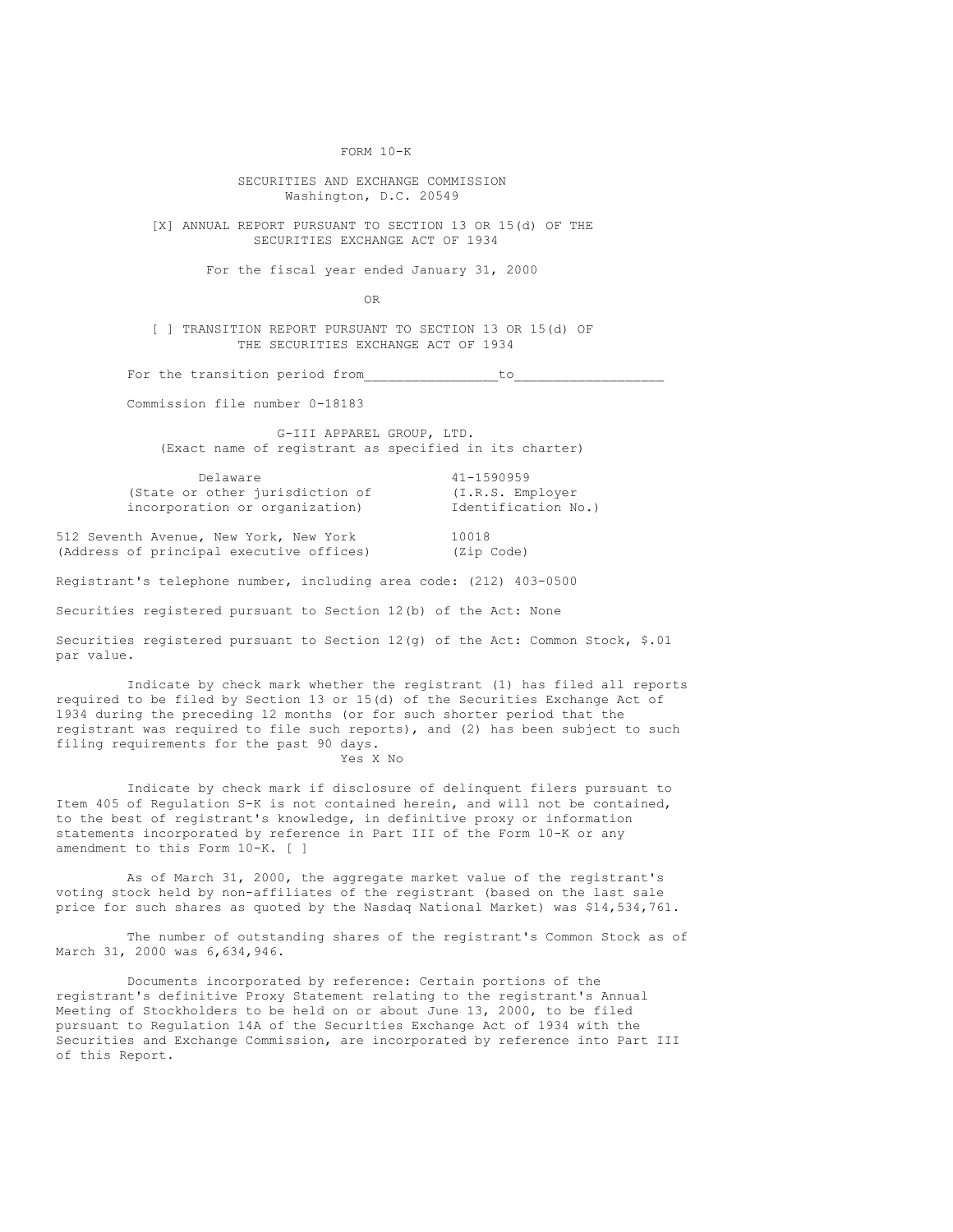ITEM 1. BUSINESS

OVERVIEW

G-III Apparel Group, Ltd. (the "Company") designs, manufactures, imports and markets an extensive range of leather and non-leather apparel including coats, jackets, pants, skirts and other sportswear items under its "G-III"'TM', "Siena"'TM', "Siena Studio"'TM', "Colebrook and Co."'TM' labels, and under licensed and private retail labels. The Company commenced operations in 1974, initially selling moderately priced women's leather coats and jackets under its G-III label. The Company has continuously expanded its product lines and began selling higher priced, more fashion oriented women's leather apparel under its Siena and "Cayenne"'TM' (now called Siena Studio) labels in 1981 and 1988, respectively. In 1988, the Company introduced a line of men's leather apparel, presently consisting primarily of jackets and coats sold under the G-III and Colebrook labels. In 1990, the Company formed a textile division, which designs, imports and markets a moderately priced line of women's textile outerwear and sportswear under the J.L. Colebrook (now called Colebrook and Co.) label. The Company replaced the Cayenne label with the Siena Studio label for its mid-priced line of women's leather apparel during 1991 and introduced a men's textile apparel line in the fall of 1992.

The sale of licensed products is a key element of the Company's strategy and the Company has significantly expanded its offerings of licensed products over the past several years. In 1993, the Company entered into a licensing agreement with NFL Properties to market a line of outerwear apparel with NFL team logos. In 1995, the Company entered into a licensing agreement with Kenneth Cole Productions to design and market a line of women's leather and woven outerwear under the Kenneth Cole label. In 1996, the Company entered into an agreement with the National Hockey League ("NHL") to market a line of outerwear apparel with NHL team logos. The Company also has license agreements to market products under the Nine West and National Basketball Association ("NBA") trademarks. The Company is authorized to design and market women's outerwear under the Nine West label and to market adult and children's leather and leather/textile combination outerwear apparel utilizing the marks of the NBA and its member teams.

The Company has continued the expansion of its portfolio of licensed product. In July, 1999, the Company entered into a distribution agreement for Caterpillar men's and women's apparel and in September,1999, the Company entered into an agreement with Major League Baseball ("MLB") to market a line of outerwear apparel with the MLB team logos. In February, 2000, the Company entered into a license agreement with Cole Haan to design and market men's and women's outerwear and in March, 2000, the Company entered into a license agreement with Jones Apparel group to design and market men's outerwear under the Jones New York label. The Company expects to begin shipping Jones New York product in August, 2000 and Cole Haan product in September, 2000. In April 2000, a license agreement to design and market men's and boy's outerwear with Tommy Hilfiger ended. The Company expects to continue to produce and sell goods directly to Tommy Hilfiger under a sales and manufacturing relationship. In November, 1999, the Company announced that BET Design Studio, a joint venture with Black Entertainment Television, Inc. that had been formed in 1997, would be dissolved. For information with respect to the effects of this action, see Item 7. Management's Discussion and Analysis of Financial Condition and Results of Operations-Results of Operations-General.

 $-2-$ 

The Company operates its business in two segments, non-licensed apparel and licensed apparel. The non-licensed apparel segment includes sales of apparel under Company-owned brands and private label brands, as well as commission fee income received on sales when the Company's customer provides the letter of credit. The licensed apparel segment includes sales of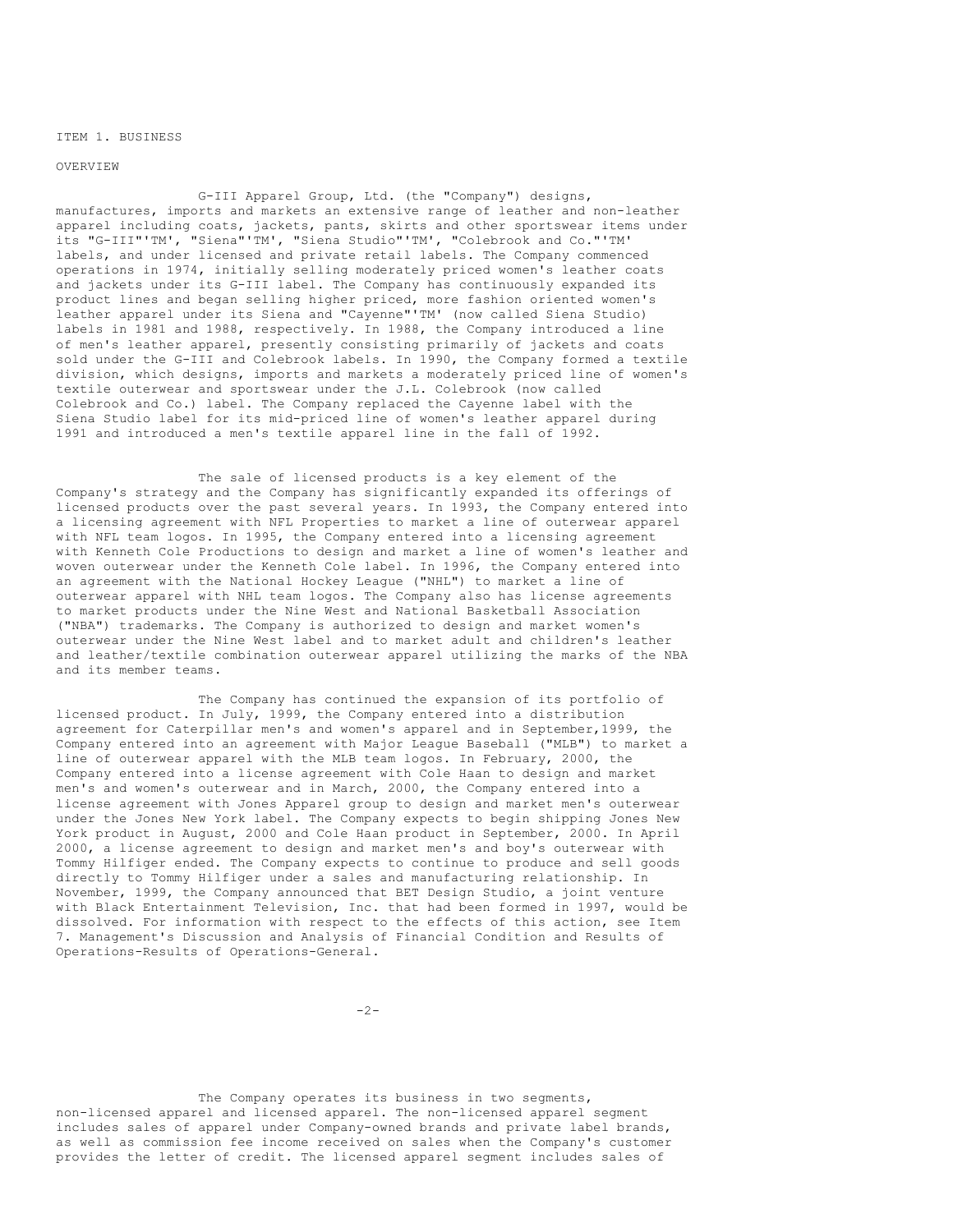apparel brands licensed by the Company from third parties. See Note L to the Company's Consolidated Financial Statements for financial information with respect to the Company's segments.

References to the Company include the operations of all the Company's subsidiaries.

### PRODUCTS - DEVELOPMENT AND DESIGN

The Company manufactures and markets a full line of women's leather apparel in "junior," "missy," and "half sizes" and an outerwear line of men's leather apparel at a wide range of retail sales prices. The Company's product offerings also include textile outerwear, woolen coats, raincoats and sportswear. The Company's products are sold under Company-owned brand names, licensed brand names and private retail labels.

The G-III lines of non-licensed apparel consist of both men's and women's products. The G-III line of women's apparel consists of moderately priced women's leather apparel, which typically sells at retail prices from \$30 for sportswear items to \$400 for coats. The Siena Collection, which caters to the higher priced, designer market, typically has retail prices from \$300 for sportswear items to \$1,000 for coats. Siena Studio, the Company's bridge-priced line of women's leather apparel, primarily consists of jackets and skirts with retail prices from \$100 for skirts to \$600 for outerwear. Products in the men's line of leather outerwear, sold under the G-III and Colebrook labels, typically have retail prices between \$40 and \$400. The moderately priced line of women's textile outerwear and sportswear, sold under the Colebrook & Co. label, has retail prices in the range of \$50 to \$130. The men's textile apparel line, consisting of moderately priced outerwear, has retail prices ranging from \$25 to \$175.

The G-III lines of licensed apparel consist of both men's and women's products. Women's licensed apparel includes leather and textile garments which typically sell at retail prices from \$50 for sportswear items to \$340 for coats. Men's licensed apparel consists of leather, leather and textile combination, and textile apparel which typically sell at retail prices from \$50 for sportswear items to \$560 for coats.

The Company works closely with its licensors in creating designs and styles for each licensed brand sold by the Company. Licensors generally must approve products to be sold under their brand names prior to production by the Company.

The Company works with retail chains in developing product lines sold under private retail labels. With regard to private label sales, the Company meets frequently with buyers who custom order products by color, fabric and style. These buyers may provide samples to the Company or may select styles already available in the Company's showrooms. The Company has established a reputation among such buyers for the ability to arrange for manufacture of apparel on a reliable, expeditious and cost-effective basis.

 $-3-$ 

The Company's in-house designers are responsible for the design and look of the Company's products. The Company responds to style changes in the apparel industry by maintaining a continuous program of style, color and type of leather and fabric selection. In designing new products and styles, the Company attempts to incorporate current trends and consumer preferences in the Company's traditional product offerings. The Company seeks to design products in response to trends in consumer preferences, rather than to attempt to establish market trends and styles.

Design personnel meet regularly with the Company's sales and merchandising departments, as well as with the design and merchandising staffs of the Company's licensors, to review market trends, sales results and the popularity of the Company's latest products. In addition, representatives of the Company regularly attend trade and fashion shows and shop at fashion forward stores in the United States, Europe and the Far East, and present sample items to the Company along with their evaluation of the styles expected to be in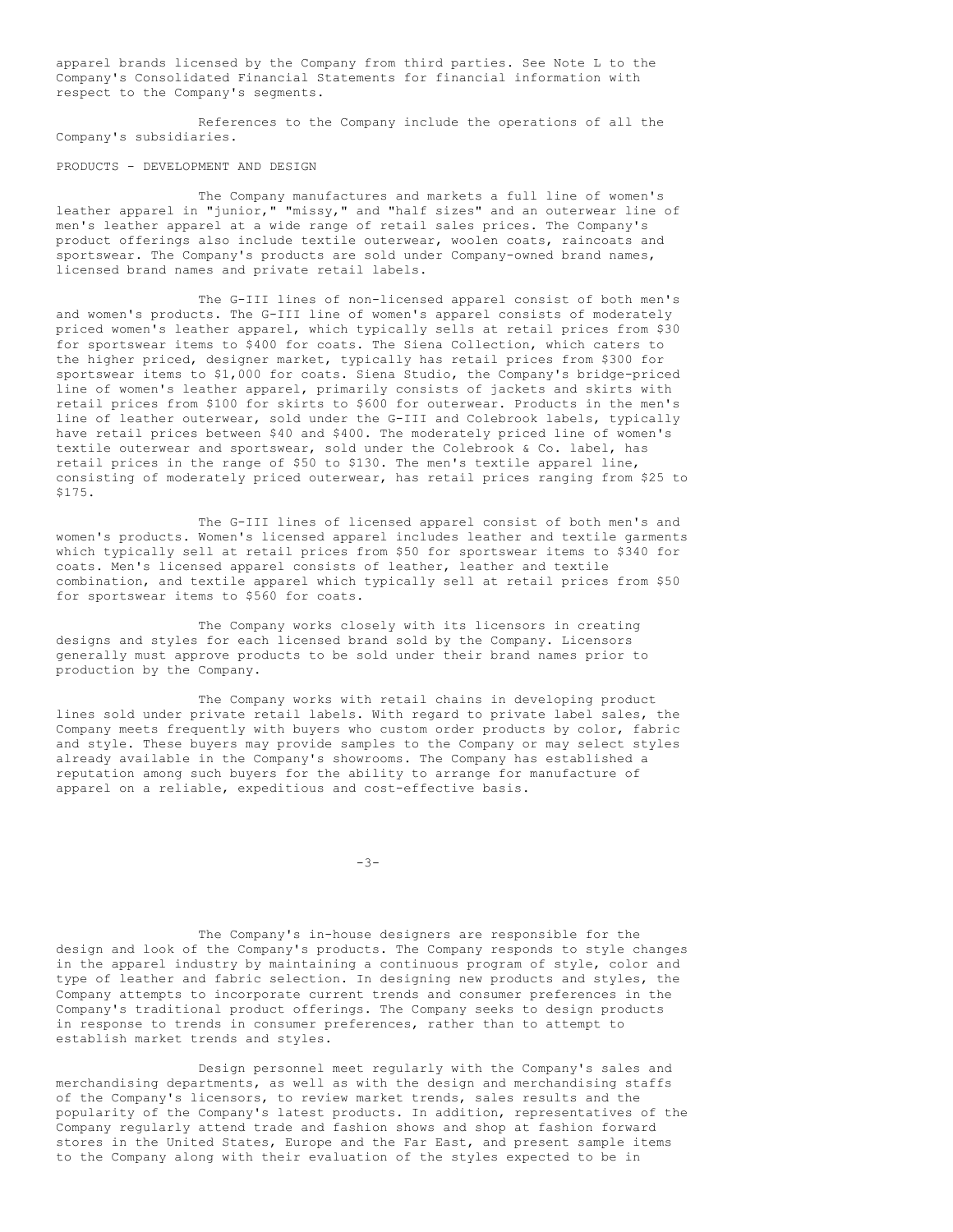demand in the United States. The Company also seeks input from selected customers with respect to product design. The Company believes that its sensitivity to the needs of its retail customers, coupled with the flexibility of its production capabilities and its continual monitoring of the retail market, enables the Company to modify designs and order specifications in a timely fashion.

The Company's arrangements with selected overseas factories for textile apparel enables it to conduct test-marketing in cooperation with specialty retailers and department stores prior to full manufacturing and marketplace introduction of certain styles and products. Test-marketing typically involves introducing a new style into approximately 20 to 30 store locations in certain major markets. If the Company finds acceptance of the product on a consumer level, the Company proceeds with full-scale manufacturing and market introduction.

 $-4-$ 

LEATHER APPAREL

#### MANUFACTURING

The Company's products are imported from independent manufacturers located primarily in Indonesia and China, and to a lesser extent, in South Korea, India, the Philippines and Hong Kong. Additionally, the Company manufactures certain products at its wholly-owned factory in Indonesia and its partially-owned factory in Northern China. A selected number of garments are also manufactured for the Company by independent contractors located in the New York City area.

The Company has a branch office in Seoul, South Korea, which acts as a liaison between the Company and various manufacturers located throughout Indonesia, China and South Korea, used to produce the Company's leather and woven garments. Upon receipt from the Company's headquarters of production orders stating the quantity, quality and types of garments to be produced, this liaison office negotiates and places orders with one or more Indonesian, Chinese, or South Korean manufacturers. In allocating production among independent suppliers, the Company considers a number of criteria, including quality, availability of production capacity, pricing and ability to meet changing production requirements. At January 31, 2000, the South Korean office employed 13 persons.

In connection with the foreign manufacture of the Company's leather apparel, manufacturers purchase skins and necessary "submaterials" (such as linings, zippers, buttons and trimmings) according to parameters specified by the Company. Prior to commencing the manufacture of garments, samples of the skins and submaterials are sent to the South Korean liaison office and the Company's New York offices for approval. Employees of the liaison office regularly inspect and supervise the manufacture of the products for the Company in order to ensure timely delivery, maintain quality control, monitor compliance with Company manufacturing specifications and inspect finished apparel.

Because of the nature of leather skins, the manufacture of leather apparel is performed manually. A pattern is used in cutting hides to panels which are assembled in the factory. All submaterials are also added at this time. Products are inspected throughout this process to insure that design and quality specifications of the order, as provided by the Company, are being maintained as the garment is assembled. After pressing, cleaning and final inspection, the garment is labeled and hung awaiting shipment. A final random inspection occurs when the garments are packed for shipment.

The Company arranges for the production of apparel on a purchase order basis, with each order to a foreign manufacturer generally backed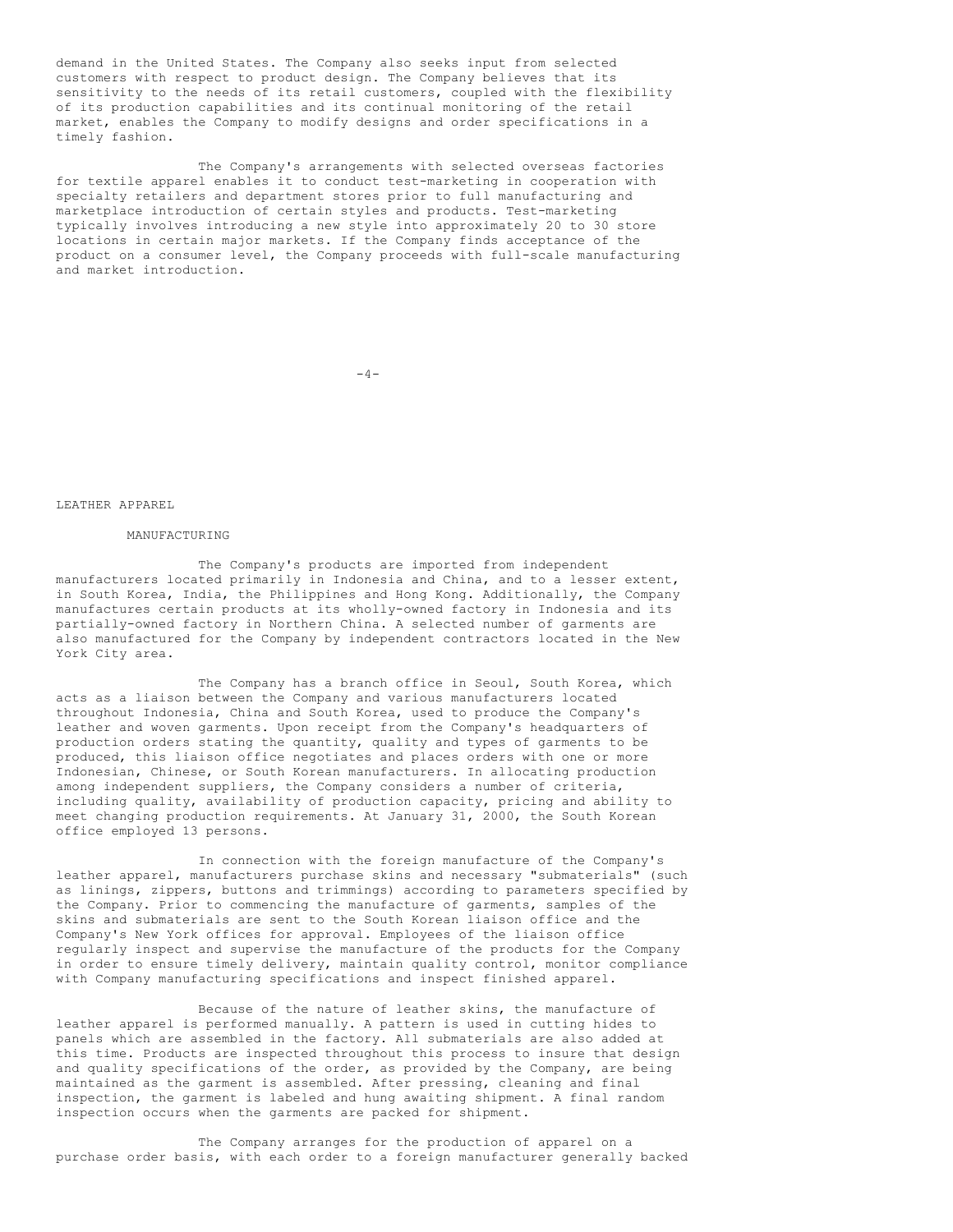by an irrevocable international letter of credit. Substantially all letters of credit arranged by the Company require as a condition of release of funds to the manufacturer, among others, that an inspection certificate be signed by a representative of the Company. Accordingly, if an order is not filled, the letter of credit is not paid and the Company does not bear the risk of liability for the goods being manufactured. The Company assumes the risk of loss on an F.O.B. basis when goods are delivered to a shipper and is insured against casualty losses arising during shipping.

As is customary in the leather industry, the Company has not entered into any long-term contractual arrangement with any contractor or manufacturer. The Company believes

 $-5-$ 

that the production capacity of foreign manufacturers with which it has developed or is developing a relationship is adequate to meet the Company's leather apparel production requirements for the foreseeable future. The Company believes that alternative foreign leather apparel manufacturers are readily available.

The Company's arrangements with foreign manufacturers of its apparel are subject to the usual risks of doing business abroad, including currency fluctuations, political instability and potential import restrictions, duties and tariffs. In 1997 and 1998, both Indonesia and South Korea experienced significant currency fluctuation and devaluation. In addition, Indonesia experienced significant inflation. In 1999, the economic situation in these countries appeared to have stabilized, although political instability still exists in Indonesia. Although the Company has not been materially adversely affected by any of these factors to date, due to the significant portion of the Company's garments that are produced abroad, political instability in Indonesia or elsewhere, or any substantial disruption in the business of foreign manufacturers or the Company's relationships with these manufacturers could materially adversely affect the Company's operations. In addition, since the Company negotiates its purchase orders with its foreign manufacturers in United States dollars, if the value of the United States dollar against local currencies were to go down, these manufacturers might increase the United States dollar prices charged to the Company for products. Virtually all the Company's imported leather products and raw materials are subject to United States Customs duties of approximately 6%.

A majority of all finished goods manufactured abroad are shipped to the Company's New Jersey warehouse and distribution facility for final inspection and allocation and reshipment to customers. The goods are delivered to the Company and its customers by independent shippers, choosing the form of shipment (principally ship, truck or air) based upon a customer's needs, cost, and time considerations.

# MARKETING AND DISTRIBUTION

The Company's products are sold primarily to department, specialty and mass merchant retail stores in the United States. The Company sells to approximately 2,000 customers, ranging from national and regional chains of specialty retail and department stores, whose annual purchases from the Company exceed \$1,000,000, to small specialty stores whose annual purchases from the Company are less than \$1,000. Sales to the Sam's Club and Wal-Mart divisions of Wal-Mart Stores, Inc. accounted for an aggregate of 17.1% of the Company's net sales in the fiscal year ended January 31, 1998, 21.6% in the fiscal year ended January 31, 1999, and 24.6% in the fiscal year ended January 31, 2000. The loss of this customer, which primarily purchases non-licensed apparel, could have a material adverse affect on the Company's non-licensed business segment, as well as on the Company's results of operations as a whole.

Almost all of the Company's sales are made in the United States. The Company also markets its products in Canada and Europe.

Along with the Company's foreign offices, the Company's trading company subsidiary, Global International Trading Company, located in Seoul, Korea, assists in providing services to the Company's customers. As of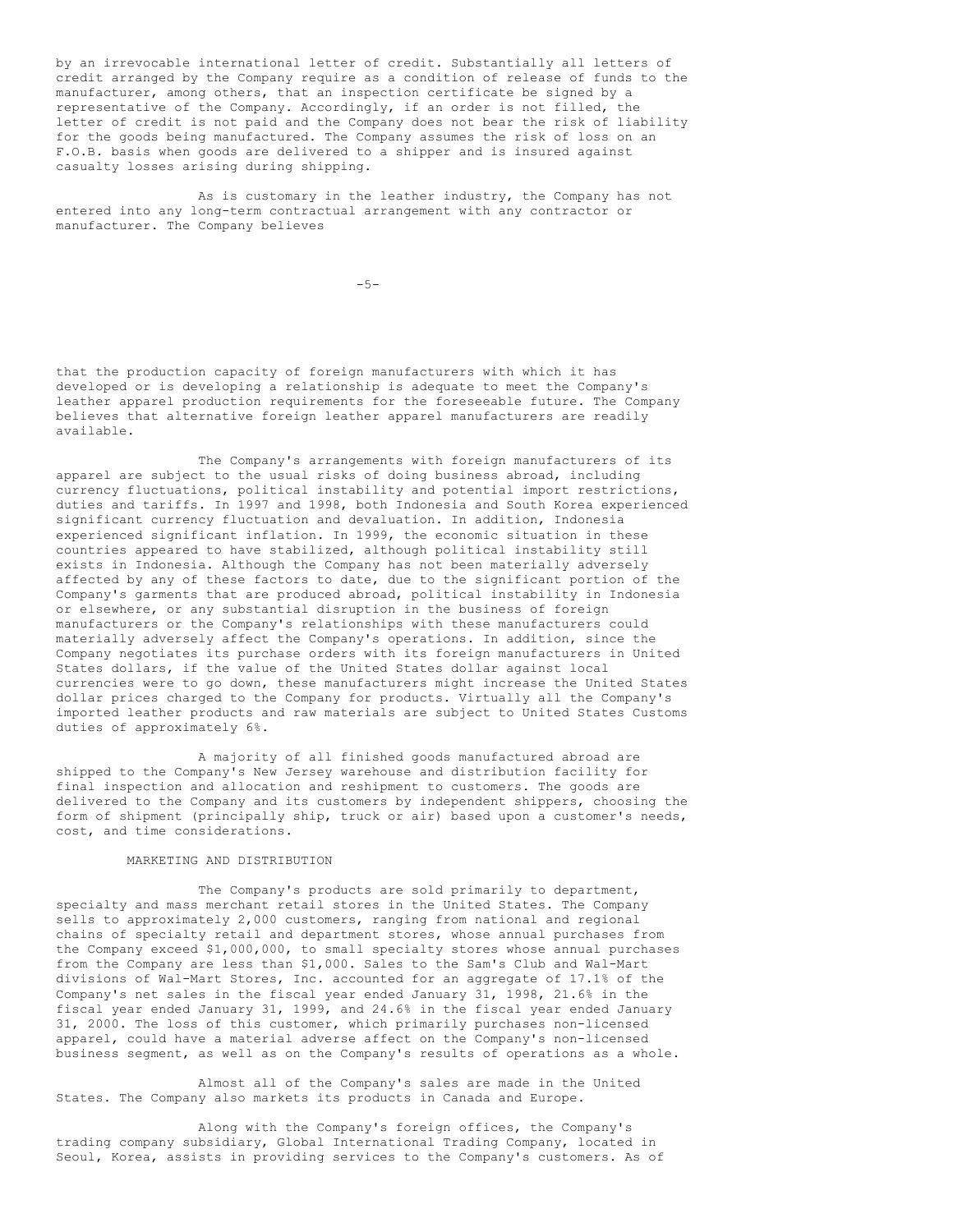January 31, 2000, Global International Trading Company employed 19 persons.

The Company's products are sold primarily through a direct employee sales force which consisted of 25 employees as of January 31, 2000. The Company's principal executives

```
-6-
```
are also actively involved in sales of its products. A limited amount of the Company's products are also sold by various retail buying offices located throughout the United States. Final authorization of all sales of products is solely through the Company's New York showroom, enabling the Company's management to deal directly with, and be readily accessible to, major customers, as well as to more effectively control the Company's selling operations.

The Company primarily relies on its reputation and relationships to generate business. The Company believes it has developed a significant customer following and positive reputation in the industry, as a result of, among other things, standards of quality control, on-time delivery, competitive pricing and willingness and ability to assist customers in their merchandising of the Company's products. In addition, the Company has, to a limited extent, advertised its products and engaged in cooperative ad programs with retailers. The Company believes it has developed brand awareness of Company-owned labels, despite the absence of general advertising, primarily through its reputation, consumer acceptance and the fashion press.

Brand name products sold by the Company pursuant to a license agreement are promoted by institutional and product advertisements placed by the licensor. The Company's license agreements generally provide that the Company is required to pay the licensor a fee, based on a percentage of net sales of licensed product, to pay for a portion of these advertising costs.

The Company operates one retail outlet store at its Secaucus, New Jersey warehouse. The Company's other retail outlet store in New Jersey was closed in March 2000.

# RAW MATERIALS

Most products manufactured for the Company are purchased by the Company on a finished goods basis. Raw materials used in the production of the Company's leather apparel are available from numerous sources and are in adequate supply. The Company is not aware of any manufacturer of the Company's apparel not being able to satisfy its requirements for any such raw materials due to an inadequacy of supply.

The leather apparel industry competes with manufacturers of other leather products for the supply of leather. Leather skins are a byproduct. Accordingly, raw material costs are impacted by changes in meat consumption worldwide as well as by the popularity of leather products.

### TEXTILE APPAREL

The Company also produces outerwear from a variety of textiles such as wools, cottons and synthetic blends, suitable for leisure and active wear. The Company designs, imports and markets a moderately priced line of women's textile outerwear and sportswear under its Colebrook & Co. label and under private labels. Women's licensed textile outerwear is also produced under the Kenneth Cole and Nine West labels and will be produced under the Cole Haan label for Fall 2000. The men's textile apparel line consists of moderately priced outerwear and better priced sportswear under the Caterpillar label. The Company will also produce men's textile outerwear under the Jones New York and Cole Haan labels.

The Company's development and design process as well as its marketing and distribution strategies for textile apparel are similar to those employed for its leather apparel.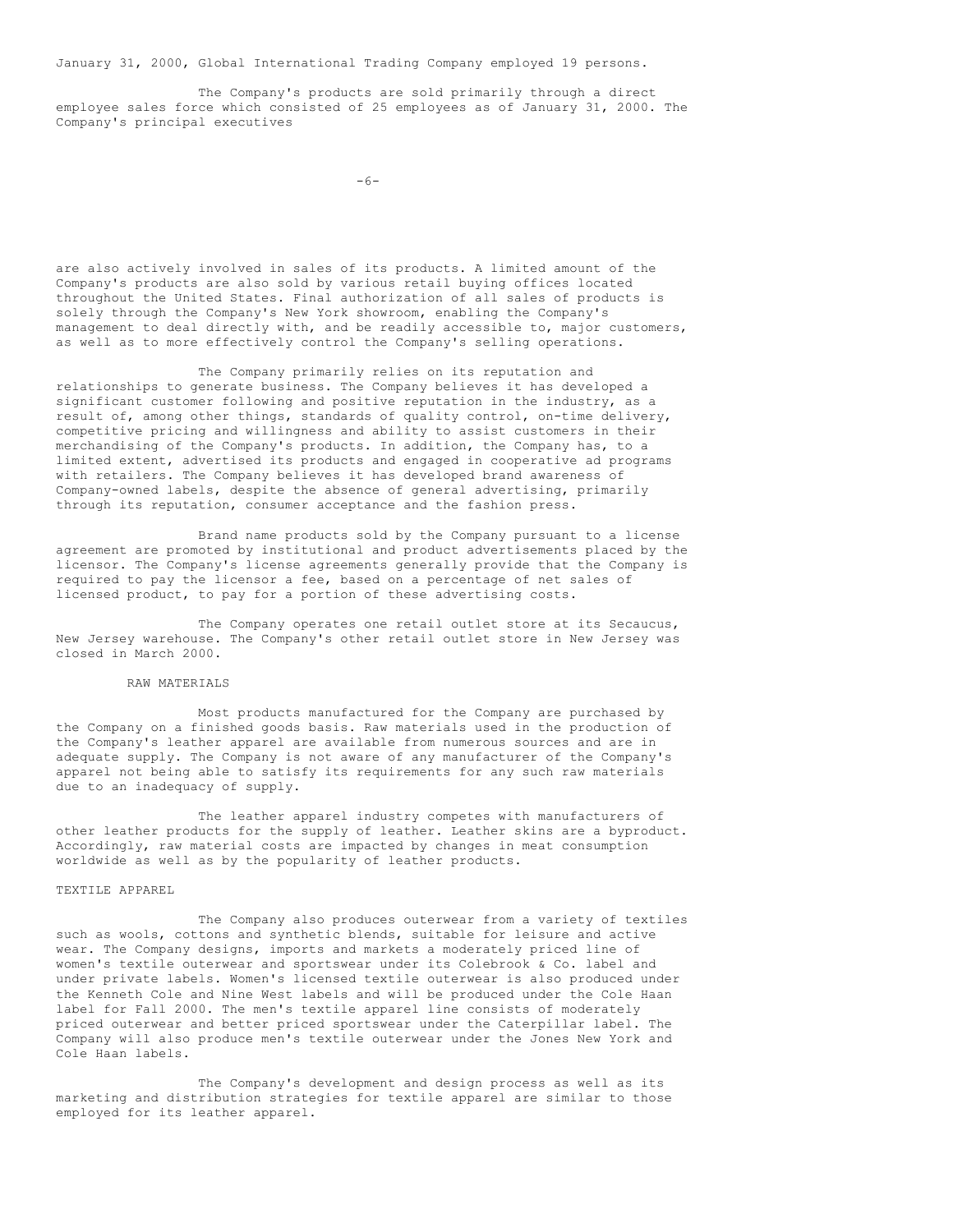See "Products-Development and Design" and "Leather Apparel -- Marketing and Distribution" of this Item 1 above. Textile outerwear is manufactured for the Company by several independent contractors located primarily in the Far East and, to a lesser extent, domestically. Manufacturers produce finished garments in accordance with production samples approved by the Company and obtain necessary quota allocations and other requisite customs clearances.

To facilitate better service for the Company's textile and leather apparel customers and accommodate and control the volume of manufacturing in the Far East, the Company has an office in Hong Kong. Similar to the Seoul office, the Hong Kong office acts as a liaison between the Company and the various manufacturers of textile and leather apparel located in Hong Kong and China. The Company utilizes its domestic and Hong Kong office employees to monitor production at each manufacturer's facility to ensure quality control, compliance with the Company's specifications and timely delivery of finished garments to the Company's distribution facilities or customers. The Hong Kong office employed 10 persons as of January 31, 2000.

The Company's arrangements with its textile manufacturers and suppliers are subject to the risks attendant to doing business abroad, including the availability of quota and other requisite customs clearances for textile apparel, the imposition of export duties, political and social instability and currency fluctuations. United States customs duties on the Company's textile apparel presently range from 5% to 30%, depending upon the type of fabric used and how the garment is constructed. The Company monitors duty, tariff and quota-related developments and seeks to minimize its potential exposure to quota-related risks through, among other measures, geographical diversification of its manufacturing sources and shifts of production among countries and manufacturers.

#### LICENSING

The sale of licensed products is a key element of the Company's strategy and the Company has significantly expanded its offerings of licensed products over the last several years. The Company has license agreements to produce products under the Kenneth Cole, Nine West, Cole Haan and Jones New York fashion labels and a distribution agreement for Caterpillar Apparel. The Company is also licensed to produce products containing trademarks of the Major League Baseball, National Football League, National Hockey League, National Basketball Association, and several universities located in the United States. The Company continues to seek other opportunities to enter into license agreements in order to expand its product offerings under nationally recognized labels. Revenues from the sale of licensed products accounted for 41.4% of net sales during fiscal 2000 compared to 37.7% of net sales in fiscal 1999.

### SEASONALITY

Retail sales of outerwear apparel have traditionally been seasonal in nature. Although the Company sells its apparel products throughout the year, net sales in the months of July through November accounted for approximately 82% of the Company's net sales during the fiscal year ended January 31, 1999 and 72% of the Company's net sales during the fiscal year ended January 31, 2000. The July through November time frame is expected to continue to provide a disproportionate amount of the Company's net sales.

-8-

### BACKLOG

A significant portion of the Company's orders are short-term purchase orders from customers who place orders on an as-needed basis. The amount of unfilled orders at any time has not been indicative of future sales. Information relative to open purchase orders at any date may also be materially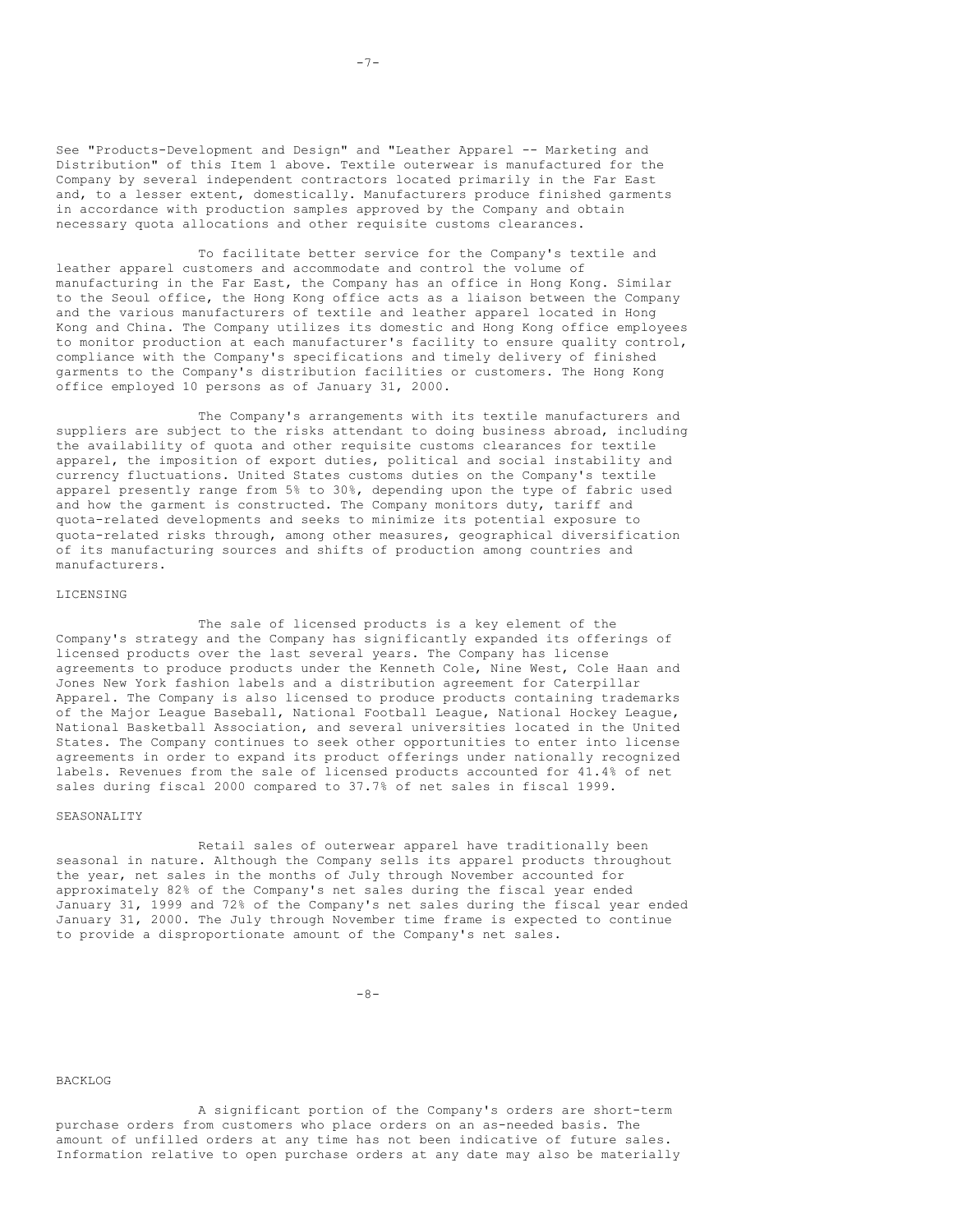affected by, among other things, the timing of the initial showing of apparel to the trade, as well as by the timing of recording of orders and shipments. As a result, the Company does not believe that the amount of its unfilled customer orders at any time is meaningful.

### **TRADEMARKS**

Several trademarks owned by the Company have been granted federal trademark protection through registration with the U.S. Patent and Trademark Office, including for G-III, Avalanche, J.L. Colebrook, Laura Renee, Cayenne, G-III Outerwear Company Store, JLC (& design), JLC Outerwear (& design), J.L.C. (& design), Trouble Wanted (& design), 58 Sports & Football Player Design, and Ladies First by G-III/Carl Banks. The Company has applications for several additional registrations pending before the U.S. Patent and Trademark Office.

The Company has been granted trademark registration for G-III in France, Canada, Mexico, and European Union, for J.L. Colebrook in Germany, Canada, Mexico, France, Great Britain, Benelux and European Union and for J.L.C. (& design) and JLC (& design) in Canada. The Company also has several additional applications pending in the European Community and Canada.

Although the Company regards its trademarks as valuable assets and intends to vigorously enforce its trademark rights, the Company does not believe that any failure to obtain federal trademark registrations for which it has applied would have a material adverse effect on the Company.

### COMPETITION AND OTHER RISKS

The apparel business is highly competitive. The Company has numerous competitors with respect to the sale of leather and textile apparel, including distributors that import leather apparel from abroad and domestic retailers with established foreign manufacturing capabilities. Sales of the Company's products are affected by style, price, quality and general fashion trends. The Company may also be deemed to compete with vertically-integrated apparel manufacturers that also own retail stores. In addition, the Company competes for supplies of raw materials and manufacturing and tanning capacity.

The Company's ability to successfully compete depends on a number of factors, including the Company's ability to effectively anticipate, gauge and respond to changing consumer demands and tastes, to translate market trends into attractive product offerings and operate within substantial production and delivery constraints. There can be no assurance that the Company will be successful in this regard. If the Company misjudges the market for its products, it may be faced with significant excess inventories for some products and missed opportunities with others. In addition, weak sales and resulting markdown requests from customers could have a material adverse effect on the Company's business, results of operations and financial condition.

 $-9-$ 

The apparel industry is cyclical. Purchases of outerwear and other apparel tend to decline during recessionary periods and sales of the Company's products may decline at other times as well for a variety of reasons, including changes in fashion trends and the introduction of new products or pricing changes by the Company's competitors. Uncertainties regarding future economic prospects could affect consumer spending habits and have an adverse effect on the Company's results of operations.

The Company is dependent on Morris Goldfarb and other key personnel. The loss of the services of Mr. Goldfarb and any negative market or industry perception arising from the loss of his services could have a material adverse effect on the Company. The Company's other executive officers have substantial experience and expertise in the Company's business and have made significant contributions to its success. The unexpected loss of services of one or more of these individuals could adversely affect the Company.

A majority of the Company's products are imported from independent foreign manufacturers. The failure of these manufacturers to ship products to us in a timely manner or to meet required quality standards could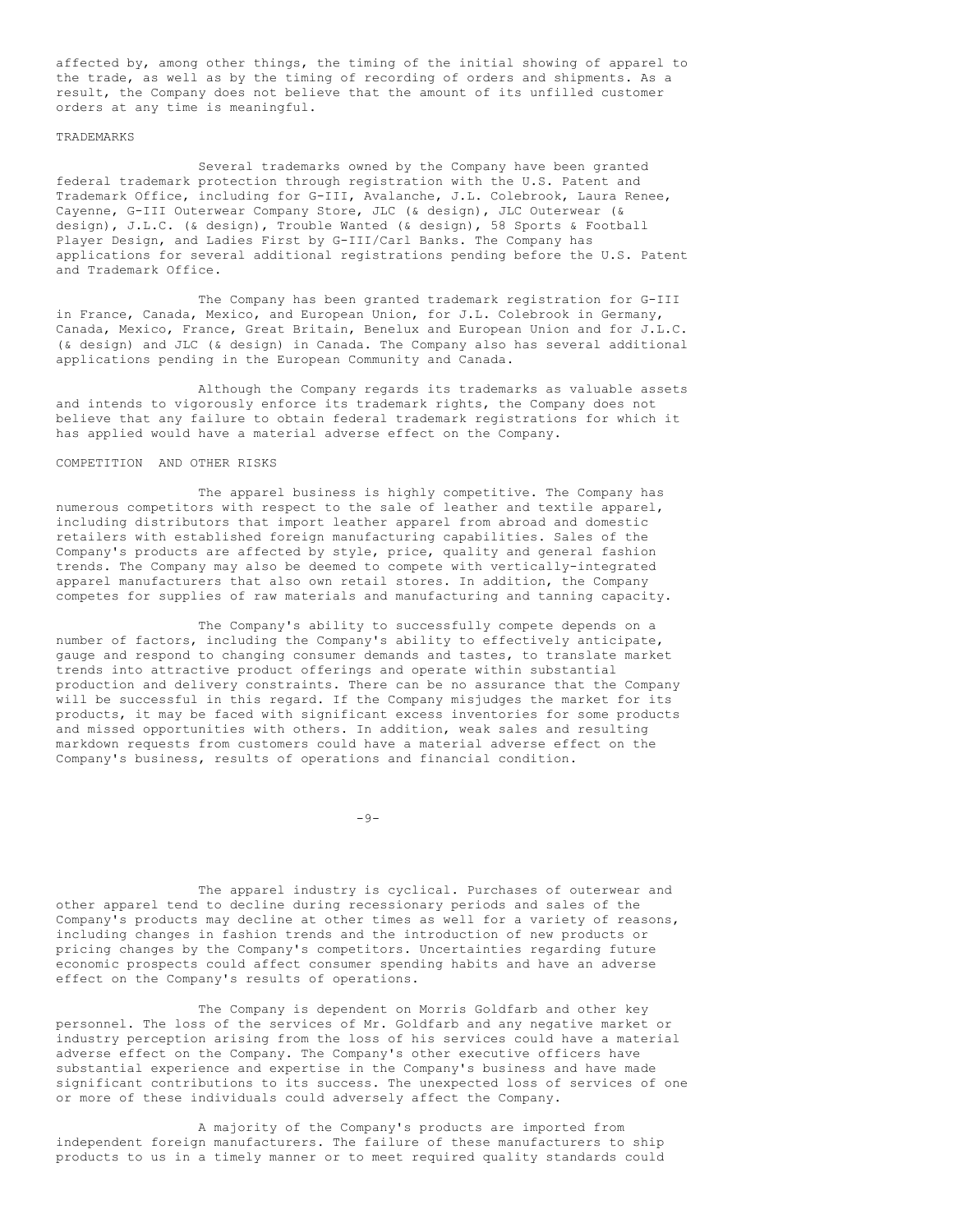cause us to miss the delivery date requirements of our customers. The failure to make timely deliveries could cause customers to cancel orders, refuse to accept delivery of product or demand reduced prices, any of which could have a material adverse effect on the Company's business. The Company is also dependent on these manufacturers for compliance with the policies of the Company and its customers regarding labor practices.

Fluctuations in the price, availability and quality of leather or other raw materials used by the Company could have a material adverse effect on its cost of goods sold and ability to meet customer demands. In addition, legislation that would restrict the importation of textiles and other apparel produced abroad has been periodically introduced in the U.S. Congress. New legislation or executive initiatives could also result in a reevaluation of the trading status of certain countries, including China. Any change in the trading status of China or other countries in which the Company's products are manufactured, or any retaliatory duties, quotas or trade sanctions, could increase the cost of products purchased from suppliers in these countries and materially adversely affect the Company's business and results of operations.

In addition to the factors described above, the Company's business, including its revenues and profitability, is influenced by and subject to a number of factors that are inherently uncertain and difficult to predict including, among others: risks associated with the Company's dependence on its licensing agreements for a substantial portion of its revenues, including the risk that a license agreement will not be renewed when it expires; risks associated with consolidations, restructurings and other ownership changes in the retail industry; changes in regional, national and global economic conditions; and the Company's ability to correctly balance the level of its finished goods, leather and other raw material commitments with actual orders.

 $-10-$ 

### EMPLOYEES

As of January 31, 2000, the Company had 279 full-time employees, of whom 68 worked in executive, administrative or clerical capacities, 121 worked in design and manufacturing, 62 worked in warehouse facilities, 25 worked in sales and 3 worked in the retail outlet stores. The Company employs both union and non-union personnel and believes that the Company's relations with its employees are good. The Company has not experienced any interruption of any of its operations due to a labor disagreement with its employees.

The Company is a party to an agreement with the Amalgamated Clothing and Textile Workers Union (the "Union"), covering approximately 49 full-time employees as of January 31, 2000. This agreement, which is currently in effect through October 31, 2002, automatically renews on an annual basis thereafter unless terminated by the Company or the Union prior to September 1 of that year.

 $-11-$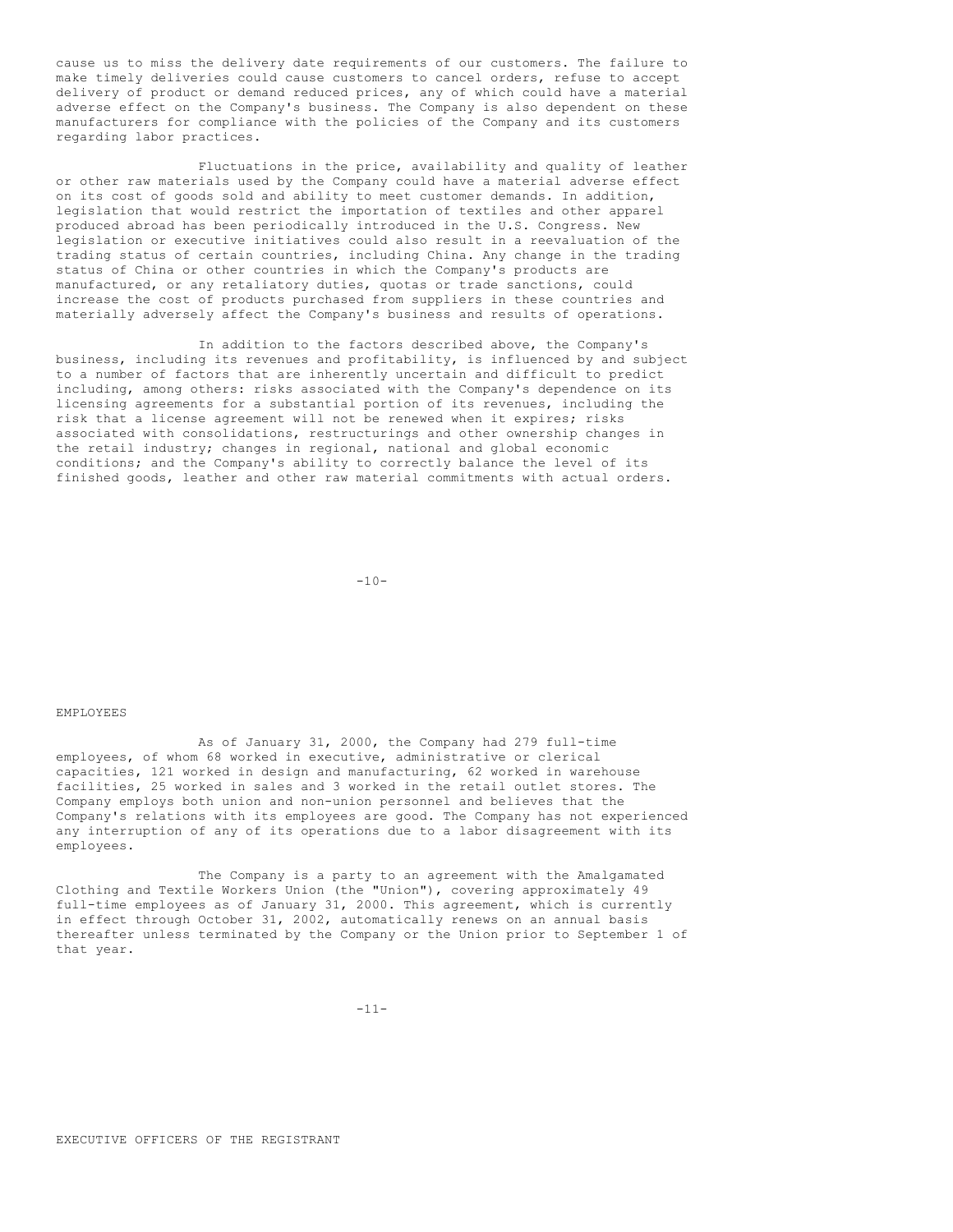### The following table sets forth certain information with respect to the executive officers and significant employees of the Company.

| Name                    | Age | Position                                                                   | Executive                                   |
|-------------------------|-----|----------------------------------------------------------------------------|---------------------------------------------|
|                         |     |                                                                            | Officer or<br>Significant<br>Employee Since |
| Morris Goldfarb         | 49  | Co-Chairman of the Board, Chief Executive<br>Officer, Director             | 1974                                        |
| Aron Goldfarb           | 77  | Co-Chairman of the Board, Director                                         | 1974                                        |
| Jeanette Nostra-Katz    | 48  | President                                                                  | 1981                                        |
| Wayne S. Miller         | 42  | Senior Vice President, Chief Financial<br>Officer, Treasurer and Secretary | 1998                                        |
| Carl Katz               | 59  | Executive Vice President of Siena,<br>Director                             | 1981                                        |
| Frances Boller-Krakauer | 34  | Vice President - Men's Division of G-III                                   | 1993                                        |
| Deborah Gaertner        | 45  | Vice President - Women's Sales of G-III                                    | 1989                                        |
| Keith Sutton Jones      | 51  | Vice President - Foreign Manufacturing of<br>$G-III$                       | 1989                                        |
| Michael Laskau          | 44  | Vice President - Women's Non-Branded<br>Division of G-III                  | 1994                                        |

Morris Goldfarb is the Co-Chairman of Board and Chief Executive Officer of the Company, as well as one of its directors. Until April, 1997, Mr. Goldfarb also served as President of the Company. He has served as either President or Vice President of G-III Leather Fashions, Inc. ("G-III") since its formation in 1974. Mr. Goldfarb is responsible for the foreign manufacture, marketing, merchandising and financing of the G-III line of apparel. He also has overall responsibility for developing selling programs, customer relations and administration of the Company. Mr. Goldfarb is also a director of Lakes Gaming, Inc. and Wilsons The Leather Experts.

Aron Goldfarb is Co-Chairman of the Board of the Company and its founder. Mr. Goldfarb served as either President or Vice President of G-III and as a Vice President of Siena from their respective formations until 1994 and, since January 1995, has served as a consultant to the Company.

Jeanette Nostra-Katz became President of the Company in April 1997. She had been the Executive Vice President of the Company since March 1992. Ms. Nostra-Katz's responsibilities for the Company include sales for the women's product lines, marketing, public

-12-

relations, and operations as they relate to sales. Since August 1989, she has served as an Executive Vice President of Siena. Ms. Nostra-Katz has been employed by the Company since 1981 in various capacities.

Wayne S. Miller has been employed by the Company as its Chief Financial Officer and Senior Vice President since April 1998. In November 1998, Mr. Miller was also elected Secretary and Treasurer. Mr. Miller served as a consultant to Marketing Management Group from September 1997 to April 1998. From June 1994 to September 1997, Mr. Miller was Executive Vice President, Chief Financial Officer and Secretary of Bernard Chaus, Inc.

Carl Katz has been employed as an Executive Vice President of Siena since August 1989 and, prior thereto, as a Vice President of Siena since 1981. Mr. Katz supervises the merchandising and designing, as well as production and pattern and sample making, for the Siena and Sports Licensing divisions. Mr. Katz is also a director of the Company.

Frances Boller-Krakauer is Vice President -- Men's Division of G-III and has held the position since February 1993. Ms. Boller-Krakauer's responsibilities include sales and merchandising for all men's products lines. Prior to February 1993, she held various sales positions in the Men's Division.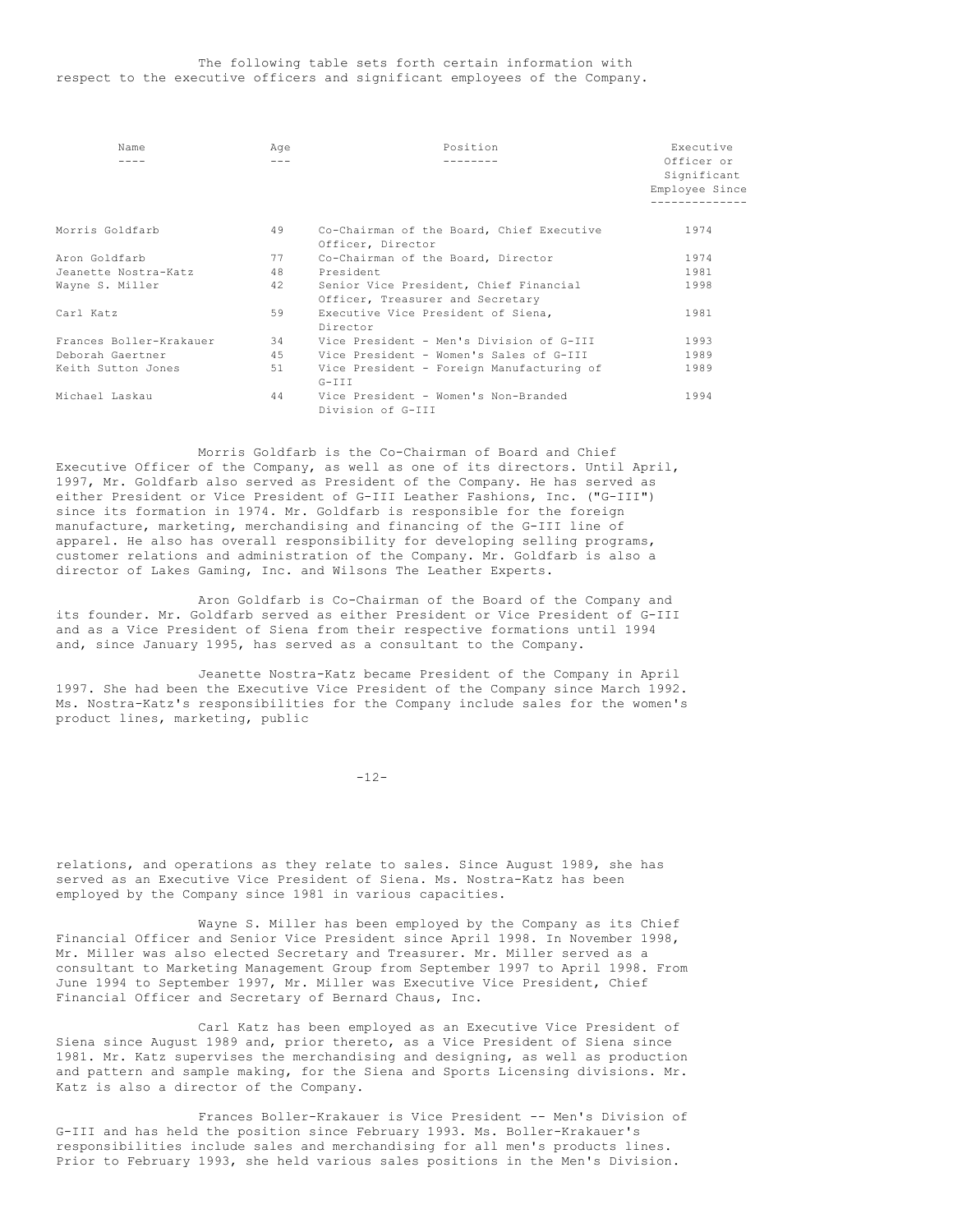Ms. Boller-Krakauer joined the Company in March 1989.

Deborah Gaertner is the Vice President -- Women's Non-Branded Sales of G-III. Ms. Gaertner is responsible for sales and marketing of the women's apparel line (excluding Kenneth Cole licensed apparel). She served previously as Vice President, Imports since June 1989, coordinating production and merchandising.

Keith Sutton Jones is the Vice President -- Foreign Manufacturing of G-III and has been employed in such capacity since January 1989. His responsibilities include coordinating and controlling all aspects of the Company's Far Eastern sourcing and production.

Michael Laskau is a Vice President -- Women's Non-Branded Division of G-III and has been employed in such capacity since July 1994. His responsibilities include coordinating the production and merchandising of the Company's textile apparel. For the 18 years prior to joining the Company, Mr. Laskau was in charge of production and sourcing at Junior Gallery, an importer of apparel.

Aron Goldfarb and Morris Goldfarb are father and son, respectively. Carl Katz and Jeanette Nostra-Katz are married to each other.

ITEM 2. PROPERTIES

The Company's executive offices, sales showrooms and support staff are located at 512 Seventh Avenue, which is one of the leading outerwear apparel buildings in New York City. The Company leases an aggregate of approximately 39,300 square feet in this building through January 31, 2003 at a current aggregate annual rent of approximately \$600,000.

The Company's warehouse and distribution facility, located in Secaucus, New Jersey, contains approximately 107,000 square feet, plus a 3,000 square foot retail outlet store. This facility is leased through February 2005 at an annual rent increasing to \$643,000. The lease provides for one option renewal term of five years with a rental for the renewal term based on

-13-

market rates. A majority of the Company's finished goods are shipped to the New Jersey distribution facilities for final reshipment to customers.

In March 1996, the Company subleased its other warehouse and distribution facility in Secaucus, New Jersey to an unaffiliated third party and consolidated all of its warehouse and distribution operations at one location. The sublease, provided for the sublessee to pay rent of approximately \$700,000 per year to the Company and for the Company to pay all operating costs of the facility except for utilities and internal maintenance. The Company's annual rent obligation to the lessor of this facility was \$937,000 for the last 12 months of the lease. The Company's lease and sublease expired in March 2000.

The Company maintains cutting rooms for its Siena division and off-site storage at 345 West 37th Street in New York City. This property is leased pursuant to a sublease from a corporation owned by Morris Goldfarb and Aron Goldfarb for which the Company pays monthly rent, plus real estate taxes. For the fiscal years ended January 31, 1999 and 2000, the total payments for this building were approximately \$325,000 and \$296,000, respectively. The Company has sublet a portion of the 345 West 37th Street building to four different tenants. Three of the subleases' terms end in February, 2003 and the other sublease ends in January, 2003. The aggregate annual rental paid to the Company under these four subleases is approximately \$185,000.

In March 2000, the Company closed a retail outlet store in Secaucus, New Jersey. The Company's remaining retail outlet store is located at its Secaucus, New Jersey warehouse.

ITEM 3. LEGAL PROCEEDINGS

None.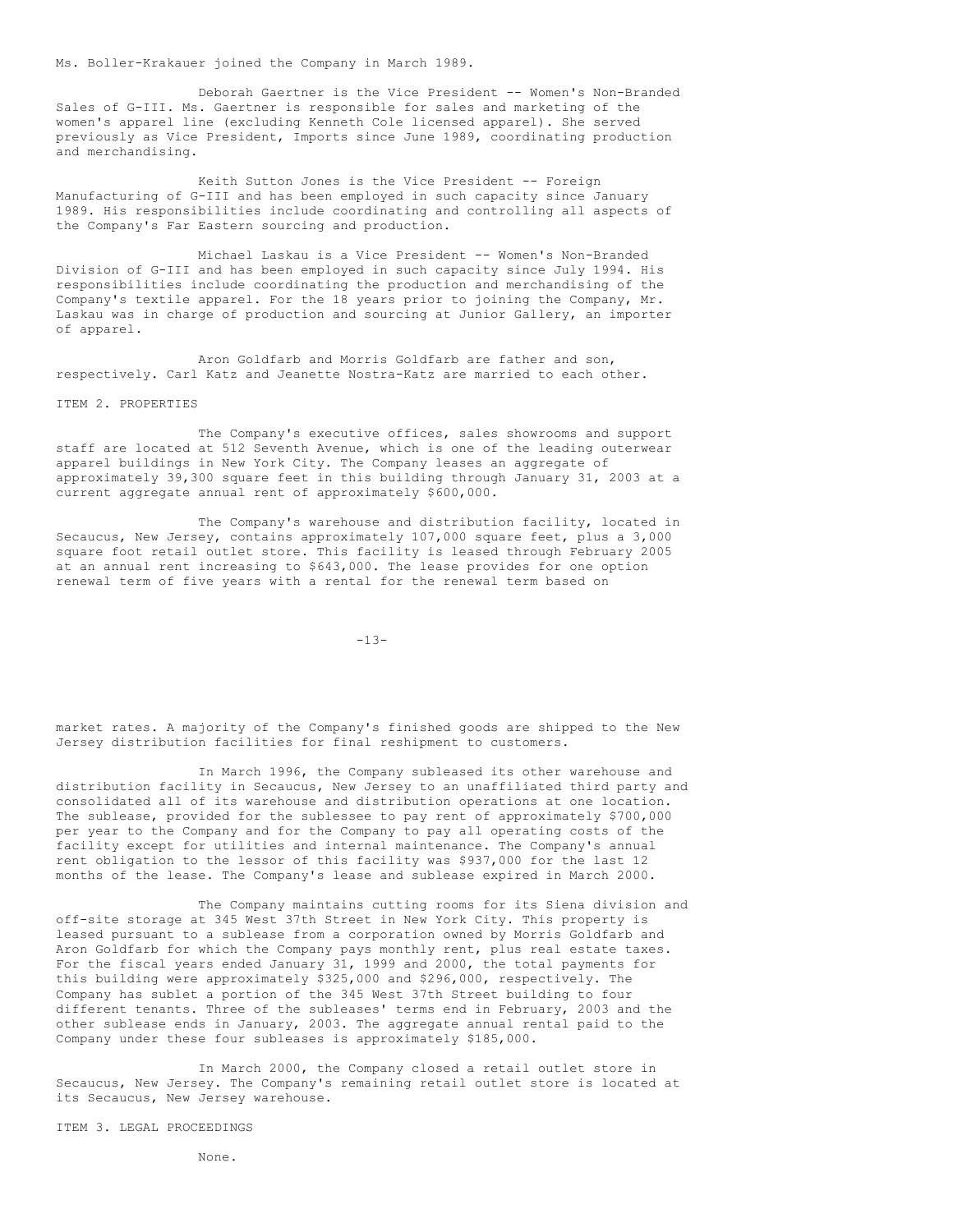None.

### $-14-$

#### PART II

### ITEM 5. MARKET FOR THE REGISTRANT'S COMMON EQUITY AND RELATED STOCKHOLDER MATTERS

MARKET FOR COMMON STOCK

The Common Stock is publicly traded in the over-the-counter market and is quoted on the Nasdaq Stock Market under the trading symbol "GIII". The following table sets forth, for the fiscal periods shown, the high and low sales prices for the Common Stock, as reported by the Nasdaq Stock Market.

| Fiscal 1999 |                                                                                                                                                             |              | High Prices                                              |                                            | Low Prices                                |
|-------------|-------------------------------------------------------------------------------------------------------------------------------------------------------------|--------------|----------------------------------------------------------|--------------------------------------------|-------------------------------------------|
|             |                                                                                                                                                             |              |                                                          |                                            |                                           |
|             | Fiscal Quarter ended April 30, 1998<br>Fiscal Quarter ended July 31, 1998<br>Fiscal Quarter ended October 31, 1998<br>Fiscal Quarter ended January 31, 1999 |              | \$67/8<br>$6 \t3/8$<br>$4 \frac{3}{8}$<br>$12 \quad 1/4$ | $1 \quad 5/8$                              | $$5 \t1/4$<br>$3 \t 7/8$<br>$1 \quad 5/8$ |
| Fiscal 2000 |                                                                                                                                                             |              |                                                          |                                            |                                           |
|             | Fiscal Quarter ended April 30, 1999<br>Fiscal Quarter ended July 31, 1999<br>Fiscal Quarter ended October 31, 1999<br>Fiscal Quarter ended January 31, 2000 | $3\quad 5/8$ | $$3$ $1/2$<br>$3 \t3/4$<br>$4 \quad 1/4$                 | $$1 \quad 7/16$<br>$1 \t 7/8$<br>$2 \t1/4$ | $2 \frac{3}{4}$                           |
| Fiscal 2001 |                                                                                                                                                             |              |                                                          |                                            |                                           |
|             | Fiscal Quarter ended April 30, 2000<br>(through March 31, 2000)                                                                                             |              | $$4$ 15/16                                               |                                            | $$2$ 15/16                                |

The last sales price of the Common Stock as reported by the Nasdaq Stock Market on March 31, 2000 was \$4.625 per share.

On March 31, 2000, there were 69 holders of record and, the Company believes, approximately 2,000 beneficial owners of the Common Stock.

# DIVIDEND POLICY

The Board of Directors currently intends to follow a policy of retaining any earnings to finance the continued growth and development of the Company's business and does not anticipate paying cash dividends in the foreseeable future. Any future determination as to the payment of cash dividends will be dependent upon the Company's financial condition, results of operations and other factors deemed relevant by the Board of Directors. Certain agreements related to the financing of the building at 345 West 37th Street offices prohibit the payment of cash dividends without consent. In addition, the Company's loan agreement prohibits the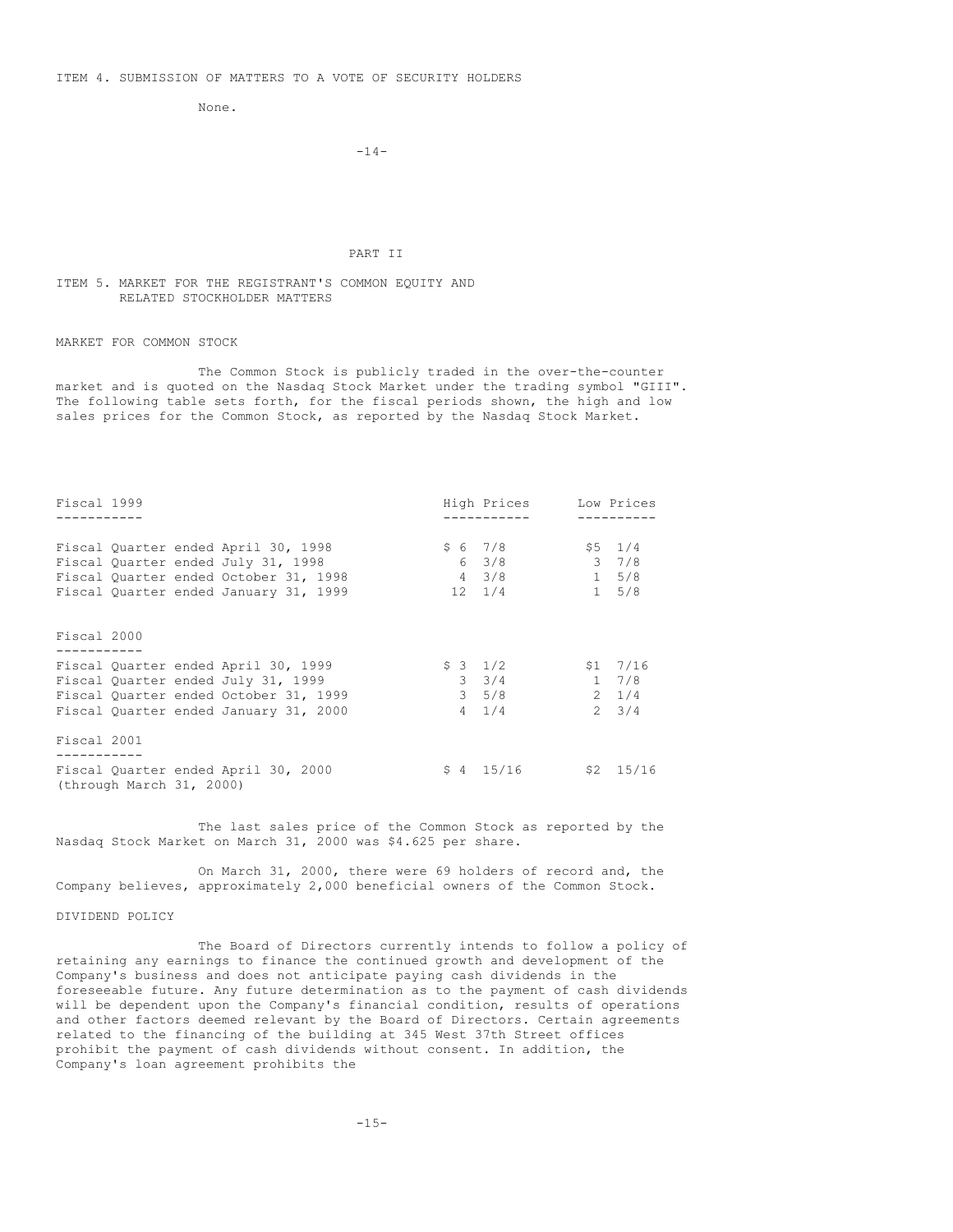payment of cash dividends without the consent of the banks. See "Management's Discussion and Analysis of Financial Condition and Results of Operations -- Liquidity and Capital Resources" in Item 7 below.

ITEM 6. SELECTED CONSOLIDATED FINANCIAL DATA

The selected consolidated financial data set forth below as of and for the years ended January 31, 1996, 1997, 1998, 1999 and 2000 have been derived from the audited consolidated financial statements of the Company. The audited financial statements as of January 31, 1996, 1997 and 1998, and for the years ended January 31, 1996 and 1997 are not included in this filing. The selected consolidated financial data should be read in conjunction with "Management's Discussion and Analysis of Financial Condition and Results of Operations" (Item 7 of this Report) and the audited consolidated financial statements and related notes thereto included elsewhere herein.

 $-16-$ 

(In thousands, except share and per share data)

|                                                        | Year Ended January 31,<br>(1) |              |             |                      |  |                                      |                                                        |   |                        |
|--------------------------------------------------------|-------------------------------|--------------|-------------|----------------------|--|--------------------------------------|--------------------------------------------------------|---|------------------------|
|                                                        |                               | 1996         |             | 1997                 |  | 1998                                 | 1999                                                   |   | 2000                   |
| INCOME STATEMENT DATA:                                 |                               |              |             |                      |  |                                      |                                                        |   |                        |
| Net Sales                                              |                               |              |             |                      |  |                                      | \$ 121,663 \$ 117,645 \$ 120,136 \$ 121,644 \$ 149,632 |   |                        |
| Cost of goods sold                                     |                               | 97,060       |             |                      |  |                                      | 88,057 91,559 95,393 110,710                           |   |                        |
| Gross profit                                           |                               |              |             | ------------         |  | ------------<br>24,603 29,588 28,577 | ------------<br>26,251                                 |   | -----------<br>38,922  |
| Selling, general & administrative expenses             |                               | 22,478       |             |                      |  |                                      | 23,542 23,787 27,698 28,145                            |   |                        |
| Unusual or non-recurring charge                        |                               | $- -$        |             |                      |  | $ -$                                 | (463)                                                  |   | 1,200                  |
|                                                        |                               |              |             |                      |  |                                      |                                                        |   |                        |
| Operating profit (loss)                                |                               |              |             |                      |  |                                      | 2,125 6,046 4,790 (984) 9,577                          |   |                        |
| Interest expense                                       |                               | 2,433        |             |                      |  | 2,075 1,534                          | 2, 115                                                 |   | 1,857                  |
|                                                        |                               |              |             | -----------          |  | -----------                          |                                                        |   |                        |
| Income before minority interest an income taxes (loss) |                               | (308)        |             | 3,971                |  | 3.256                                | (3.099)                                                |   | 7.720                  |
| Minority interest                                      |                               | $- -$        |             | <b>Service State</b> |  | 449                                  | 1,378 1,994                                            |   |                        |
|                                                        |                               |              |             | -----------          |  | -----------                          | -----------                                            |   | -----------            |
| Income (loss) before income taxes                      |                               | (308)        |             | 3.971                |  | 3,705                                | (1, 721)                                               |   | 9,714                  |
| Income taxes (benefit)                                 |                               | 89           |             | 885                  |  | 906                                  | (541)                                                  |   | 3,934                  |
|                                                        |                               | -----------  |             | -----------          |  | ------------                         | ------------                                           |   | -----------            |
| Net income (loss)                                      | S.                            | (397)        | $S$ and $S$ | 3,086                |  | 2.799<br>$S = 1$                     | \$(1.180)                                              |   | 5,780<br>$S = \square$ |
|                                                        |                               | ------------ |             |                      |  | ------------ -----------             | -----------                                            |   | ------------           |
| Basic earnings (loss) per share                        |                               | 5(0.06)      |             |                      |  | $S \t 0.48 S \t 0.43$                | $S \qquad \qquad$<br>(0.18)                            |   | \$0.86                 |
|                                                        |                               | ------------ |             |                      |  |                                      | ----------- ---------- ---------                       |   |                        |
| Weighted average shares outstanding - basic            |                               |              |             |                      |  |                                      | 6,459,975 6,468,830 6,486,899 6,539,128 6,712,051      |   |                        |
| Diluted earnings (loss) per share                      | S.                            | (0.06)       | S           | $0.46-5$             |  | 0.40                                 | $S \qquad \qquad$<br>(0.18)                            | S | 0.84                   |
|                                                        |                               | ------------ |             | ------------         |  | ===========                          | ------------                                           |   |                        |
| Weighted average shares outstanding - diluted          |                               | 6.459.975    |             | 6,739,029            |  | 7,051,099                            | 6,539,128                                              |   | 6,848,433              |

| As of January 31, (1) |                      |          |          |          |  |
|-----------------------|----------------------|----------|----------|----------|--|
| 1996                  | 1997<br>1998<br>1999 |          |          |          |  |
|                       |                      |          |          |          |  |
|                       |                      |          |          |          |  |
| \$22,224              | \$24,497             | \$29,296 | \$27,237 | \$31,155 |  |
| 41,257                | 44.555               | 46.746   | 44,870   | 59,601   |  |
| 3,551                 | 3,835                | 3.734    | 2,893    | 3,427    |  |
| 919                   | 554                  | 352      | 180      | 64       |  |
|                       |                      |          |          |          |  |
| 29,716                | 32,825               | 35,686   | 35,575   | 41,033   |  |

--------------------

(1) Certain amounts have been reclassified to conform to the 2000 presentation.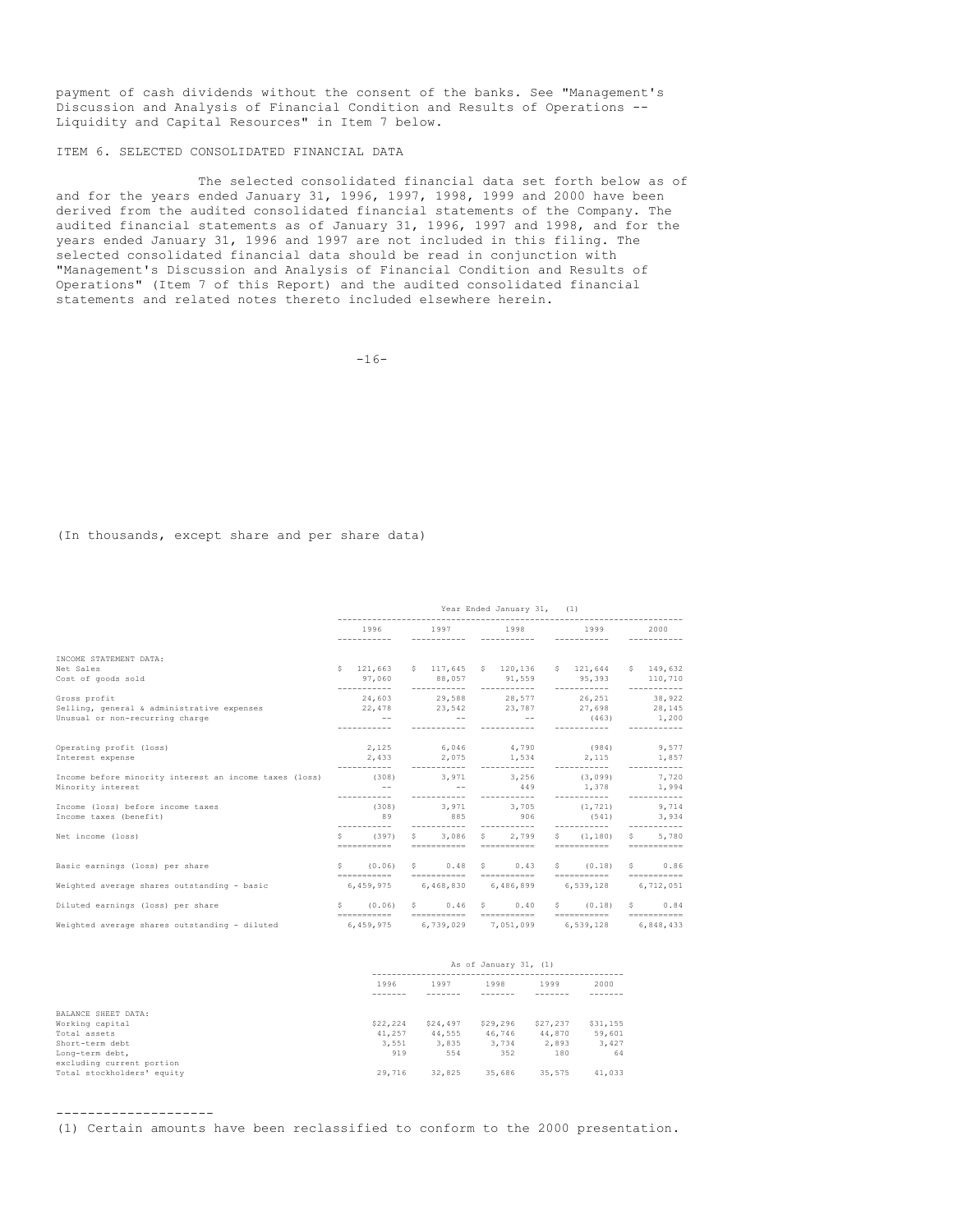### ITEM 7. MANAGEMENT'S DISCUSSION AND ANALYSIS OF FINANCIAL CONDITION AND RESULTS OF OPERATIONS

Statements in this Annual Report on Form 10-K concerning the Company's business outlook or future economic performance; anticipated revenues, expenses or other financial items; product introductions and plans and objectives related thereto; and statements concerning assumptions made or expectations as to any future events, conditions, performance or other matters, are "forward-looking statements" as that term is defined under the Federal securities laws. Forward-looking statements are subject to risks, uncertainties and other factors which could cause actual results to differ materially from those stated in such statements. Such risks, uncertainties and factors include, but are not limited to, reliance on foreign manufacturers, risks of doing business abroad, the nature of the apparel industry, including changing consumer demand and tastes, seasonality, customer acceptance of new products, the impact of competitive products and pricing, dependence on existing management, general economic conditions, as well as other risks detailed in the Company's filings with the Securities and Exchange Commission, including this Annual Report on form 10-K.

The following presentation of management's discussion and analysis of the Company's financial condition and results of operations should be read in conjunction with the Company's Financial Statements, accompanying notes thereto and other financial information appearing elsewhere in this Report.

References to fiscal years refer to the year ended January 31 of that year.

-18-

RESULTS OF OPERATIONS

The following table sets forth selected operating data of the Company as a percentage of net sales for the fiscal years indicated below:

|                                                                              | 1998   | 1999                         | 2000         |
|------------------------------------------------------------------------------|--------|------------------------------|--------------|
| Net sales                                                                    | 100.0% | 100.0%                       | 100.0%       |
| Cost of goods sold                                                           | 76.2   | 78.4                         | 74.0         |
| Gross profit                                                                 | 19.8   | 23.8 21.6                    | 26.0         |
| Selling, general and administrative expenses                                 |        | 22.8                         | 18.8         |
| Unusual or non-recurring charge                                              |        | (0.4)                        | 0.8          |
| Operating profit (loss)                                                      | 4.0    | (0, 8)                       | 6.4          |
| Interest expense                                                             | 1.3    | 1.7                          | 1.2          |
| Income (loss) before minority interest and income taxes<br>Minority interest | (0.4)  | $2.7$ $(2.5)$ $5.2$<br>(1,1) | 1.3          |
| Income (loss) before income taxes                                            | 3.1    | (1, 4)                       | 6.5          |
| Income taxes                                                                 | 0.8    | (0.4)                        | 2.6          |
| Net income (loss)                                                            | 2.3    | (1.0)                        | 3.9<br>----- |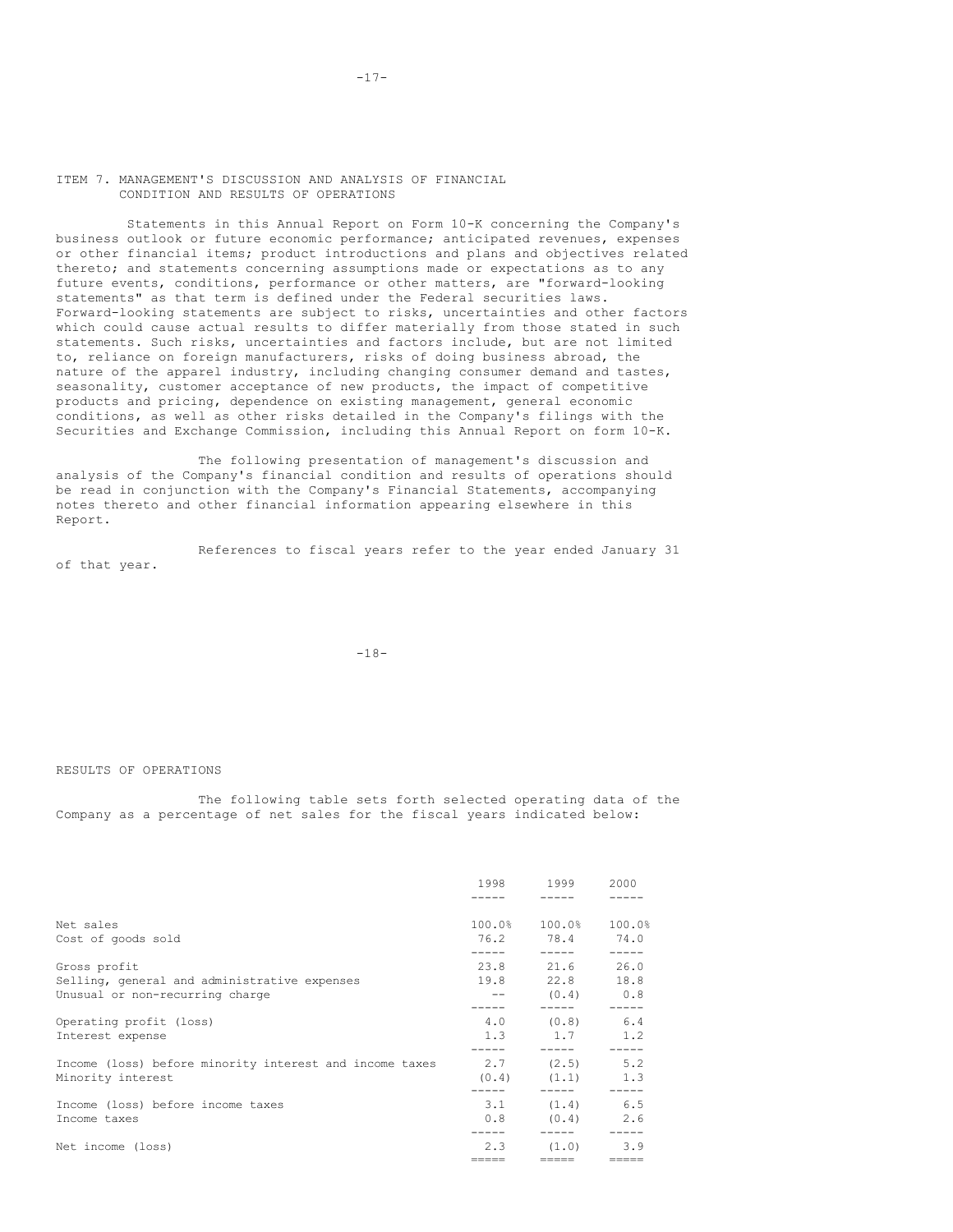General

The Company operates its business in two segments, non-licensed apparel and licensed apparel. The non-licensed apparel segment includes sales of apparel under Company-owned brands and private label brands, as well as commission fee income received on sales when the Company's customer provides the letter of credit. The licensed apparel segment includes sales of apparel brands licensed by the Company from third parties. See Note L to the Company's Consolidated Financial Statements for financial information with respect to the Company's segments.

The Company's return to profitability during fiscal 2000 was primarily attributable to higher margins in both the Company's licensed and non-licensed business, offset to some extent by losses from the BET Design Studio joint venture. One of the key elements of the Company's strategy is to expand its offering of licensed apparel. During fiscal 2000, the Company commenced the shipment of product under the Caterpillar and Major League Baseball labels. In the first quarter of fiscal 2001, the Company entered into license agreements to produce apparel under the Cole Haan and Jones New York labels. In April 2000, the Company's license with Tommy Hilfiger ended. The Company expects to continue to produce and sell goods directly to Tommy Hilfiger.

During the third quarter of fiscal 2000, the Company, together with Black Entertainment Television ("BET"), its joint venture partner, decided to discontinue their BET Design Studio joint venture. The Company had originally entered into the joint venture with BET in April 1997 to design, manufacture, and distribute sportswear and outerwear apparel

 $-19-$ 

targeted to the African-American and urban consumer. The initial product offerings by the joint venture were introduced in February 1998 and the Company began shipping product in July 1998. The Company owns 50.1% of this joint venture and, accordingly, its entire results of operations are consolidated with those of the Company. The interest of BET in the joint venture is reflected in the "Minority interest" line item in the Company's financial statements. Net of BET's interest, the Company incurred losses from this joint venture of approximately \$450,000 in fiscal 1998, \$1.4 million in fiscal 1999 and \$2.0 million (inclusive of a \$802,000 charge) in fiscal 2000.

Year Ended January 31, 2000 ("fiscal 2000") Compared to year Ended January 31, 1999 ("fiscal 1999")

Net sales were \$149.6 million in fiscal 2000 compared to \$121.6 million in fiscal 1999. Net sales increased as a result of increased sales of both licensed and non-licensed apparel. Net sales of licensed apparel increased by 35.0% to \$ 61.9 million in fiscal 2000 from \$45.9 million in fiscal 1999. Net sales of non-licensed apparel increased by 15.7% to \$87.7 million in fiscal 2000 from \$75.8 million in fiscal 1999. Sales of licensed apparel continued to increase as a percentage of net sales, and accounted for 41.4% of net sales in fiscal 2000 compared to 37.7% of net sales in fiscal 1999.

Gross profit was \$38.9 million in fiscal 2000 compared to \$26.3 million in fiscal 1999. Commission fee income, for which there is no related cost of goods sold, was \$3.6 million in fiscal 2000 compared to \$3.5 million in fiscal 1999. As a percentage of net sales, gross profit was 26.0% in fiscal 2000 compared to 21.6% in fiscal 1999.

Gross profit for licensed apparel was \$17.8 million in fiscal 2000 compared to \$10.6 million in fiscal 1999, or 28.8% of net sales of licensed apparel in fiscal 2000 compared to 23.1% of net sales of licensed apparel in fiscal 1999. The higher gross profit margin percentage for licensed apparel in fiscal 2000 was due to increased sales of higher gross profit margin products. Gross profit for non-licensed apparel was \$21.1 million in fiscal 2000 as compared to \$15.7 million in fiscal 1999, or 24.1% of net sales of non-licensed apparel in fiscal 2000 compared to 20.7% of net sales of non-licensed apparel in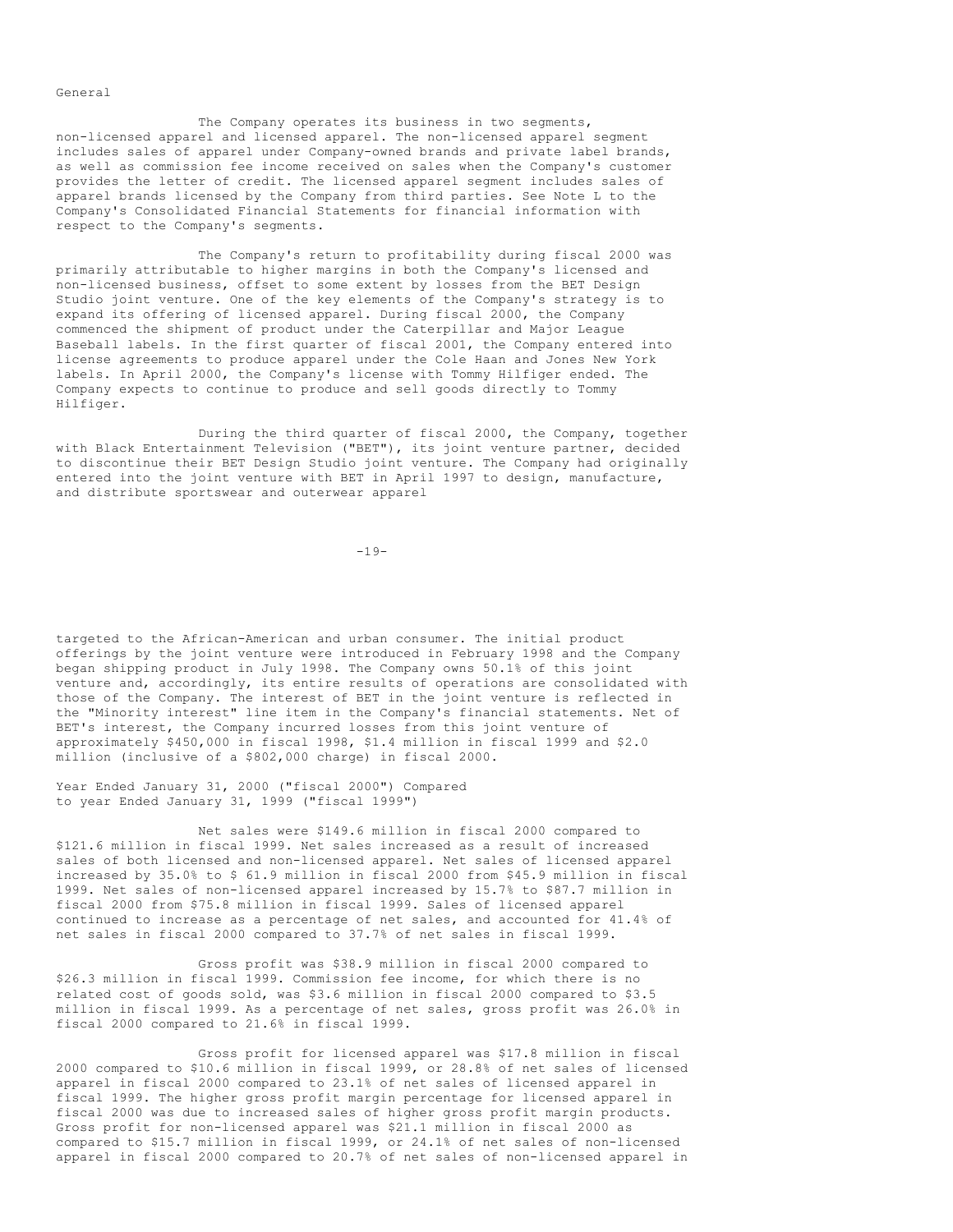fiscal 1999. The increase in the gross profit margin percentage for non-licensed apparel was primarily attributable to increased sales of higher gross profit products, and to improved gross margins on sales of prior season merchandise in fiscal 2000 compared to fiscal 1999.

Selling, general and administrative expenses were \$28.1 million in fiscal 2000, including \$2.7 million of expenses with respect to the BET Design Studio joint venture. Selling, general and administrative expenses in fiscal 1999 include a provision for \$463,000 relating to the uncertainty of Indonesian assets. In the fourth quarter of fiscal 2000, the Company determined that the local economy in Indonesia had stabilized and the imminent threat of asset impairment relating to its facility was no longer present. As a result, selling, general and administrative expenses were reduced because the Company reversed this provision for the uncertainty of the Indonesian assets. Excluding the BET Design Studio expenses and the effect of uncertainty of the Indonesian provision and its reversal, selling, general and administrative expenses were \$25.9 million in fiscal 2000 compared to \$24.5 million in fiscal 1999. The increase in selling, general and administrative expenses is primarily attributable to increased advertising expenses (\$1.4 million) and higher bonuses (\$1.0 million), offset somewhat by lower rent expense (\$500,000), salaries (\$300,000), and professional fees (\$200,000). As a percentage of net sales, selling, general and administrative expenses, excluding the BET Design Studio expenses and the effect of Indonesian provision and its reversal, were 17.3% in fiscal 2000 compared to 20.2% in fiscal 1999.

 $-20-$ 

On November 18, 1999, the Company announced that BET Design Studio, LLC, a joint venture with BET, would be dissolved. The joint venture was dissolved because it was not profitable and the urban market was saturated with similar products. In connection with this decision, a \$1.6 million provision (including \$798,000 allocable to Black Entertainment Television's ownership interest) was recorded to cover the costs of dissolving the joint venture. Of this provision, \$1.2 million was recorded as a non-recurring charge, and the balance was charged to cost of goods sold. The \$1.6 million provision consists of approximately \$1.1 million of writedowns relating to accounts receivables (\$520,000), the impairment of fixed assets (\$300,000), inventory (\$182,000), and prepaid assets (\$118,000). The balance of \$480,000 relates to provisions for miscellaneous closing costs (\$225,000), accrual for accounts payable and accrued expenses (\$200,000), and severance (\$55,000).

Interest expense was \$1.9 million in fiscal 2000 compared to \$2.1 million in fiscal 1999. This decrease in interest expense is primarily attributable to lower average borrowings and interest income earned on excess cash at the beginning of the year.

As a result of the foregoing, the Company had income before income taxes of \$9.7 million in fiscal 2000 compared to a loss before income taxes of \$1.7 million in fiscal 1999.

Income taxes were \$3.9 million in fiscal 2000 compared to an income tax benefit of \$541,000 in fiscal 1999. The Company's effective tax rate for fiscal 2000 was 40.5% which included benefits from remaining net operating loss carry forwards for state income tax purposes. In fiscal 1999, the effective tax rate was 31.4% as a result of tax benefits derived from state net operating loss carry forwards and deferred tax benefits.

The Company had net income of \$5.8 million, or \$.86 per share on a diluted basis, in fiscal 2000 compared to a net loss of \$1.2 million, or \$.18 per share on a diluted basis, in fiscal 1999.

Year Ended January 31, 1999 ("fiscal 1999") Compared to year Ended January 31, 1998 ("fiscal 1998")

Net sales were \$121.6 million in fiscal 1999 compared to \$120.1 million in fiscal 1998. Net sales were adversely affected in fiscal 1999 by the unseasonably warm weather conditions in the fall of 1998 in many sections of the United States. An increase of \$16.9 million in sales of licensed apparel was partially offset by a decrease of \$12.9 million in sales of non-licensed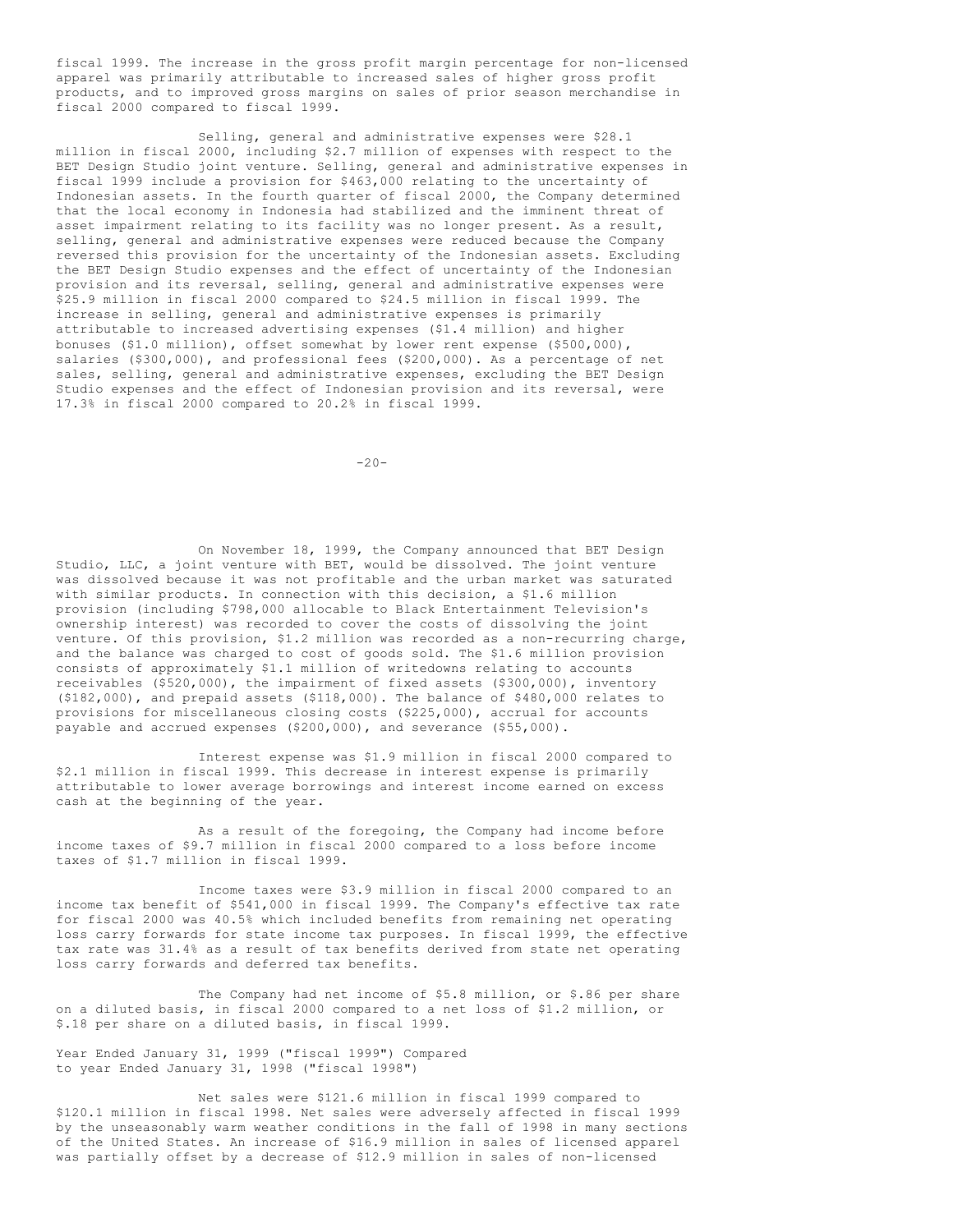apparel. In addition, certain product lines were discontinued at the end of the prior fiscal year. These product lines accounted for \$2.5 million of sales in fiscal 1998. Sales of licensed apparel accounted for 37.7% and 24.1% of the Company's net sales in fiscal 1999 and 1998, respectively.

Gross profit was \$26.3 million in fiscal 1999 compared to \$28.6 million in fiscal 1998. As a percentage of net sales, gross profit was 21.6% in fiscal 1999 compared to 23.8% in fiscal 1998. Commission fee income, for which there is no related cost of goods sold, was \$3.5 million in fiscal 1999 compared to \$6.7 million in fiscal 1998. Commission fee income decreased because sales in which the Company acted as a broker were lower. This decrease was due, in part, to certain customers buying directly from suppliers and not using the Company as their broker.

 $-21-$ 

Gross profit for licensed apparel was \$10.6 million in fiscal 1999 compared to \$5.7 million in fiscal 1998, or 23.1% of net sales of licensed apparel in fiscal 1999 compared to 19.6% of net sales of licensed apparel in fiscal 1998. The higher gross profit margin percentage for licensed apparel in fiscal 1999 was due to increased sales of higher gross profit margin products within the licensed apparel segment. Gross profit for non-licensed apparel was \$15.7 million in fiscal 1999 compared to \$22.9 million in fiscal 1998, or 20.7% of net sales of licensed apparel in fiscal 1999 compared to 25.1% of net sales of licensed apparel in fiscal 1998. The reduction in gross profit as a percentage of sales for non-licensed apparel resulted primarily from lower commission fee income and increased inventory markdowns due to the unseasonably warm weather conditions.

Selling, general and administrative expenses were \$27.7 million in fiscal 1999 compared to \$23.8 million in fiscal 1998. These expenses included approximately \$2.7 million of expenses in fiscal 1999 and \$898,000 of expenses in fiscal 1998 attributable to the BET Design Studio joint venture. Excluding the BET Design Studio expenses and the provision for the uncertainty of the Indonesian assets, selling, general and administrative expenses were \$24.5 million in fiscal 1999 compared to \$22.9 million in fiscal 1998. As a percentage of net sales, selling, general and administrative expenses, excluding the BET Design Studio expenses and the provision of the uncertainty of Indonesian assets, were 20.2% in fiscal 1999 compared to 19.1% in fiscal 1998. The increase in selling, general and administrative expenses, excluding BET Design Studio expenses, is primarily attributable to the incremental expenses in the areas of personnel, samples and advertising fees paid to its licensees due to the addition of the Nine West, Tommy Hilfiger and NBA licenses. BET Design Studio expenses increased primarily in the area of personnel and advertising as staffing levels increased and advertising programs began. In addition, the increase also pertains to a reclassification of \$463,000 from non-recurring charges to selling, general, and administrative relating to the uncertainty of Indonesian assets. As the Company determined that it would not close the facility, the amount previously recorded as a non-recurring charge was reversed. At the same time, due to the dire economic conditions in the country, the Company also determined that a provision for asset impairment was required. A provision of \$463,000 was recorded for the uncertainty of the Indonesian assets.

Interest expense was \$2.1 million in fiscal 1999 compared to \$1.5 million in fiscal 1998. The higher interest expense related to increased borrowings as a result of higher average finished goods inventory levels, offset in part by lower interest rates.

As a result of the foregoing, the Company incurred a loss before income taxes of \$1.7 million in fiscal 1999 compared to income before taxes of \$3.7 million in fiscal 1998.

The income tax benefit was \$541,000 in fiscal 1999 compared to income tax expense of \$906,000 in fiscal 1998. The Company's effective tax benefit rate for fiscal 1999 was 31.4%, which was lower than the statutory rate due to the limitation of the availability of certain state and local tax benefits. In fiscal 1998, the effective tax rate was 24.5% as a result of tax benefits derived from state net operating loss carry forwards and deferred tax benefits. The Company realized \$331,000 in state and local net operating loss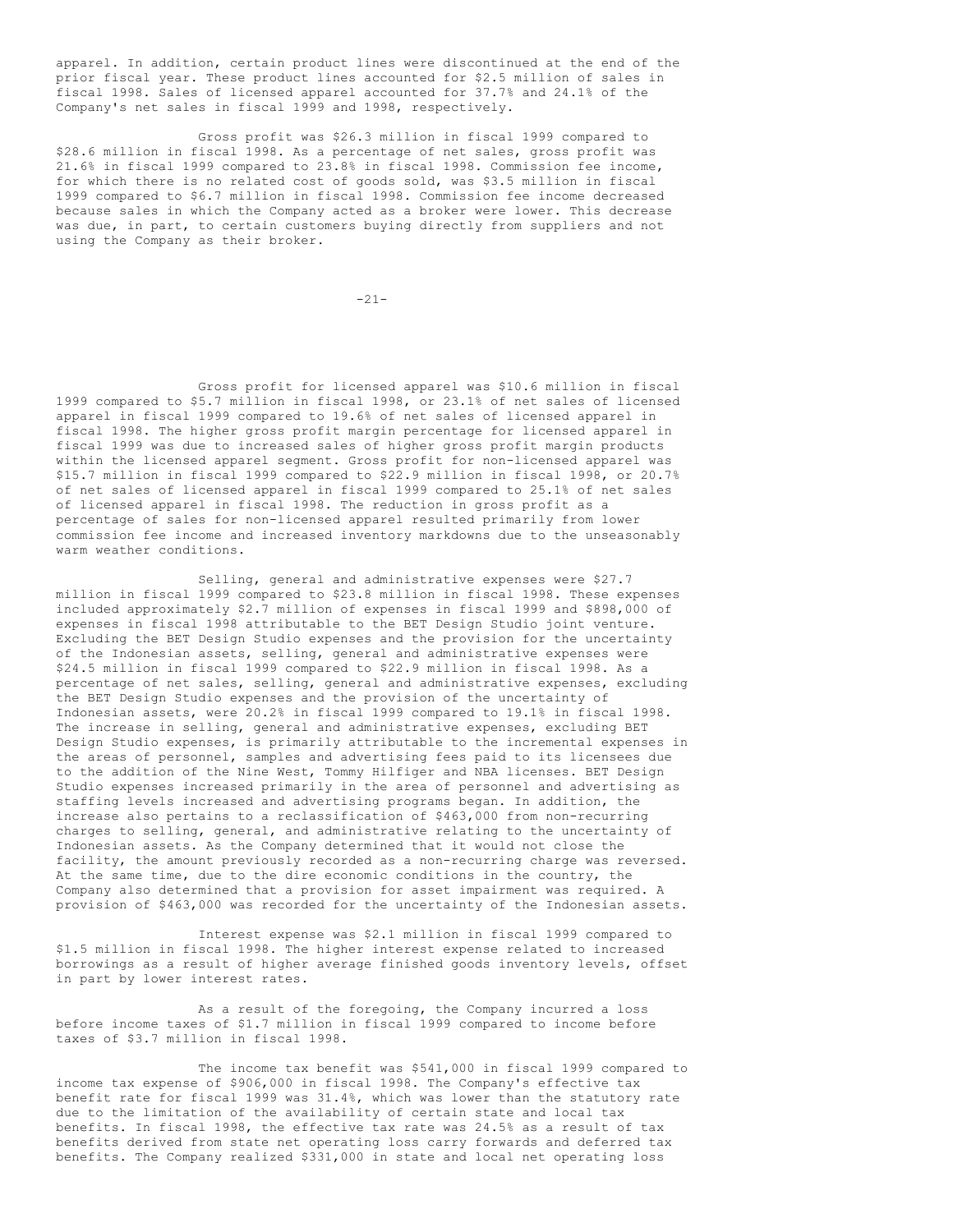carryforward tax benefits as well as a \$57,000 benefit for the reduction of the deferred tax valuation allowance. The deferred tax valuation allowance was reduced, since the Company demonstrated that it was more likely than not that they would realize the deferred tax asset.

 $-22-$ 

The Company had a net loss of \$1.2 million, or \$.18 per share on a diluted basis, in fiscal 1999 compared to net income of \$2.8 million, or \$.40 per share on a diluted basis, in fiscal 1998.

LIQUIDITY AND CAPITAL RESOURCES

The Company's loan agreement, which expires on May 31, 2002, provides for a maximum line of credit in amounts that range from \$45 million to \$72 million during each year of the loan term. The amounts available include direct borrowings that range from \$30 million to \$52 million during each year of the loan term. The balance of the credit line may be used for letters of credit. All amounts available for borrowing are subject to borrowing base formulas and overadvances specified in the agreement.

Direct borrowings under the line of credit bear interest at the agent bank's prime rate (9.0% as of April 1, 2000) or LIBOR plus 250 basis points (8.63% as of April 1, 2000), at the election of the Company. The loan agreement requires the Company, among other covenants, to maintain certain earnings and tangible net worth levels, and prohibits the payment of cash dividends. The amount borrowed under the line of credit varies based on the Company's seasonal requirements. The maximum amount outstanding (i.e., open letters of credit, bankers acceptances and direct borrowings) under the Company's loan agreement was approximately \$36.4 million during fiscal 1998 and \$44.9 million during fiscal 1999 and fiscal 2000. As of January 31, 2000, there were no direct borrowings, no bankers' acceptances and \$11.8 million of contingent liability under open letters of credit. As of January 31, 1999, there were no outstanding direct borrowings, no bankers' acceptances and \$3.8 million of contingent liability under open letters of credit.

In November 1999, the Company and BET decided to dissolve BET Design Studio. As of January 31, 2000, BET and the Company had each contributed \$2.8 million to this joint venture. Subsequent to January 31, 2000, the Company and BET have each contributed approximately \$1.0 million to the joint venture.

BET Design Studio utilized an asset-based credit facility with The CIT Group. Direct borrowings bear interest at the prevailing prime rate plus 50 basis points (9.5% at April 1, 2000). As of January 31, 2000 there were \$2.2 million of direct borrowings and no contingent liability under open letters of credit. The loan to CIT was paid in full on February 16, 2000 by drawing downboth partners' standby letters of credit.

BET advanced \$600,000 to BET Design Studio under a lending agreement. Borrowings under this agreement bear interest at 12.0% during the first twelve months of the agreement and 14% thereafter. On March 15, 2000, BET Design Studio repaid \$300,000 of the loan and the balance of the loan was contributed to Design Studio's capital by BET.

PT Balihides, the Company's Indonesian subsidiary, has a separate credit facility with an Indonesian bank. The notes payable under this facility represent maximum borrowings as of January 31, 2000 of approximately \$1.5 million.

On December 20, 1999, the Board of Directors authorized the Company to repurchase up to \$1,000,000 worth of shares of the Company's common stock, from time to time, until September 30, 2000, in open market purchases at market prices or in privately negotiated transactions, at the discretion of the Chief Executive Officer of the Company. As of January 31,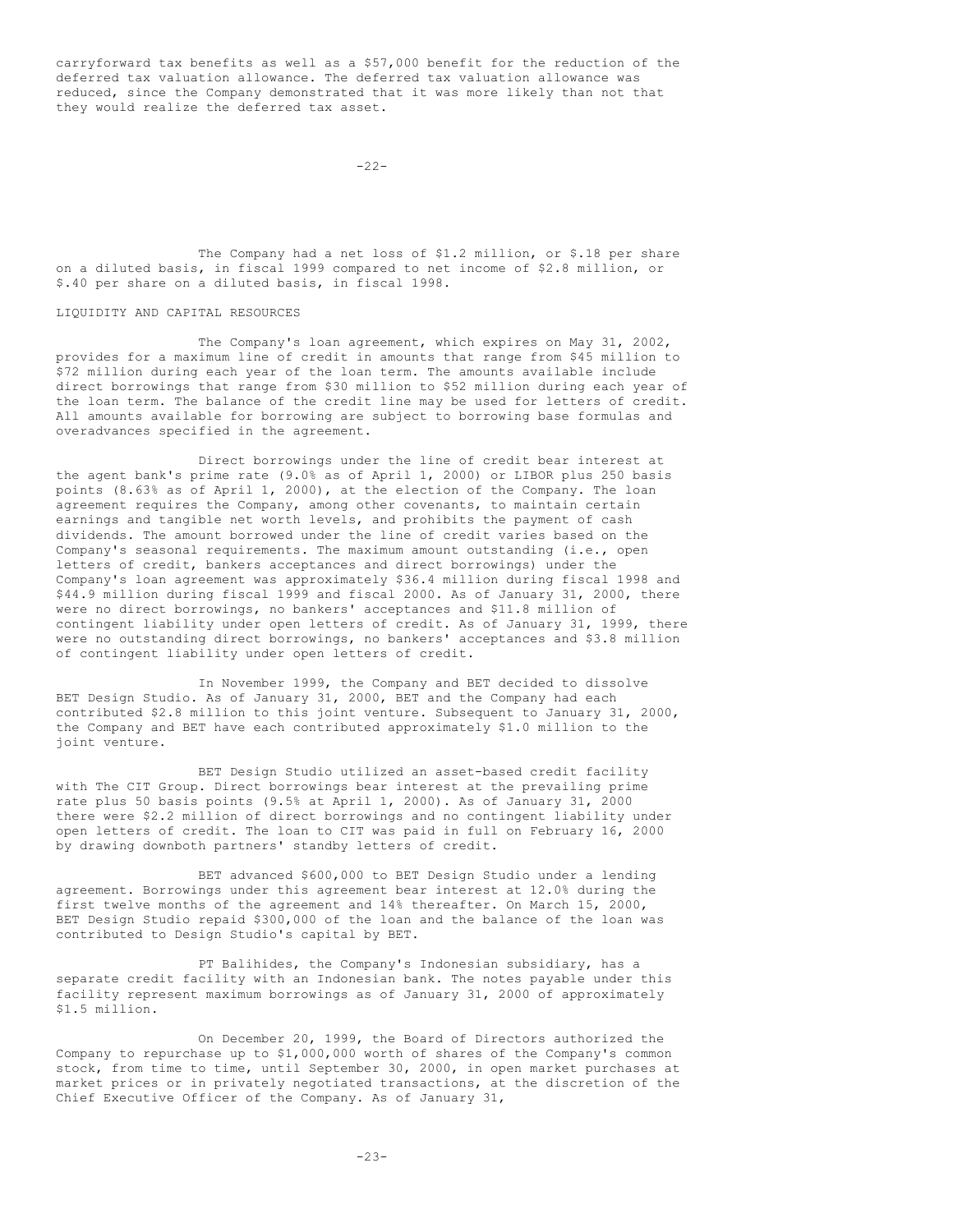2000, the Company had purchased 118,575 of its shares at a total cost of \$430,000.

There was \$6.9 million of cash provided by operating activities in fiscal 2000 resulting primarily from the net income of \$5.8 million. There was \$2.3 million of cash provided by operating activities in fiscal 1999 primarily as a result of a reduction in the inventories added in the prior year. The Company's inventories increased in fiscal 1999 because of an increase in finished goods inventory due to an unusually mild winter season. The Company used \$6.5 million of cash in operating activities in fiscal 1998 primarily due to increased inventories and accounts receivable. Year end accounts receivable balances were higher than the previous year primarily due to a higher shipping volume in January 1998.

Investing activities provided \$323,000 of cash in fiscal 2000. The Company used \$968,000 of cash in fiscal 1999 and \$498,000 of cash in fiscal 1998 for investing activities, primarily for capital expenditures. Historically, the Company's business has not required significant capital expenditures. The Company's capital expenditures were approximately \$1.3 million in fiscal 1998, \$1.7 million in fiscal 1999 and \$1.0 million in fiscal 2000. Capital expenditures were used primarily for new computer software, additional computer upgrades, leasehold improvements, and furniture, fixtures and equipment. In addition, capital expenditures in fiscal 2000 includes \$580,000 of capital costs for the expansion of the Indonesian factory. Capital expenditures in fiscal 1998 included \$451,000 and in fiscal 1999 included \$108,000 of capital costs for the BET Design Studio joint venture showroom and support office.

The Company had \$96,000 of cash in fiscal 2000 and \$56,000 of cash in fiscal 1999 provided by financing activities. In fiscal 2000, the Company used \$430,000 to purchase its stock on the open market. This was offset by an increase in the amount of BET Design Studio's notes payable. In fiscal 1999, the Company used \$1.0 million to reduce the amount of notes payable and for the payment of capital lease obligations. This was more than offset by cash and tax benefits related to the exercise of stock options and the disgorgement of profits in stock sales profits by certain officers of the Company. The Company used \$241,000 in financing activities in fiscal 1998 primarily for the payment of capital lease obligations.

ITEM 7A. QUANTITATIVE AND QUALITATIVE DISCLOSURES ABOUT MARKET RISK

Impact of Inflation and Foreign Exchange

The results of operations of the Company for the periods discussed have not been

 $-24-$ 

significantly affected by inflation or foreign currency fluctuation. The Company negotiates its purchase orders with its foreign manufactures in United States dollars. Thus, notwithstanding any fluctuation in foreign currencies, the Company's cost for any purchase order is not subject to change after the time of the order is placed. However, if the value of the United States dollar against local currencies were to decrease, manufacturers might increase their United States dollar prices for products.

Interest Rate Exposure

The Company is subject to market risk from exposure to changes in interest rates relating primarily to the Company's short-term debt obligations. The Company primarily enters into such short-term debt obligations to support general corporate purposes, including capital expenditures and working capital needs. All of the Company's debt is short-term with variable rates. To manage its exposure to changes in interest rates, the Company's policy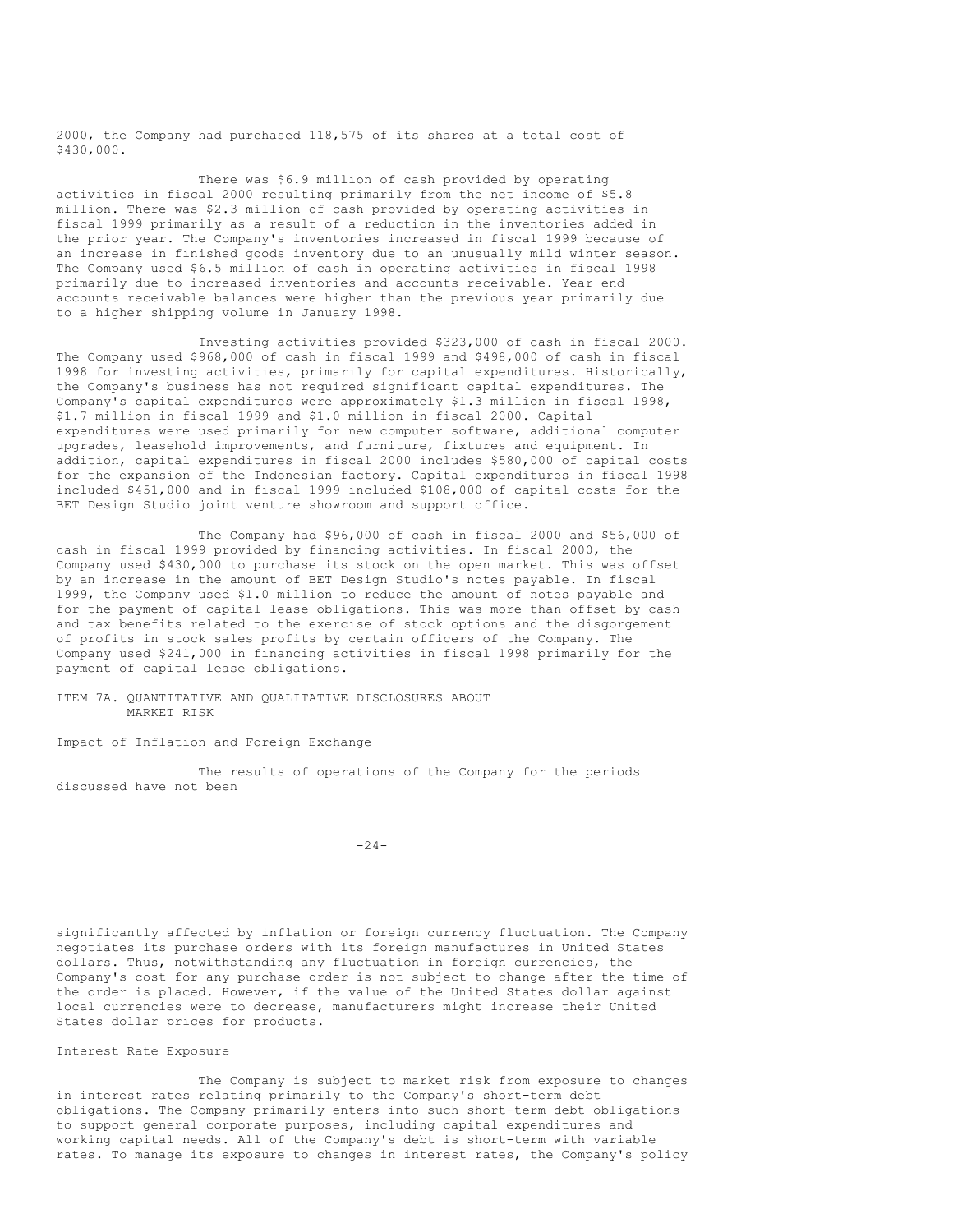is to manage such interest rate exposure through the use of short-term borrowings, which are negotiated with their lenders on a periodic basis. The Company does not expect changes in interest rates to have a material adverse effect on income or cash flows in fiscal 2001, although there can be no assurance that interest rates will not significantly change.

ITEM 8. FINANCIAL STATEMENTS AND SUPPLEMENTARY DATA

Financial statements and supplementary data required pursuant to this Item begin on page F-1 of this Report.

ITEM 9. CHANGES IN AND DISAGREEMENTS WITH ACCOUNTANTS ON ACCOUNTING AND FINANCIAL DISCLOSURE

None.

#### PART III

#### ITEM 10. DIRECTORS AND EXECUTIVE OFFICERS OF THE REGISTRANT

The information contained under the heading "Proposal No. 1- Election of Directors" in the Company's definitive Proxy Statement (the "Proxy Statement") relating to the Company's Annual Meeting of Stockholders to be held on or about June 13, 2000, to be filed pursuant to Regulation 14A of the Securities Exchange Act of 1934 with the Securities and Exchange Commission is incorporated herein by reference. For information concerning the executive officers and other significant employees of the Company, see "Business-Executive Officers of the Registrant" in Item 1 above of this Report.

ITEM 11. EXECUTIVE COMPENSATION

The information contained under the heading "Executive Compensation" in the Company's Proxy Statement is incorporated herein by reference.

-25-

ITEM 12. SECURITY OWNERSHIP OF CERTAIN BENEFICIAL OWNERS AND MANAGEMENT

The information contained under the heading "Security Ownership of Common Stock by Certain Stockholders and Management" in the Company's Proxy Statement is incorporated herein by reference.

ITEM 13. CERTAIN RELATIONSHIPS AND RELATED TRANSACTIONS

The information contained under the heading "Certain Relationships and Related Transactions" in the Company's Proxy Statement is incorporated herein by reference.

 $-26-$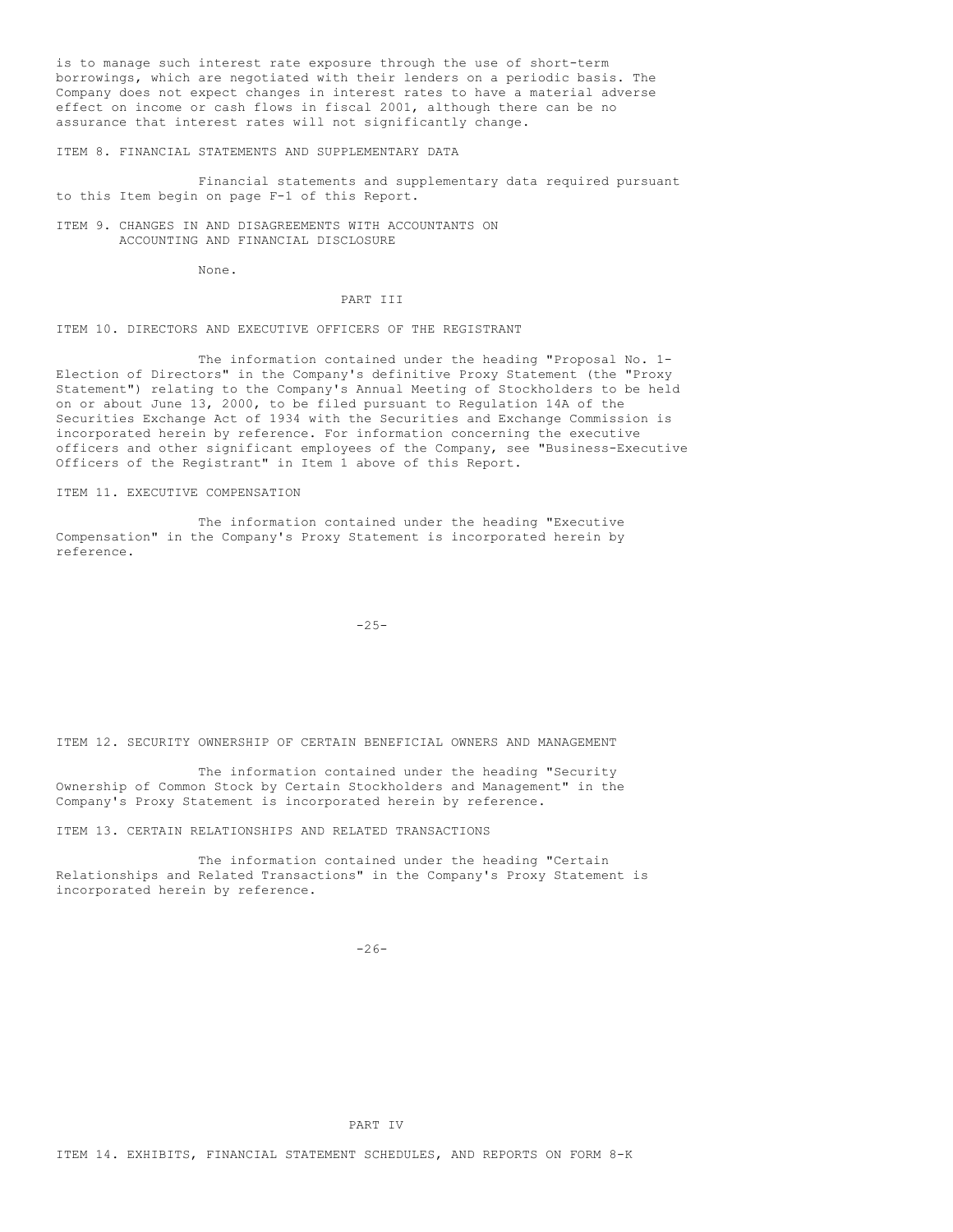- (a) 1. Financial Statements.
	- 2. Financial Statement Schedules.

The Financial Statements and Financial Statement Schedules are listed in the accompanying index to financial statements beginning on page F-1 of this report.

- 3. Exhibits:
- 3.1 Certificate of Incorporation.(1)
- 3.2 By-Laws, as amended, of G-III Apparel Group, Ltd. (the "Company").(8)
- 10.1(a) Employment Agreement, dated February 1, 1994, between the Company and Morris Goldfarb.(5)
- 10.1(a) Amendment, dated October 1, 1999, to the Employment Agreement, dated February 1, 1994, between the Company and Morris Goldfarb.(13)
- 10.3 Fifth Amended and Restated Loan Agreement, dated May 31, 1999, by and among G-III Leather Fashions, Inc. ("G-III"), the banks signatories thereto (the "Banks"), and Fleet Bank, N.A. ("Fleet Bank"), as Agent. (12)
- 10.3(a) Amendment No. 1 to the Fifth Amended and Restated Loan Agreement, dated December 20, 1999, by and among G-III, the Banks and Fleet Bank.
- 10.3(b) Amendment No. 2 to the Fifth Amended and Restated Loan Agreement, dated March 1, 2000, by and among G-III, the Banks and Fleet Bank.
- 10.3(c) Amendment No. 3 to the Fifth Amended and Restated Loan Agreement, dated April 7, 2000, by and among G-III, the Banks and Fleet Bank.
- 10.4 Lease Agreement, dated as of October 20, 1987, between 3738 West Company and G-III.(2)
- 10.5 Lease Agreement, dated as of September 14, 1989, between 3738 West Company and G-III.(2)

 $-27-$ 

- 10.6 Sublease Agreement, dated March 9, 1990, between GWC Investments and the Company.(3)
- 10.7 Agreement of Sub-Sublease, dated December 27, 1995, and First Amendment thereto, dated February 16, 1996, between the Company and Europe Craft Imports, Inc.(7)
- 10.8 Lease, dated September 21, 1993, between Hartz Mountain Associates and the Company.(4)
- 10.9 Lease, dated June 1, 1993, between 512 Seventh Avenue Associates ("512") and the Company.(5)
- 10.10 Lease, dated January 31, 1994, between 512 and the Company.(6)
- 10.11 G-III Apparel Group, Ltd. 1989 Stock Option Plan, as amended.(5)
- 10.12 G-III Apparel Group, Ltd. Stock Option Plan for Non-Employee Directors.(3)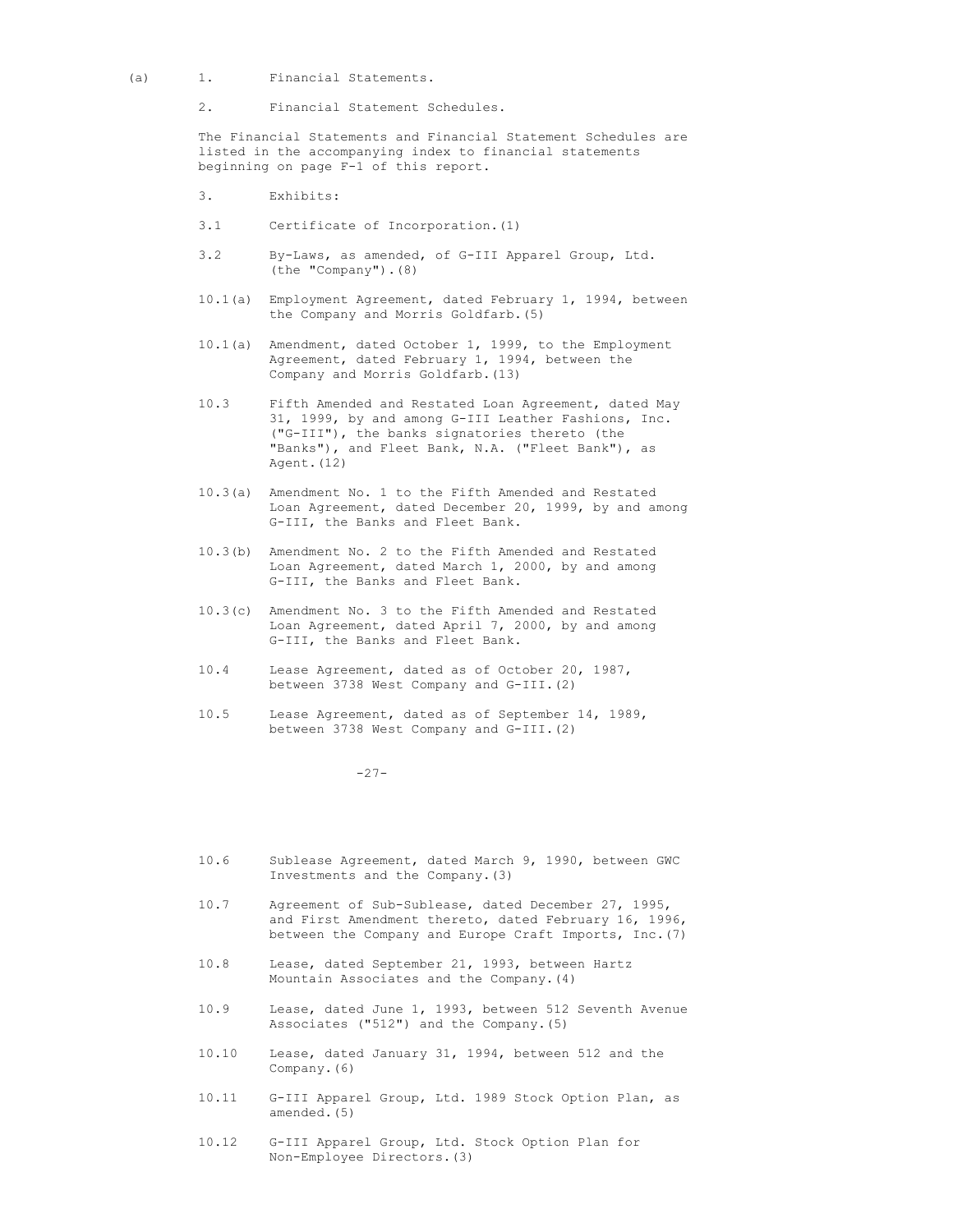- 10.13 Limited Liability Company Agreement of BET STUDIO LLC, dated April 11, 1997, between G-III Leather Fashions, Inc. and Black Entertainment Television, Inc.(7)
- 10.14 G-III Apparel Group, Ltd. 1997 Stock Option Plan.(9)
- 10.15 Letter Agreement, dated October 31, 1998, between the Company and Alan Feller.(10)
- 10.16 Letter Agreement, dated December 2, 1998, between the Company and Aron Goldfarb.(11)
- 10.17 G-III Apparel Group, Ltd. 1999 Stock Option Plan for Non-Employee Directors.
- 21 Subsidiaries of the Company.
- 23 Consent of Grant Thornton LLP, dated April 28, 2000.
- 27 Financial Data Schedule Article 5.
- 27.1 Restated Financial Data Schedule Article 5, Year ended January 31, 1998.
- (b) Reports on Form 8-K:

None.

 $-28-$ 

------------------

- (1) Previously filed as an exhibit to the Company's Registration Statement on Form S-1 (no. 33-31906), which exhibit is incorporated herein by reference.
- (2) Previously filed as an exhibit to the Company's Annual Report on Form 10-K for the fiscal year ended July 31, 1989, which exhibit is incorporated herein by reference.
- (3) Previously filed as an exhibit to the Company's Annual Report on Form 10-K for the fiscal year ended July 31, 1991, which exhibit is incorporated herein by reference.
- (4) Previously filed as an exhibit to the Company's Annual Report on Form 10-K for the fiscal year ended July 31, 1992, which exhibit is incorporated herein by reference.
- (5) Previously filed as an exhibit to the Company's Annual Report on Form 10-K for the fiscal year ended January 31, 1994, which exhibit is incorporated herein by reference.
- (6) Previously filed as an exhibit to the Company's Annual Report on Form 10-K for the fiscal year ended January 31, 1995, which exhibit is incorporated herein by reference.
- (7) Previously filed as an exhibit to the Company's Annual Report on Form 10-K for the fiscal year ended January 31, 1997, which exhibit is incorporated herein by reference.
- (8) Previously filed as an exhibit to the Company's Quarterly Report on Form 10-Q for the fiscal quarter ended April 30, 1997, which exhibit is incorporated herein by reference.
- (9) Previously filed as an exhibit to the Company's Quarterly Report on Form 10-Q for the fiscal quarter ended July 31,1997, which exhibit is incorporated herein by reference.
- (10) Previously filed as an exhibit to the Company's Quarterly Report on Form 10-Q for the fiscal quarter ended October 31,1998, which exhibit is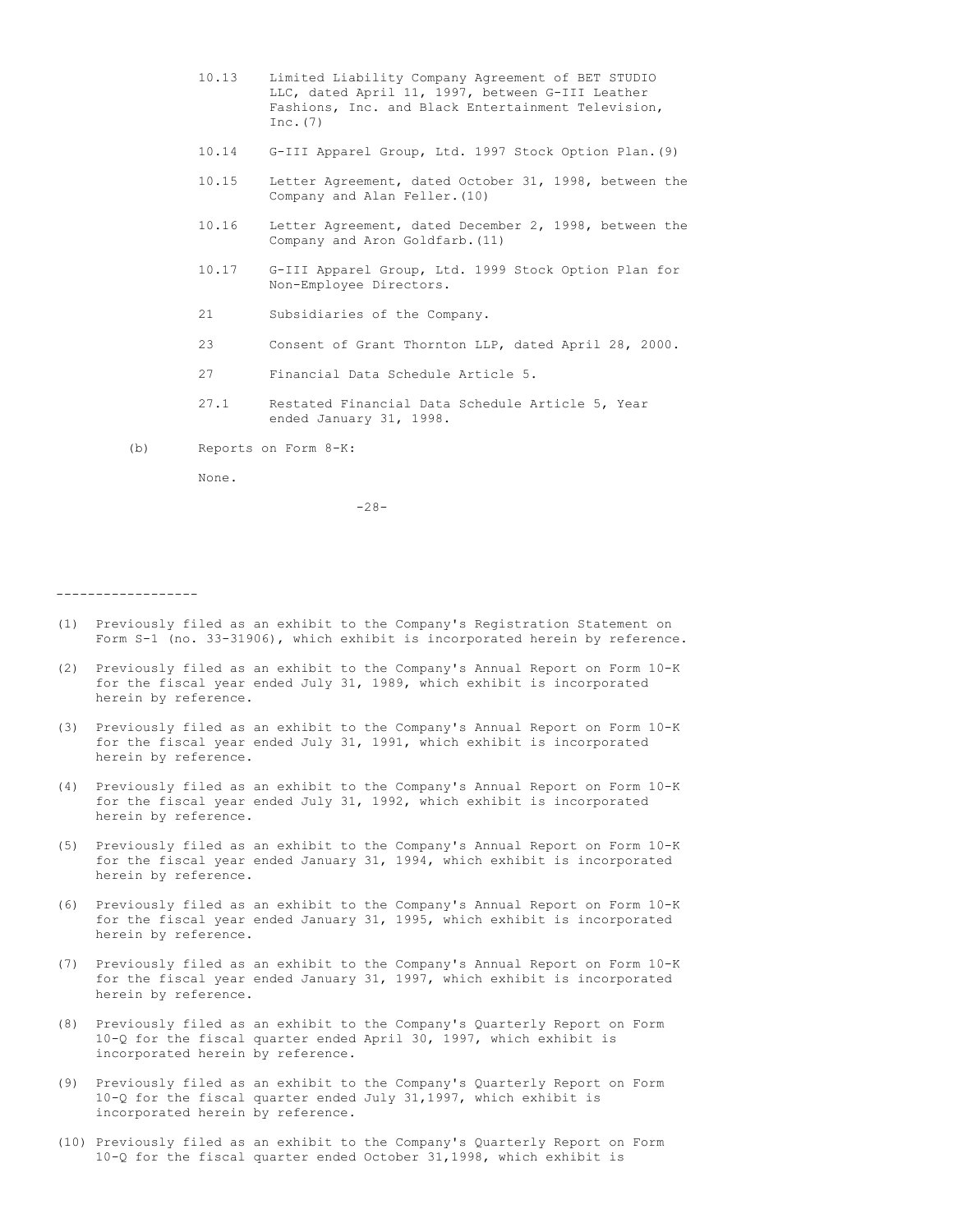incorporated herein by reference.

- (11) Previously filed as an exhibit to the Company's Annual Report on Form 10-K for the fiscal year ended January 31, 1999, which exhibit is incorporated herein by reference.
- (12) Previously filed as an exhibit to the Company's Quarterly Report on Form 10-Q for the fiscal quarter ended April 30, 1999, which exhibit is incorporated herein by reference.
- (13) Previously filed as an exhibit to the Company's Quarterly Report on Form 10-Q for the fiscal quarter ended October 31, 1999, which exhibit is incorporated herein by reference.

-29-

Exhibits have been included in copies of this Report filed with the Securities and Exchange Commission. The Company will provide, without charge, a copy of these exhibits to each stockholder upon the written request of any such stockholder therefor. All such requests should be directed to G-III Apparel Group, Ltd., 512 Seventh Avenue, 35th floor, New York, New York 10018, Attention: Mr. Wayne S. Miller, Secretary.

-30-

### SIGNATURES

Pursuant to the requirements of Section 13 or 15(d) of the Securities Exchange Act of 1934, the registrant has duly caused this report to be signed on its behalf by the undersigned, thereunto duly authorized.

G-III APPAREL GROUP, LTD.

By /s/ Morris Goldfarb

Morris Goldfarb, Chief Executive Officer

 $\mathcal{L}_\text{max}$ 

April 28, 2000

Pursuant to the requirements of the Securities Exchange Act of 1934, this report has been signed below by the following persons on behalf of the registrant and in the capacities and on the dates indicated.

| Signature           | Title                                                                                             | Date           |
|---------------------|---------------------------------------------------------------------------------------------------|----------------|
|                     |                                                                                                   |                |
| /s/ Morris Goldfarb | Director, Co-Chairman of the Board and Chief Executive<br>Officer (principal executive officer)   | April 28, 2000 |
| Morris Goldfarb     |                                                                                                   |                |
| /s/ Wayne S. Miller | Senior Vice President and Chief Financial Officer<br>(principal financial and accounting officer) | April 28, 2000 |
| Wayne S. Miller     |                                                                                                   |                |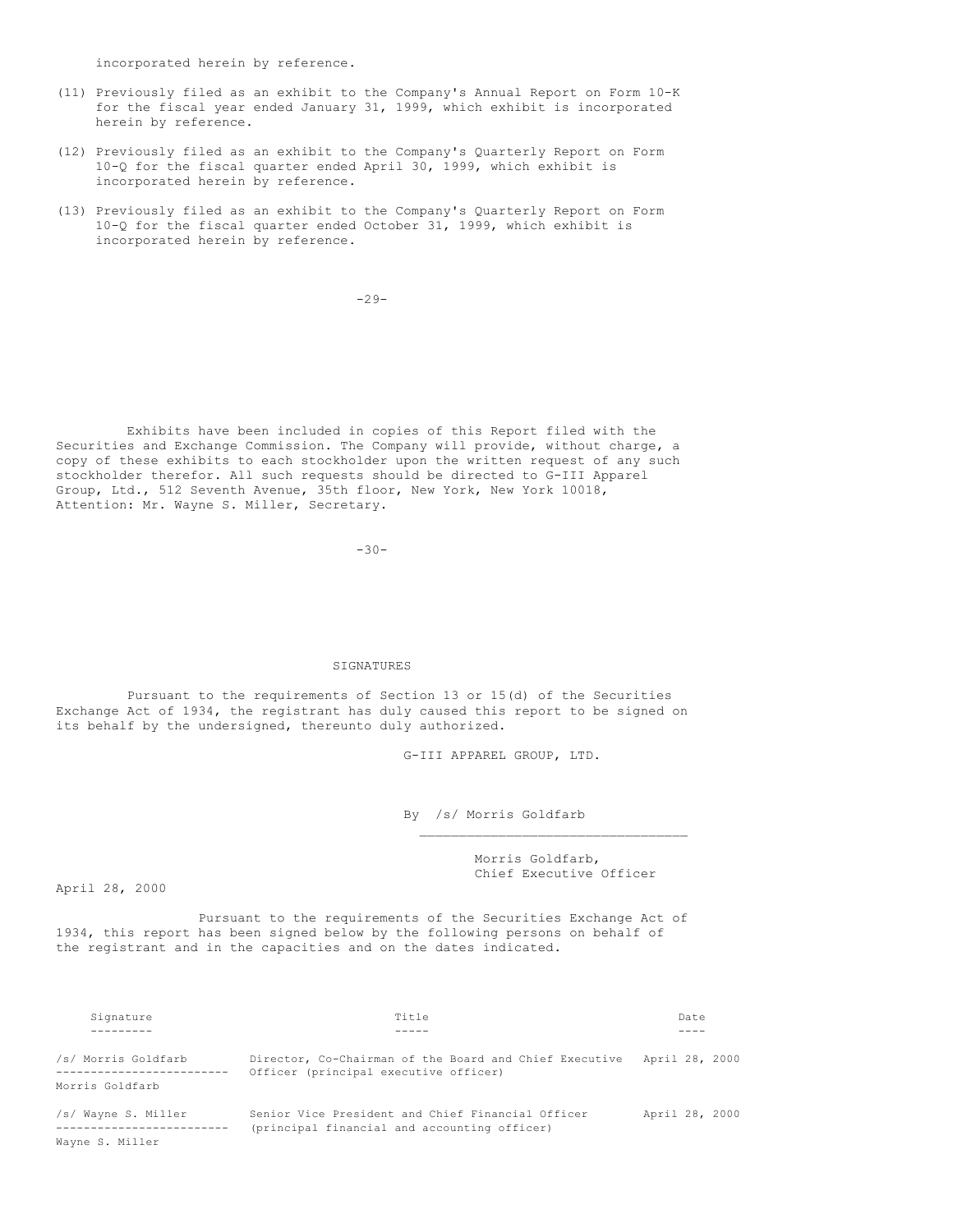| /s/ Aron Goldfarb                                                                   |                                       |                |
|-------------------------------------------------------------------------------------|---------------------------------------|----------------|
| --------------------------<br>Aron Goldfarb                                         | Director and Co-Chairman of the Board | April 28, 2000 |
| ------------------------ Director<br>Lyle Berman                                    |                                       | April , 2000   |
| /s/ Thomas J. Brosig<br>------------------------- Director                          |                                       | April 28, 2000 |
| Thomas J. Brosig                                                                    |                                       |                |
| /s/ Alan Feller<br>------------------------- Director<br>Alan Feller                |                                       | April 28, 2000 |
| /s/ Carl Katz<br>------------------------ Director<br>Carl Katz                     |                                       | April 28, 2000 |
| /s/ Willem van Bokhorst<br>------------------------ Director<br>Willem van Bokhorst |                                       | April 28, 2000 |
| /s/ Sigmund Weiss<br>------------------------- Director<br>Sigmund Weiss            |                                       | April 28, 2000 |
| ------------------------ Director                                                   |                                       | April , 2000   |

George J. Winchell

-31-

# G-III Apparel Group, Ltd.

### INDEX TO CONSOLIDATED FINANCIAL STATEMENTS AND FINANCIAL STATEMENT SCHEDULES  $(Item 14(a))$

|                                                                                                  | Page             |
|--------------------------------------------------------------------------------------------------|------------------|
| Report of Independent Certified Public Accountants                                               | $F-2$            |
| Financial Statements                                                                             |                  |
| Consolidated Balance Sheets - January 31, 2000 and 1999                                          | $F-3$            |
| Consolidated Statements of Operations - Years Ended<br>January 31, 2000, 1999, and 1998          | $F - 4$          |
| Consolidated Statement of Stockholders' Equity - Years Ended January 31,<br>1998, 1999, and 2000 | $F-5$            |
| Consolidated Statements of Cash Flows - Years Ended January 31, 2000, 1999,<br>and 1998          | $F-6$            |
| Notes to Consolidated Financial Statements                                                       | $F - 8 - F - 29$ |
|                                                                                                  |                  |

# Financial Statement Schedules

II - Valuation and Qualifying Accounts S-1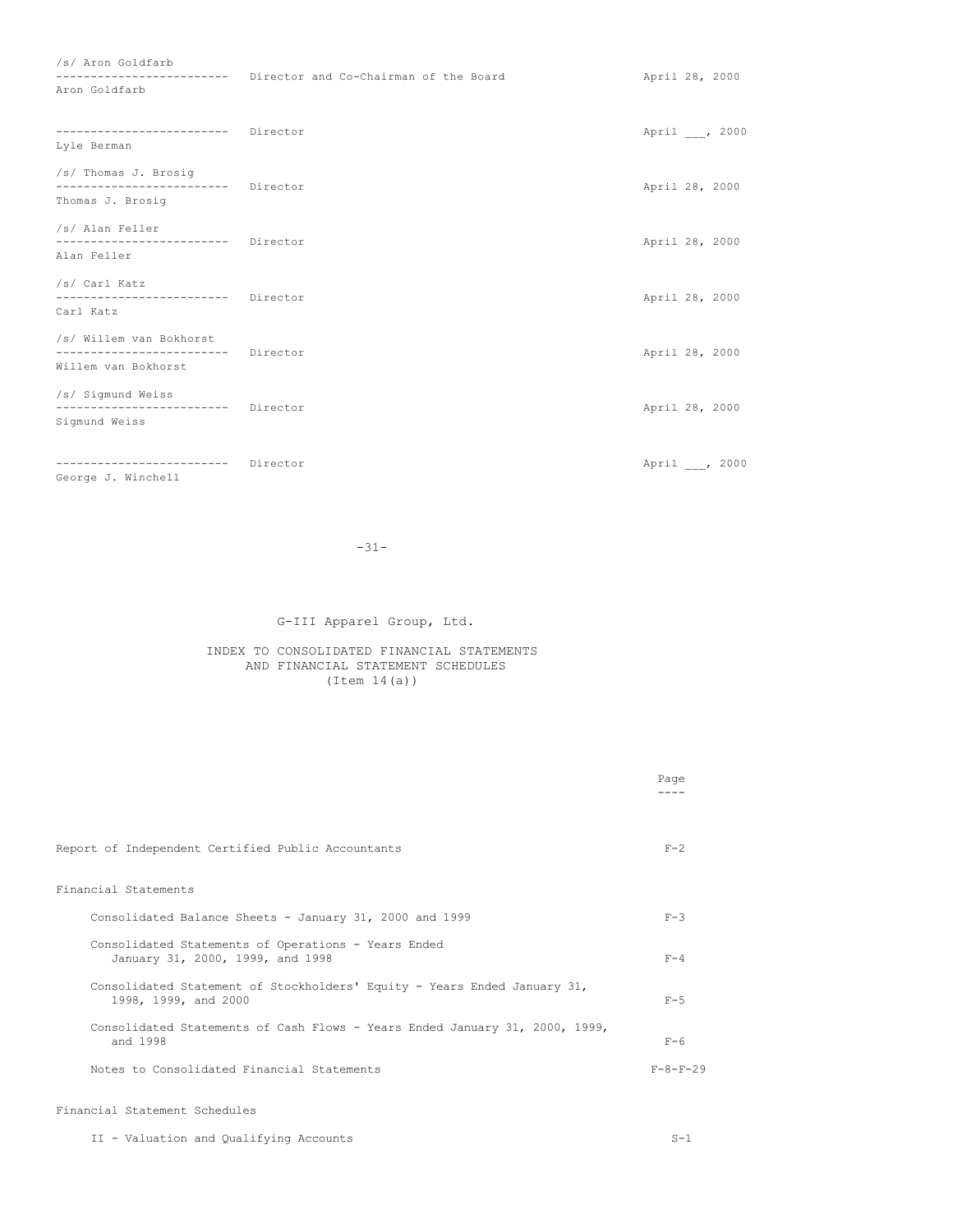All other schedules for which provision is made in the applicable regulations of the Securities and Exchange Commission are not required under the related instructions or are inapplicable and, accordingly, are omitted.

 $F-1$ 

### REPORT OF INDEPENDENT CERTIFIED PUBLIC ACCOUNTANTS

Board of Directors and Stockholders G-III APPAREL GROUP, LTD.

We have audited the accompanying consolidated balance sheets of G-III Apparel Group, Ltd. and subsidiaries as of January 31, 2000 and 1999, and the related consolidated statements of operations, stockholders' equity and cash flows for each of the three years in the period ended January 31, 2000. These financial statements are the responsibility of the Company's management. Our responsibility is to express an opinion on these financial statements based on our audits.

We conducted our audits in accordance with generally accepted auditing standards in the United States. Those standards require that we plan and perform the audit to obtain reasonable assurance about whether the financial statements are free of material misstatement. An audit includes examining, on a test basis, evidence supporting the amounts and disclosures in the financial statements. An audit also includes assessing the accounting principles used and significant estimates made by management, as well as evaluating the overall financial statement presentation. We believe that our audits provide a reasonable basis for our opinion.

In our opinion, the financial statements referred to above present fairly, in all material respects, the consolidated financial position of G-III Apparel Group, Ltd. and subsidiaries as of January 31, 2000 and 1999, and the consolidated results of their operations and their consolidated cash flows for each of the three years in the period ended January 31, 2000, in conformity with accounting principles generally accepted in the United States.

We have also audited Schedule II of G-III Apparel Group, Ltd. and subsidiaries for each of the three years in the period ended January 31, 2000. In our opinion, this schedule presents fairly, in all material respects, the information required to be set forth therein.

GRANT THORNTON LLP

New York, New York March 31, 2000

 $F-2$ 

G-III Apparel Group, Ltd. and Subsidiaries CONSOLIDATED BALANCE SHEETS January 31,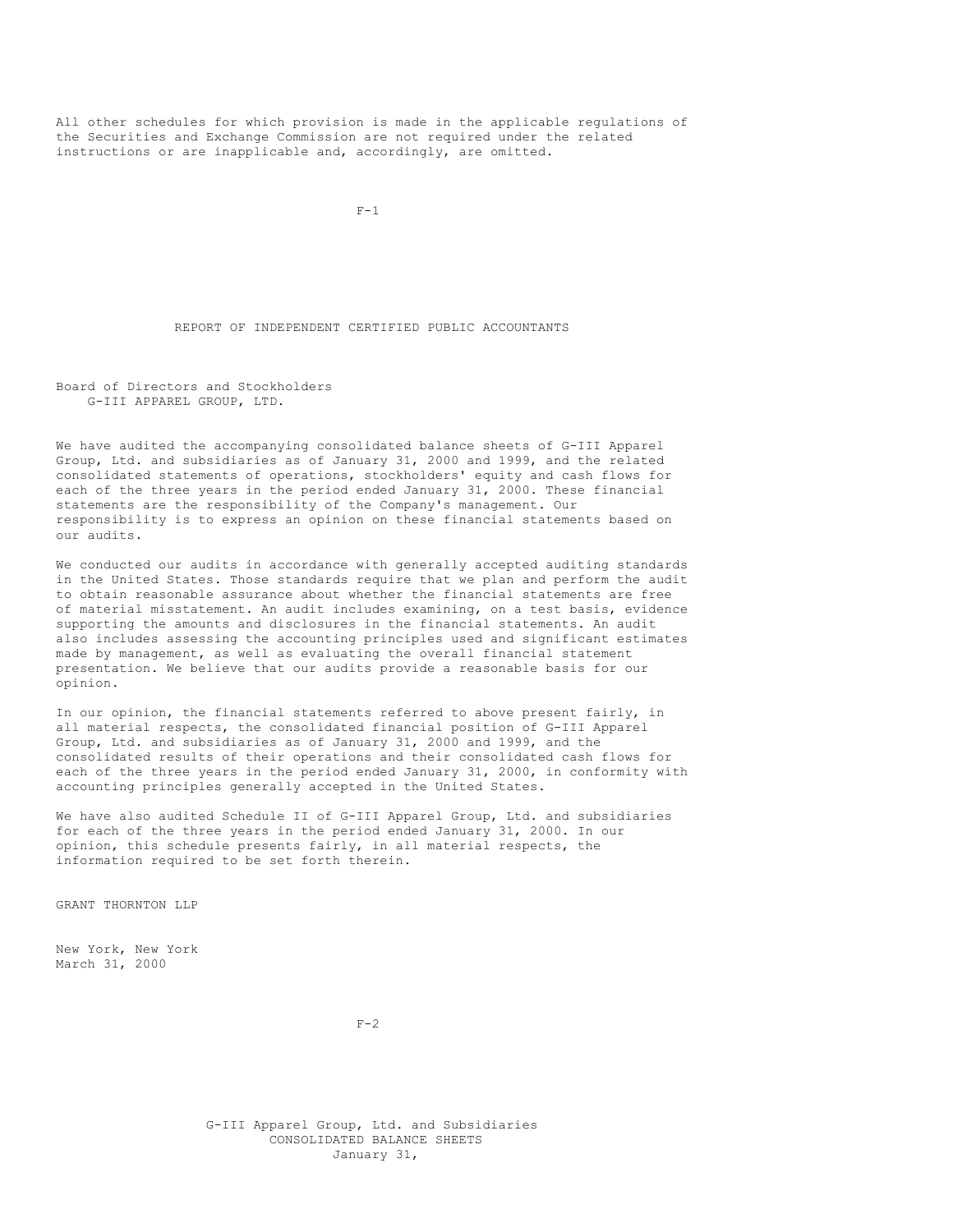# (in thousands, except share and per share amounts)

| <b>ASSETS</b>                                                                | 2000                  | 1999                                                                                                                                                                                                                                                                                                                                                                                                                                                                                                   |
|------------------------------------------------------------------------------|-----------------------|--------------------------------------------------------------------------------------------------------------------------------------------------------------------------------------------------------------------------------------------------------------------------------------------------------------------------------------------------------------------------------------------------------------------------------------------------------------------------------------------------------|
|                                                                              | --------              | ------                                                                                                                                                                                                                                                                                                                                                                                                                                                                                                 |
| <b>CURRENT ASSETS</b>                                                        |                       |                                                                                                                                                                                                                                                                                                                                                                                                                                                                                                        |
| Cash and cash equivalents                                                    | \$14,530              | $5 \t 7, 241$                                                                                                                                                                                                                                                                                                                                                                                                                                                                                          |
| Accounts receivable                                                          | 16,597                | 12,280                                                                                                                                                                                                                                                                                                                                                                                                                                                                                                 |
| Allowance for doubtful accounts and sales discounts                          | (3, 892)              | (1, 667)                                                                                                                                                                                                                                                                                                                                                                                                                                                                                               |
| Inventories                                                                  | 21,175                | 16,355                                                                                                                                                                                                                                                                                                                                                                                                                                                                                                 |
| Prepaid income taxes                                                         |                       | 767                                                                                                                                                                                                                                                                                                                                                                                                                                                                                                    |
| Prepaid expenses and other current assets                                    | 894<br>----------     | 935<br>--------                                                                                                                                                                                                                                                                                                                                                                                                                                                                                        |
| Total current assets                                                         | 49,304                | 35,911                                                                                                                                                                                                                                                                                                                                                                                                                                                                                                 |
| PROPERTY, PLANT AND EQUIPMENT, NET                                           | 3,316                 | 3,777                                                                                                                                                                                                                                                                                                                                                                                                                                                                                                  |
| DEFERRED INCOME TAXES                                                        | 4,676                 | 3,615                                                                                                                                                                                                                                                                                                                                                                                                                                                                                                  |
| <b>OTHER ASSETS</b>                                                          | 2,305                 | 1,567                                                                                                                                                                                                                                                                                                                                                                                                                                                                                                  |
|                                                                              | ---------<br>\$59,601 | $\begin{tabular}{ccccc} \multicolumn{2}{c} {\textbf{1}} & \multicolumn{2}{c} {\textbf{2}} & \multicolumn{2}{c} {\textbf{3}} & \multicolumn{2}{c} {\textbf{4}} & \multicolumn{2}{c} {\textbf{5}} & \multicolumn{2}{c} {\textbf{6}} & \multicolumn{2}{c} {\textbf{7}} & \multicolumn{2}{c} {\textbf{8}} & \multicolumn{2}{c} {\textbf{9}} & \multicolumn{2}{c} {\textbf{1}} & \multicolumn{2}{c} {\textbf{1}} & \multicolumn{2}{c} {\textbf{1}} & \multicolumn{2}{c} {\textbf{1}} & \multic$<br>\$44,870 |
|                                                                              | =======               | $= = = = = = =$                                                                                                                                                                                                                                                                                                                                                                                                                                                                                        |
| LIABILITIES AND STOCKHOLDERS' EQUITY                                         |                       |                                                                                                                                                                                                                                                                                                                                                                                                                                                                                                        |
| <b>CURRENT LIABILITIES</b>                                                   |                       |                                                                                                                                                                                                                                                                                                                                                                                                                                                                                                        |
| Notes payable                                                                | 3,311<br>s            | \$2,712                                                                                                                                                                                                                                                                                                                                                                                                                                                                                                |
|                                                                              |                       |                                                                                                                                                                                                                                                                                                                                                                                                                                                                                                        |
|                                                                              |                       |                                                                                                                                                                                                                                                                                                                                                                                                                                                                                                        |
| Current maturities of obligations under capital leases                       | 116                   | 181                                                                                                                                                                                                                                                                                                                                                                                                                                                                                                    |
| Income taxes payable                                                         | 2,874                 | $\equiv$                                                                                                                                                                                                                                                                                                                                                                                                                                                                                               |
| Accounts payable                                                             | 5,875                 | 2,605                                                                                                                                                                                                                                                                                                                                                                                                                                                                                                  |
| Accrued expenses                                                             | 4,714                 | 2,631                                                                                                                                                                                                                                                                                                                                                                                                                                                                                                  |
| Accrued nonrecurring charges                                                 | 1,259<br>----------   | 545<br>--------                                                                                                                                                                                                                                                                                                                                                                                                                                                                                        |
| Total current liabilities                                                    | 18,149                | 8,674                                                                                                                                                                                                                                                                                                                                                                                                                                                                                                  |
| OTHER LONG-TERM LIABILITIES                                                  | 419                   | 621                                                                                                                                                                                                                                                                                                                                                                                                                                                                                                    |
| COMMITMENTS AND CONTINGENCIES                                                |                       |                                                                                                                                                                                                                                                                                                                                                                                                                                                                                                        |
| STOCKHOLDERS' EQUITY                                                         |                       |                                                                                                                                                                                                                                                                                                                                                                                                                                                                                                        |
| Preferred stock; 1,000,000 shares authorized; no shares                      |                       |                                                                                                                                                                                                                                                                                                                                                                                                                                                                                                        |
| issued and outstanding in all periods                                        |                       |                                                                                                                                                                                                                                                                                                                                                                                                                                                                                                        |
| Common stock - \$.01 par value; authorized, 20,000,000 shares; 6,767,921 and |                       |                                                                                                                                                                                                                                                                                                                                                                                                                                                                                                        |
| 6,717,921 shares issued at January 31, 2000 and 1999, respectively           | 68                    | 67                                                                                                                                                                                                                                                                                                                                                                                                                                                                                                     |
| Additional paid-in capital                                                   | 24,874                | 24,767                                                                                                                                                                                                                                                                                                                                                                                                                                                                                                 |
| Retained earnings                                                            | 16,521                | 10,741                                                                                                                                                                                                                                                                                                                                                                                                                                                                                                 |
|                                                                              | ---------<br>41,463   | $\begin{tabular}{ccccc} \multicolumn{2}{c} {\textbf{1}} & \multicolumn{2}{c} {\textbf{2}} & \multicolumn{2}{c} {\textbf{3}} & \multicolumn{2}{c} {\textbf{4}} & \multicolumn{2}{c} {\textbf{5}} & \multicolumn{2}{c} {\textbf{6}} & \multicolumn{2}{c} {\textbf{7}} & \multicolumn{2}{c} {\textbf{8}} & \multicolumn{2}{c} {\textbf{9}} & \multicolumn{2}{c} {\textbf{1}} & \multicolumn{2}{c} {\textbf{1}} & \multicolumn{2}{c} {\textbf{1}} & \multicolumn{2}{c} {\textbf{1}} & \multic$<br>35,575   |
| Less common stock held in treasury - 118,575 shares, at cost                 | (430)                 |                                                                                                                                                                                                                                                                                                                                                                                                                                                                                                        |
|                                                                              | ---------             | -------                                                                                                                                                                                                                                                                                                                                                                                                                                                                                                |
|                                                                              | 41,033<br>--------    | 35,575<br>$- - - - - - -$                                                                                                                                                                                                                                                                                                                                                                                                                                                                              |
|                                                                              | \$59.601              | \$44,870                                                                                                                                                                                                                                                                                                                                                                                                                                                                                               |
|                                                                              | <b>CONTRACTOR</b>     | $\begin{array}{cccccccccc} \multicolumn{2}{c}{} & \multicolumn{2}{c}{} & \multicolumn{2}{c}{} & \multicolumn{2}{c}{} & \multicolumn{2}{c}{} & \multicolumn{2}{c}{} & \multicolumn{2}{c}{} & \multicolumn{2}{c}{} & \multicolumn{2}{c}{} & \multicolumn{2}{c}{} & \multicolumn{2}{c}{} & \multicolumn{2}{c}{} & \multicolumn{2}{c}{} & \multicolumn{2}{c}{} & \multicolumn{2}{c}{} & \multicolumn{2}{c}{} & \multicolumn{2}{c}{} & \multicolumn{2}{c}{} & \multicolumn{2}{c}{} & \mult$                 |

The accompanying notes are an integral part of these statements.

 $F-3$ 

G-III Apparel Group, Ltd. and Subsidiaries

CONSOLIDATED STATEMENTS OF OPERATIONS (in thousands, except per share amounts)

|                                              | Year ended January 31, |           |           |  |
|----------------------------------------------|------------------------|-----------|-----------|--|
|                                              | 2000                   | 1999      | 1998      |  |
|                                              |                        |           |           |  |
| Net sales                                    | \$149,632              | \$121,644 | \$120,136 |  |
| Cost of goods sold                           | 110,710                | 95,393    | 91,559    |  |
| Gross profit                                 | 38,922                 | 26,251    | 28,577    |  |
| Selling, general and administrative expenses | 28,145                 | 27,698    | 23,787    |  |
| Unusual or non-recurring charge              | 1,200                  | (463)     |           |  |
|                                              |                        |           |           |  |
| Operating profit                             | 9,577                  | (984)     | 4,790     |  |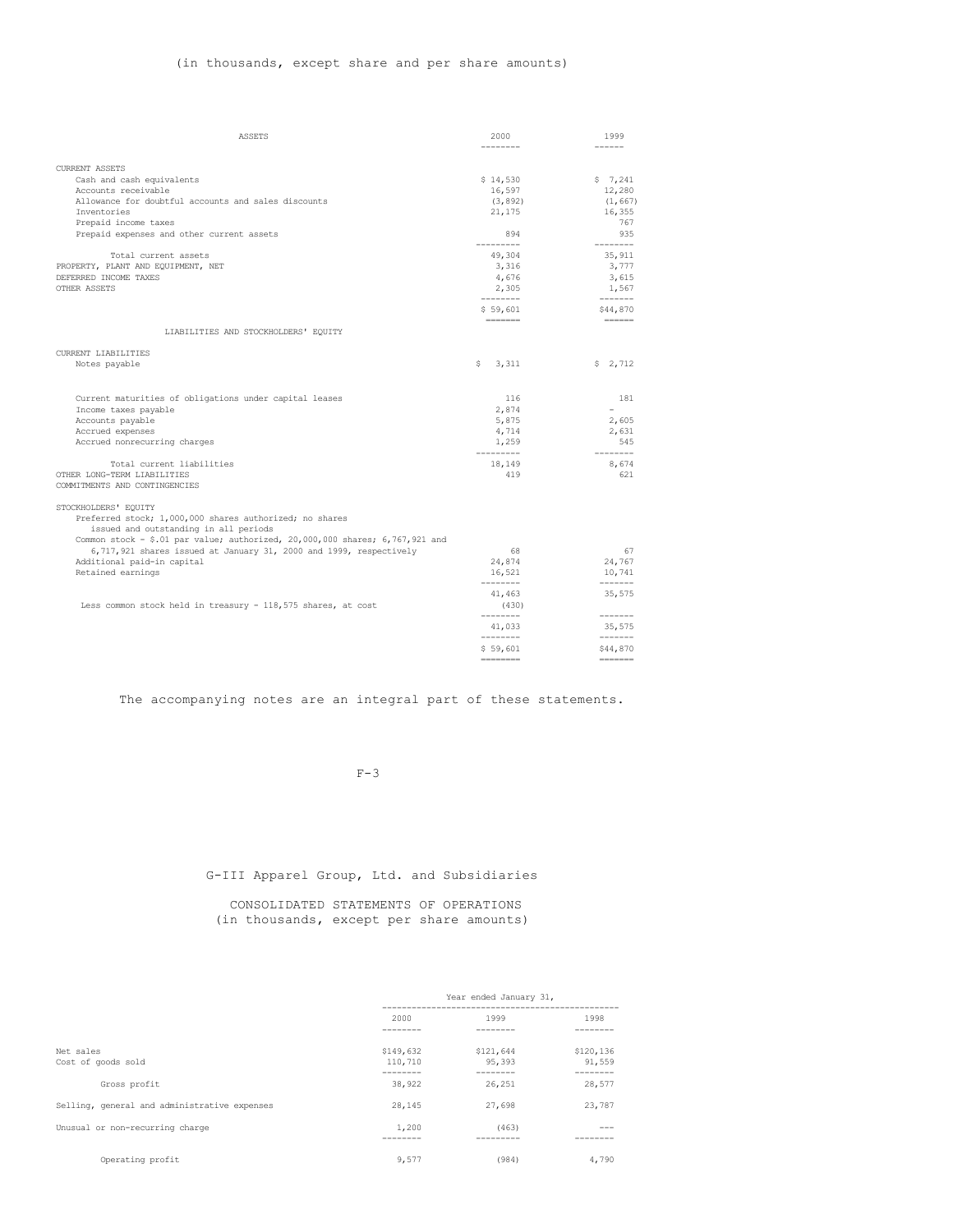| Interest and financing charges, net                        | 1,857<br>--------                                                                                                                                                                                                                                                                                                                                                                                                                                                                                   | 2,115<br>--------                                                                                                                                                                                                                                                                                                                                                                                                                                                                                 | 1,534<br>--------     |
|------------------------------------------------------------|-----------------------------------------------------------------------------------------------------------------------------------------------------------------------------------------------------------------------------------------------------------------------------------------------------------------------------------------------------------------------------------------------------------------------------------------------------------------------------------------------------|---------------------------------------------------------------------------------------------------------------------------------------------------------------------------------------------------------------------------------------------------------------------------------------------------------------------------------------------------------------------------------------------------------------------------------------------------------------------------------------------------|-----------------------|
| Income (loss) before minority interest<br>and income taxes | 7,720                                                                                                                                                                                                                                                                                                                                                                                                                                                                                               | (3,099)                                                                                                                                                                                                                                                                                                                                                                                                                                                                                           | 3,256                 |
| Minority interest in loss of joint venture                 | 1,994                                                                                                                                                                                                                                                                                                                                                                                                                                                                                               | 1,378                                                                                                                                                                                                                                                                                                                                                                                                                                                                                             | 449                   |
| Income (loss) before income taxes                          | 9,714                                                                                                                                                                                                                                                                                                                                                                                                                                                                                               | (1, 721)                                                                                                                                                                                                                                                                                                                                                                                                                                                                                          | 3,705                 |
| Income taxes                                               | 3,934<br>--------                                                                                                                                                                                                                                                                                                                                                                                                                                                                                   | (541)<br>---------                                                                                                                                                                                                                                                                                                                                                                                                                                                                                | 906<br>---------      |
| NET INCOME (LOSS)                                          | \$5,780                                                                                                                                                                                                                                                                                                                                                                                                                                                                                             | \$(1,180)<br>$- - - - - - - -$                                                                                                                                                                                                                                                                                                                                                                                                                                                                    | \$2,799<br>========   |
| INCOME (LOSS) PER COMMON SHARE:                            |                                                                                                                                                                                                                                                                                                                                                                                                                                                                                                     |                                                                                                                                                                                                                                                                                                                                                                                                                                                                                                   |                       |
| Basic:                                                     |                                                                                                                                                                                                                                                                                                                                                                                                                                                                                                     |                                                                                                                                                                                                                                                                                                                                                                                                                                                                                                   |                       |
| Net income (loss) per common share                         | \$3, 86<br>--------                                                                                                                                                                                                                                                                                                                                                                                                                                                                                 | \$(.18)<br>========                                                                                                                                                                                                                                                                                                                                                                                                                                                                               | .43<br>S.<br>======== |
| Weighted average number of shares outstanding              | 6.712<br>========                                                                                                                                                                                                                                                                                                                                                                                                                                                                                   | 6,539<br>$\begin{array}{cccccccccc} \multicolumn{3}{c}{} & \multicolumn{3}{c}{} & \multicolumn{3}{c}{} & \multicolumn{3}{c}{} & \multicolumn{3}{c}{} & \multicolumn{3}{c}{} & \multicolumn{3}{c}{} & \multicolumn{3}{c}{} & \multicolumn{3}{c}{} & \multicolumn{3}{c}{} & \multicolumn{3}{c}{} & \multicolumn{3}{c}{} & \multicolumn{3}{c}{} & \multicolumn{3}{c}{} & \multicolumn{3}{c}{} & \multicolumn{3}{c}{} & \multicolumn{3}{c}{} & \multicolumn{3}{c}{} & \multicolumn{3}{c}{} & \mult$   | 6.487<br>$=$          |
| Diluted:                                                   |                                                                                                                                                                                                                                                                                                                                                                                                                                                                                                     |                                                                                                                                                                                                                                                                                                                                                                                                                                                                                                   |                       |
| Net income (loss) per common share                         | .84<br>S.<br>$\begin{array}{cccccccccc} \multicolumn{2}{c}{} & \multicolumn{2}{c}{} & \multicolumn{2}{c}{} & \multicolumn{2}{c}{} & \multicolumn{2}{c}{} & \multicolumn{2}{c}{} & \multicolumn{2}{c}{} & \multicolumn{2}{c}{} & \multicolumn{2}{c}{} & \multicolumn{2}{c}{} & \multicolumn{2}{c}{} & \multicolumn{2}{c}{} & \multicolumn{2}{c}{} & \multicolumn{2}{c}{} & \multicolumn{2}{c}{} & \multicolumn{2}{c}{} & \multicolumn{2}{c}{} & \multicolumn{2}{c}{} & \multicolumn{2}{c}{} & \mult$ | \$(.18)<br>$\begin{array}{cccccccccc} \multicolumn{2}{c}{} & \multicolumn{2}{c}{} & \multicolumn{2}{c}{} & \multicolumn{2}{c}{} & \multicolumn{2}{c}{} & \multicolumn{2}{c}{} & \multicolumn{2}{c}{} & \multicolumn{2}{c}{} & \multicolumn{2}{c}{} & \multicolumn{2}{c}{} & \multicolumn{2}{c}{} & \multicolumn{2}{c}{} & \multicolumn{2}{c}{} & \multicolumn{2}{c}{} & \multicolumn{2}{c}{} & \multicolumn{2}{c}{} & \multicolumn{2}{c}{} & \multicolumn{2}{c}{} & \multicolumn{2}{c}{} & \mult$ | .40<br>S.<br>======== |
| Weighted average number of shares outstanding              | 6,848<br>========                                                                                                                                                                                                                                                                                                                                                                                                                                                                                   | 6,539<br>$=$ = = = = = = = =                                                                                                                                                                                                                                                                                                                                                                                                                                                                      | 7,051                 |

The accompanying notes are an integral part of these statements.

 $F-4$ 

# G-III Apparel Group, Ltd. and Subsidiaries CONSOLIDATED STATEMENT OF STOCKHOLDERS' EQUITY Years ended January 31, 1998, 1999 and 2000

(in thousands)

|                                                           | Common<br>stock<br>$- - - - -$ | Additional<br>paid-in<br>capital<br>------- | Retained<br>earnings<br>-------- | Common stock<br>held in<br>Treasury | Total            |
|-----------------------------------------------------------|--------------------------------|---------------------------------------------|----------------------------------|-------------------------------------|------------------|
|                                                           |                                |                                             |                                  |                                     |                  |
| Balance as of January 31, 1997                            | \$65                           | \$23,638                                    | \$9,122                          |                                     | \$32,825         |
| Employee stock options exercised                          |                                | 62                                          |                                  |                                     | 62               |
| Net income for the year                                   | $- - -$                        |                                             | 2.799<br>-------                 |                                     | 2.799<br>------- |
|                                                           |                                |                                             |                                  |                                     |                  |
| Balance as of January 31, 1998                            | 65                             | 23,700                                      | 11,921                           |                                     | 35,686           |
| Employee stock options exercised                          | $\overline{2}$                 | 439                                         |                                  |                                     | 441              |
| Tax benefit from exercise of options                      |                                | 420                                         |                                  |                                     | 420              |
| Disgorgement of stock sales profit by<br>certain officers |                                | 208                                         |                                  |                                     | 208              |
| Net loss for the year                                     |                                |                                             | (1.180)                          |                                     | (1, 180)         |
|                                                           | ---                            |                                             | -------                          |                                     | -------          |
| Balance as of January 31, 1999                            | 67                             | 24.767                                      | 10.741                           |                                     | 35,575           |
| Employee stock options exercised                          | -1                             | 107                                         |                                  |                                     | 108              |
| Purchase of 118,575 shares, at cost                       |                                |                                             |                                  | (430)                               | (430)            |
| Net income for the year                                   |                                |                                             | 5.780                            |                                     | 5,780            |
|                                                           | $- - -$                        |                                             | -------                          |                                     | $- - - - - -$    |
| BALANCE AS OF JANUARY 31, 2000                            | \$68                           | \$24,874                                    | \$16,521                         | \$(430)                             | \$41,033         |
|                                                           | $=$ $=$ $=$                    |                                             |                                  |                                     |                  |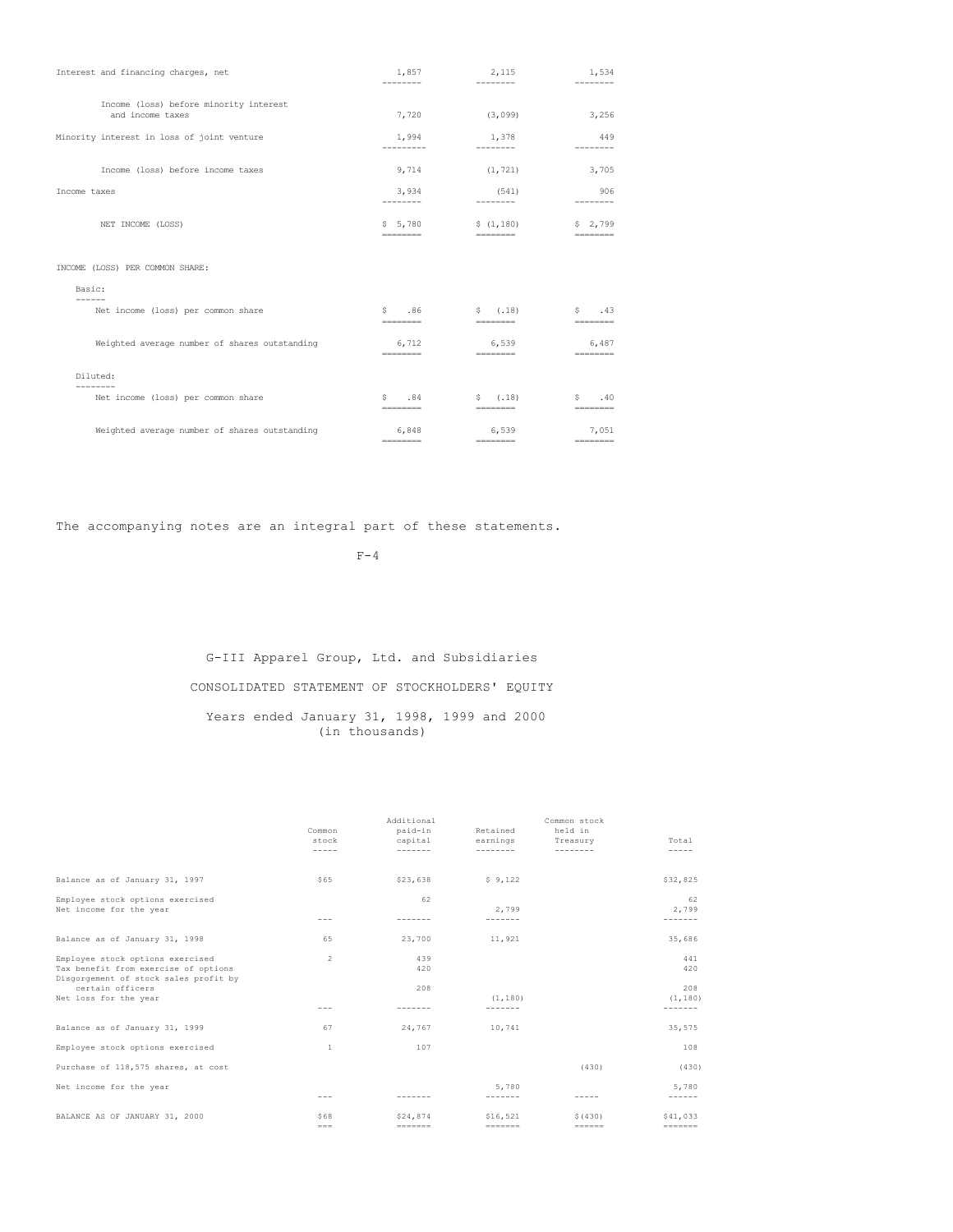The accompanying notes are an integral part of this statement.

 $F-5$ 

# G-III Apparel Group, Ltd. and Subsidiaries

# CONSOLIDATED STATEMENTS OF CASH FLOWS (in thousands)

|                                                     | Year ended January 31, |                                           |             |
|-----------------------------------------------------|------------------------|-------------------------------------------|-------------|
|                                                     |                        | 2000 1999<br><u>and a second property</u> | 1998        |
|                                                     | -------                |                                           | -------     |
| Cash flows from operating activities                |                        |                                           |             |
| Net income (loss)                                   |                        | $$1,180$ $$1,180$                         | \$2,799     |
| Adjustments to reconcile net income (loss) to       |                        |                                           |             |
| net cash provided by (used in) operating activities |                        |                                           |             |
| Depreciation and amortization                       | 1,438                  | 1,372                                     | 1,227       |
| Minority interest                                   | (1, 994)               | (1, 378)                                  | 449         |
| Deferred income tax benefit                         | (1, 061)               | (548)                                     | (294)       |
| Changes in operating assets and liabilities         |                        |                                           |             |
| Accounts receivable                                 | (2, 092)               | 804                                       | (4, 241)    |
| Inventories                                         |                        | $(4,820)$ 3,877                           | (6, 246)    |
| Income taxes                                        | 3,641                  | (1, 740)                                  | 526         |
| Prepaid expenses and other current assets           | 41                     | 823                                       | (789)       |
| Deferred income taxes                               |                        | 58                                        | 520         |
| Other assets                                        | (44)                   | (626)                                     | 35          |
| Accounts payable and accrued expenses               | 5,353                  | 855                                       | (460)       |
| Accrued non-recurring charge                        | 624                    | (73)                                      | (69)        |
| Other long-term liabilities                         | $\overline{a}$         | 67                                        | - 57        |
|                                                     | ---------<br>1,090     | ________<br>3,491                         | (9, 285)    |
|                                                     | -------                |                                           | ___________ |
| Net cash provided by (used in) operating activities | 6,870<br>$\frac{1}{2}$ | 2.311<br>------- <b>11</b>                | (6, 486)    |
| Cash flows from investing activities                |                        |                                           |             |
| Capital expenditures                                | (977)                  | (1, 723)                                  | (1, 304)    |
| Capital dispositions                                |                        | $5 - 5$                                   | 56          |
| Investment in joint venture by Minority Partner     | 1,300                  | 750                                       | 750         |
| Net cash provided by (used in) investing activities | -------<br>323         | (968)                                     | (498)       |
|                                                     | -------                | -------                                   |             |

 $F-6$ 

# G-III Apparel Group, Ltd. and Subsidiaries

# CONSOLIDATED STATEMENTS OF CASH FLOWS (CONTINUED) (in thousands)

|                                                        | Year ended January 31, |         |       |
|--------------------------------------------------------|------------------------|---------|-------|
|                                                        | 2000                   | 1999    | 1998  |
|                                                        |                        |         |       |
| Cash flows from financing activities                   |                        |         |       |
| Increase (decrease) in notes payable, net              | S.<br>599              | \$(766) | 19    |
| Payments for capital lease obligations                 | (181)                  | (247)   | (322) |
| Proceeds from exercise of stock options                | 102                    | 441     | 62    |
| Tax benefit from exercise of options                   | 6                      | 420     |       |
| Disgorgement of stock sales profit by certain officers |                        | 208     |       |
| Purchase of common stock for Treasury                  | (430)                  |         |       |
|                                                        |                        |         |       |
| Net cash provided by (used in) financing activities    | 96                     | 56      | (241) |
|                                                        |                        |         |       |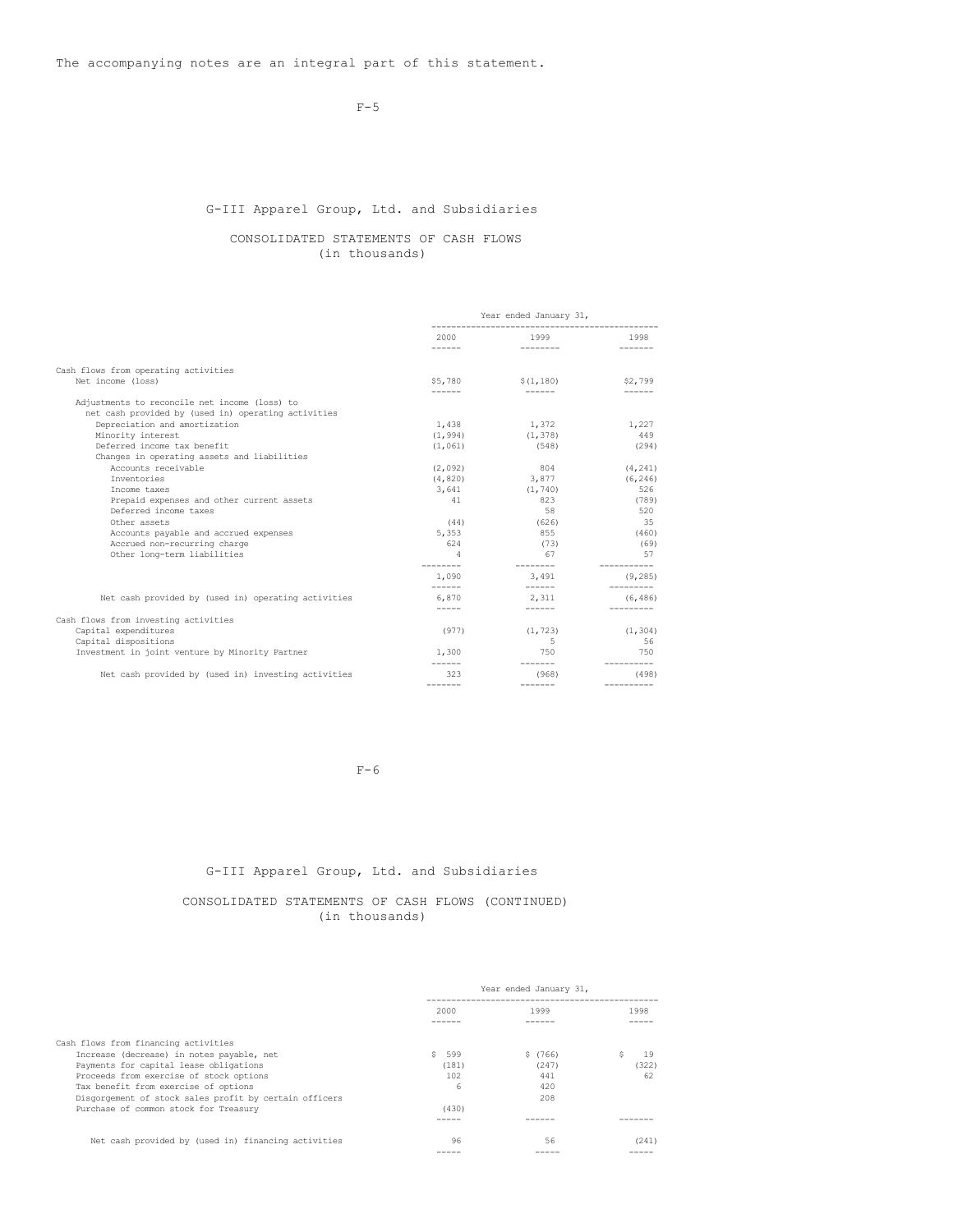| NET INCREASE (DECREASE) IN CASH<br>AND CASH EQUIVALENTS                                                          | 7.289              | 1,399              | (7, 225)           |
|------------------------------------------------------------------------------------------------------------------|--------------------|--------------------|--------------------|
| Cash and cash equivalents at beginning of year                                                                   | 7.241              | 5,842              | 13,067             |
|                                                                                                                  | ------             | ------             | ------             |
| Cash and cash equivalents at end of year                                                                         | \$14,530           | \$7.241            | \$5,842            |
|                                                                                                                  | _______            | _______            | _______            |
|                                                                                                                  | =======            | ======             | ------             |
| Supplemental disclosures of cash flow information:<br>Cash paid during the year for:<br>Tnterest<br>Income taxes | \$1.779<br>\$1.407 | \$2.343<br>\$1,355 | Ŝ.<br>1,520<br>517 |

The accompanying notes are an integral part of these statements.

 $F-7$ 

G-III Apparel Group, Ltd. and Subsidiaries NOTES TO CONSOLIDATED FINANCIAL STATEMENTS January 31, 2000, 1999 and 1998

NOTE A - SIGNIFICANT ACCOUNTING POLICIES

A summary of the significant accounting policies consistently applied in the preparation of the accompanying consolidated financial statements follows:

1. Business Activity and Principles of Consolidation

As used in these financial statements, the term "Company" refers to G-III Apparel Group, Ltd. and its majority-owned subsidiaries. The Company designs, manufactures, imports, and markets an extensive range of leather and textile apparel which is sold to retailers throughout the United States. The Company also operates one retail outlet store.

The Company consolidates the accounts of all its majority-owned subsidiaries. All material intercompany balances and transactions have been eliminated.

Certain reclassifications have been made to conform to the fiscal 2000 presentation.

2. Revenue Recognition

The Company recognizes sales when merchandise is shipped. In addition, the Company acts as an agent in brokering sales between its customers and overseas factories. On these transactions, the Company recognizes commission fee income on the sales that are financed by and shipped directly to its customers. This income is recorded at the time the merchandise is shipped.

3. Returns and Allowances

The Company establishes reserves for returns and allowances based on current and historical information and trends. Sales and accounts receivable have been reduced by such amounts.

4. Inventories

Inventories are stated at the lower of cost (determined by the weighted average method, which approximates the first-in, first-out method) or market.

5. Depreciation and Amortization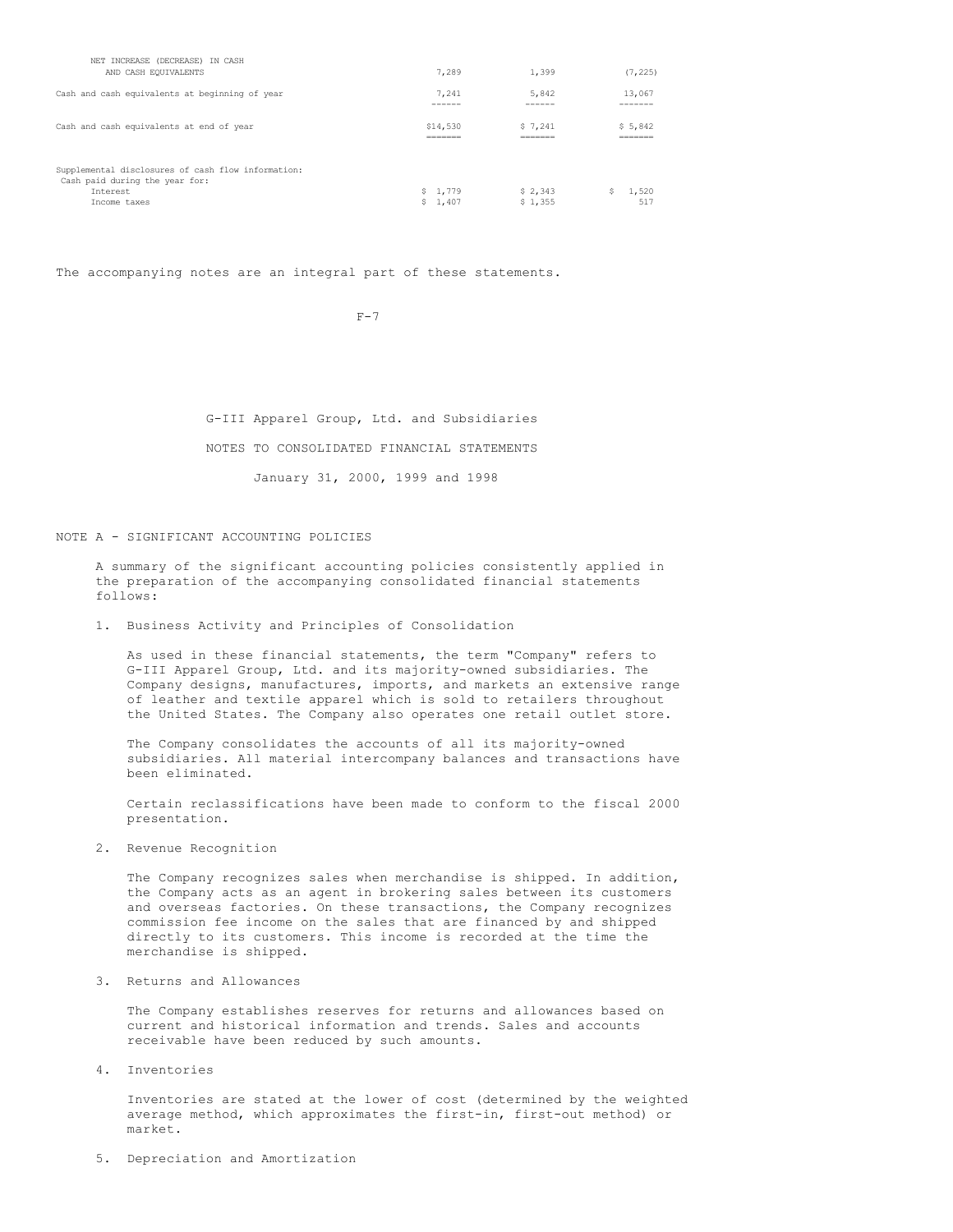Depreciation and amortization are provided by straight-line methods in amounts sufficient to relate the cost of depreciable assets to operations over their estimated service lives.

 $F - 8$ 

G-III Apparel Group, Ltd. and Subsidiaries

NOTES TO CONSOLIDATED FINANCIAL STATEMENTS (CONTINUED)

January 31, 2000, 1999 and 1998

### NOTE A (CONTINUED)

The following are the estimated lives of the Company's fixed assets:

| Machinery and equipment  | 5 to 7 years |
|--------------------------|--------------|
| Transportation equipment | 5 years      |
| Furniture and fixtures   | 5 years      |
| Computer equipment       | 2 to 5 years |
| Building                 | 20 years     |

Leasehold improvements are amortized over the lives of the respective leases or the service lives of the improvements, whichever is shorter.

The Company annually evaluates the carrying value of its long-lived assets to determine whether changes have occurred that would suggest that the carrying amount of such assets may not be recoverable based on the estimated future undiscounted cash flows of the businesses to which the assets relate. Any impairment loss would be equal to the amount by which the carrying value of the assets exceeded its fair value.

6. Income Taxes

Deferred income tax assets reflect the tax effects of temporary differences between the carrying amounts of assets and liabilities for financial reporting purposes and the amounts used for income tax purposes.

7. Cash Equivalents

The Company considers all highly liquid debt instruments purchased with a maturity of three months or less to be cash equivalents.

8. Joint Ventures

China

In fiscal 1995, the Company entered into a joint venture agreement with a Chinese entity principally to operate a factory located in the People's Republic of China. The Company invested \$542,000 to obtain a 39% interest in the joint venture company. The joint venture company has an initial term of twenty years. The Company accounts for the joint venture operations, which are not material, using the equity method of accounting.

 $F-9$ 

NOTES TO CONSOLIDATED FINANCIAL STATEMENTS (CONTINUED)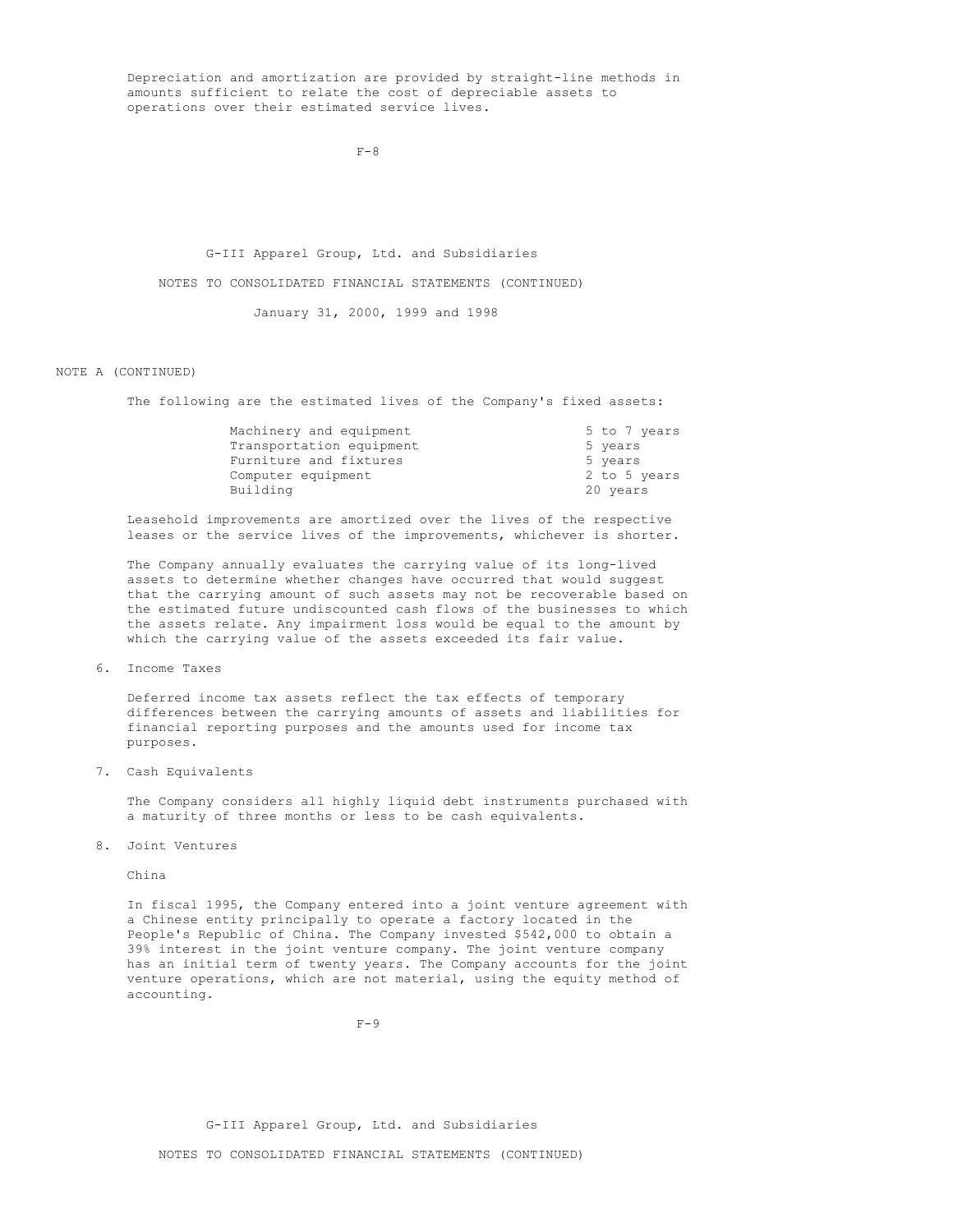# NOTE A (CONTINUED)

BET Design Studio

In 1997, the Company formed BET Design Studio, LLC, a joint venture with Black Entertainment Television, Inc. ("BET") to produce a BET-branded clothing and accessory line. The Company has a 50.1% ownership interest in the joint venture and includes the results of the joint venture less the share of the minority interest in its consolidated financial statements. Through January 31, 2000, the Company and BET have each contributed \$2,800,000 to the joint venture. In November, 1999, the Company and BET agreed to cease the operations of the joint venture (see Note E). Subsequent to January 31, 2000, the Company and BET have each contributed approximately \$1,000,000 to the joint venture.

# 9. Net Income (Loss) Per Common Share

Basic earnings per share amounts have been computed using the weighted average number of common shares outstanding during each year. Diluted earnings per share amounts have been computed using the weighted average number of common shares and the dilutive potential common shares outstanding during the year.

A reconciliation between basic and diluted earnings per share is as follows:

|                              | Years ended January 31, |                                                                         |           |
|------------------------------|-------------------------|-------------------------------------------------------------------------|-----------|
|                              | 2000                    | 1999                                                                    | 1998      |
|                              |                         | (in thousands, except per share amounts)                                |           |
| Net income (loss)            | \$5,780                 | \$(1,180)                                                               | \$2,799   |
| Basic EPS:                   | -------                 | -------                                                                 | ------    |
| Basic common shares          | 6,712                   | 6,539                                                                   | 6,486     |
|                              | =======                 | $\qquad \qquad \equiv \equiv \equiv \equiv \equiv \equiv \equiv \equiv$ | ======    |
| Basic EPS                    | \$.86                   | \$(.18)                                                                 | \$.43     |
| Diluted EPS:                 | ______                  | -------                                                                 | ------    |
| Basic common shares          | 6,712                   | 6,539                                                                   | 6,486     |
| Plus impact of stock options | 136                     |                                                                         | 565       |
|                              |                         |                                                                         |           |
| Diluted common shares        | 6,848                   | 6,539                                                                   | 7,051     |
|                              | =======                 | $=$ $=$ $=$ $=$ $=$ $=$                                                 | ======    |
| Diluted EPS                  | s<br>.84                | \$(.18)                                                                 | $S = .40$ |
|                              | -------                 | ------                                                                  | ------    |

 $F-10$ 

# G-III Apparel Group, Ltd. and Subsidiaries

NOTES TO CONSOLIDATED FINANCIAL STATEMENTS (CONTINUED)

January 31, 2000, 1999 and 1998

### NOTE A (CONTINUED)

Excluded from the above calculations are 426,000, 1,042,000 and 50,000 of stock options which were deemed to be antidilutive for the years ended January 31, 2000, 1999 and 1998, respectively.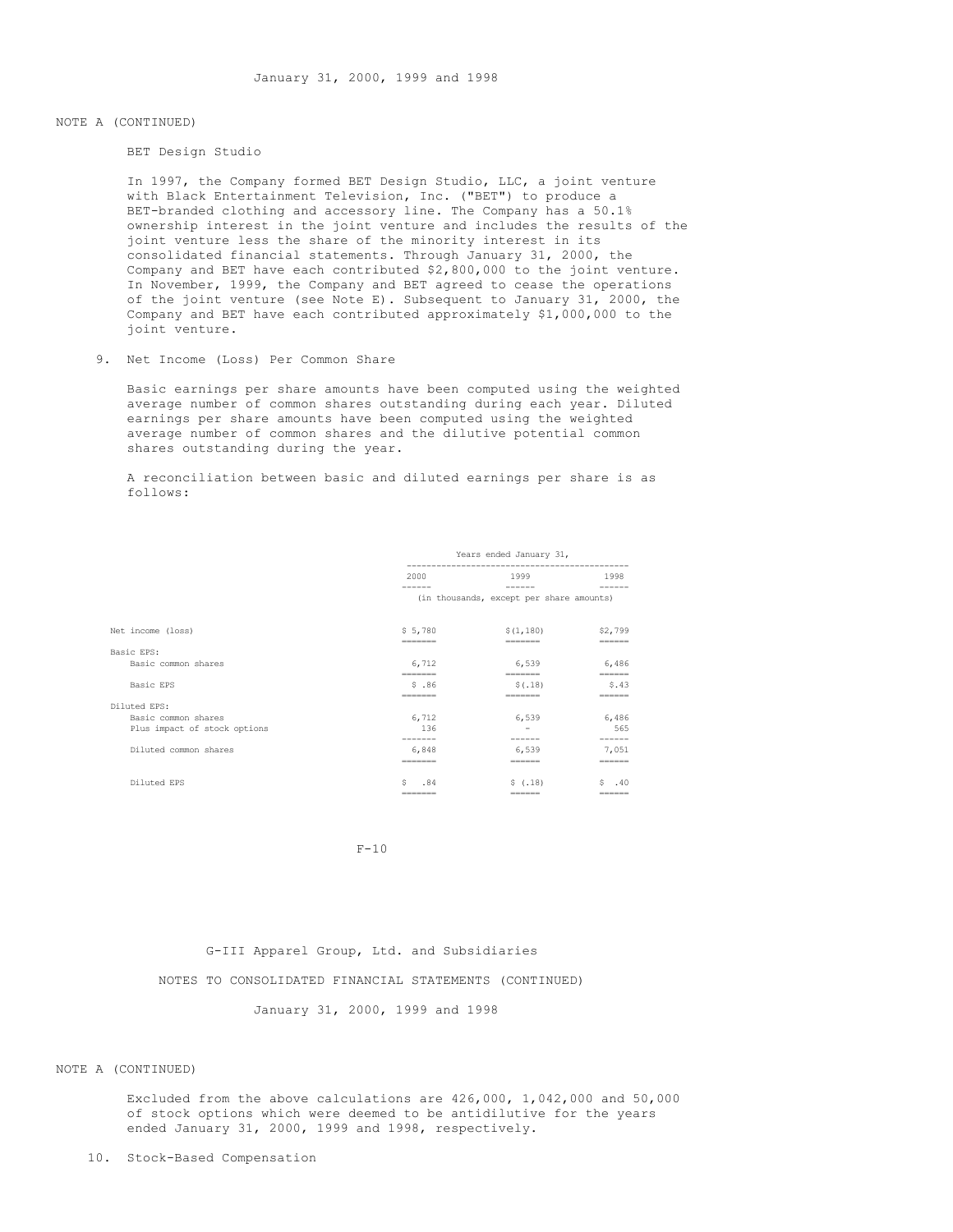The Company grants stock options for a fixed number of shares to employees and directors with an exercise price equal to or greater than the fair value of the shares at the date of grant. The Company has adopted the disclosure-only provision of SFAS No. 123, "Accounting for Stock-Based Compensation," which permits the Company to account for stock option grants in accordance with APB Opinion No. 25, "Accounting for Stock Issued to Employees." Accordingly, the Company recognizes no compensation expense for the stock option grants.

11. Use of Estimates

In preparing financial statements in conformity with generally accepted accounting principles, management is required to make estimates and assumptions that affect the reported amounts of assets and liabilities, the disclosure of contingent assets and liabilities at the date of the financial statements, and the reported amounts of revenues and expenses during the reporting period. Actual results could differ from those estimates.

12. Fair Value of Financial Instruments

Based on borrowing rates currently available to the Company for bank loans with similar terms and maturities, the fair value of the Company's short-term debt approximates the carrying value. Furthermore, the carrying value of all other financial instruments potentially subject to valuation risk (principally consisting of cash, accounts receivable and accounts payable) also approximates fair value.

 $F-11$ 

G-III Apparel Group, Ltd. and Subsidiaries

NOTES TO CONSOLIDATED FINANCIAL STATEMENTS (CONTINUED)

January 31, 2000, 1999 and 1998

### NOTE A (CONTINUED)

13. Foreign Currency Translation

The financial statements of subsidiaries outside the United States other than Indonesia are measured using the local currency as the functional currency. Assets and liabilities are translated at the rates of exchange at the balance sheet date. The effect of this translation for the periods presented is not significant. Income and expense items are translated at average monthly rates of exchange. Gains and losses from foreign currency transactions of these subsidiaries are included in net earnings.

The financial statements of the Indonesian subsidiary use the U.S. dollar as the functional currency and have certain transactions denominated in a local currency which are remeasured as if the functional currency were the U.S. dollar. The remeasurement of local currencies into U.S. dollars creates translation adjustments which are included in net income. Exchange gains and losses in 2000, 1999, and 1998 resulting from foreign currency transactions, including those resulting from foreign currency translation losses, have not been significant and are included in the respective statements of income.

NOTE B - INVENTORIES

Inventories consist of: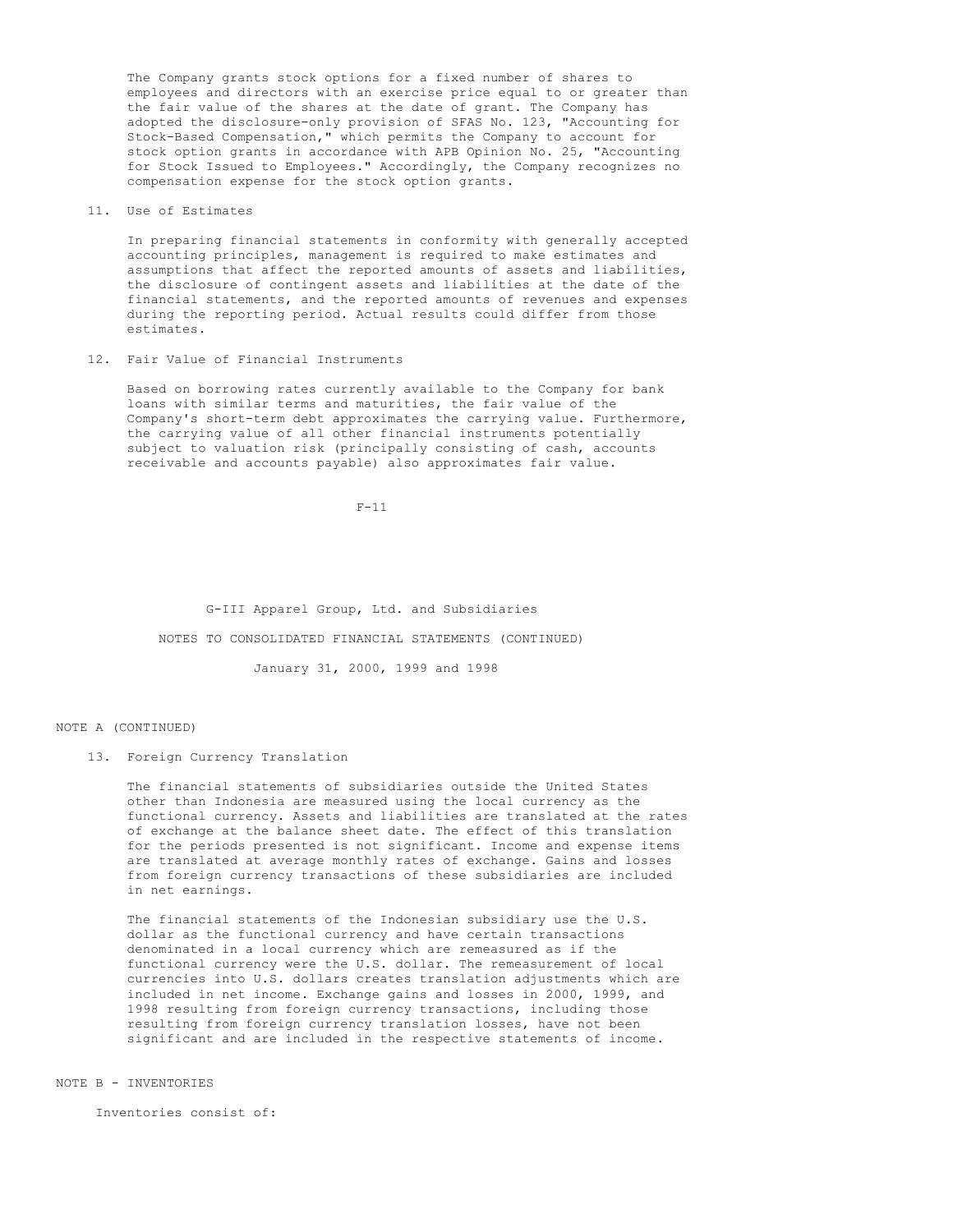|                                   |                 | January 31,            |
|-----------------------------------|-----------------|------------------------|
|                                   | 2000            | 1999                   |
|                                   |                 | $-------(000's)------$ |
|                                   |                 | \$12,939               |
| Finished goods<br>Work-in-process | \$10,990<br>326 | 115                    |
| Raw materials                     | 9,859           | 3,301                  |
|                                   | \$21,175        | \$16,355               |
|                                   |                 |                        |

F-12

# G-III Apparel Group, Ltd. and Subsidiaries

# NOTES TO CONSOLIDATED FINANCIAL STATEMENTS (CONTINUED)

January 31, 2000, 1999 and 1998

# NOTE C - PROPERTY, PLANT AND EQUIPMENT

Property, plant and equipment at cost consist of:

|                                                    | January 31,       |                                |
|----------------------------------------------------|-------------------|--------------------------------|
|                                                    | 2000              | 1999                           |
|                                                    |                   | $---------(000's)------------$ |
| Machinery and equipment                            | \$1,398           | \$1,253                        |
| Leasehold improvements                             | 5,069             | 4,354                          |
| Transportation equipment                           | 129               | 128                            |
| Furniture and fixtures                             | 1,695             | 1,621                          |
| Computer equipment                                 | 4,692             | 4,423                          |
| Land and building (net of write-down of Indonesian |                   |                                |
| factory; Note E)                                   | 609               | 186                            |
| Property under capital leases (Note E)             |                   |                                |
| Land                                               | 55                | 55                             |
| Building                                           | 185               | 185                            |
| Computer equipment                                 | 74                | 74                             |
| Leasehold improvement                              |                   | 650                            |
|                                                    |                   |                                |
|                                                    | 13,906            | 12,929                         |
| Less accumulated depreciation and amortization     |                   |                                |
| (including \$237,000 and \$823,000 on property     |                   |                                |
| under capital leases at January 31, 2000 and       |                   |                                |
| 1999, respectively)                                | 10,590            | 9,152                          |
|                                                    |                   |                                |
|                                                    | \$3,316           | \$3,777                        |
|                                                    | $=$ = = = = = = = | $=$ = = = = = =                |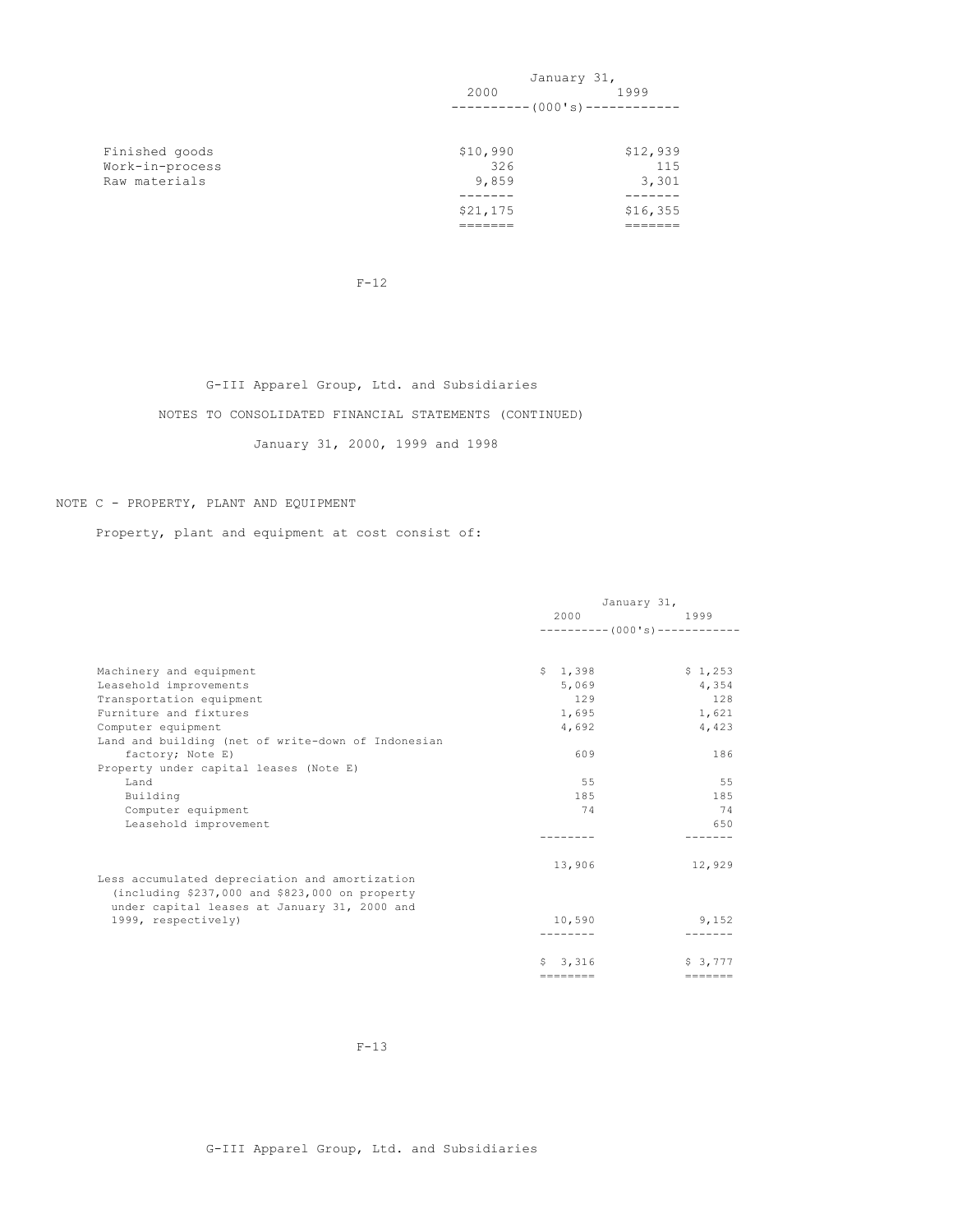January 31, 2000, 1999 and 1998

### NOTE D - NOTES PAYABLE

Notes payable include foreign notes payable by PT Balihides, the Company's Indonesian subsidiary. The foreign notes payable represent maximum borrowings under a line of credit of approximately \$1.5 million with an Indonesian bank, as of January 31, 2000 and 1999.

In connection with the joint venture agreement with Black Entertainment Television, Inc. ("BET"), the joint venture has an asset based credit facility with The CIT Group. To support the requirement for overadvances which occur when the available collateral is not sufficient to support the level of direct bank debt and letters of credit opened to pay for product, both partners have opened standby letters of credit in the amount of \$750,000 under which The CIT Group is the beneficiary. Direct borrowings bear interest at the prevailing prime rate plus 50 basis points (9.5% at April 1, 2000). As of January 31, 2000, there were \$2.2 million of direct borrowings and no contingent liability under open letters of credit. The loan to CIT was paid in full on February 16, 2000 by drawing down both partners' standby letters of credit.

The Company's loan agreement, which expires May 31, 2002, is a collateralized working capital line of credit with three banks that provides for a maximum line of credit in amounts that range from \$45 million to \$72 million at specific times during the year. The line of credit provides for maximum direct borrowings ranging from \$30 million to \$52 million during the year. The unused balance may be used for letters of credit. Amounts available for borrowing are subject to borrowing base formulas and overadvances specified in the agreement.

All borrowings under the agreement are payable on demand and bear interest at the option of the Company at either the prevailing prime rate (9.0% at April 1, 2000) or LIBOR plus 250 basis points (8.6325% at April 1, 2000) and are collateralized by the assets of the Company. The loan agreement requires the Company, among other covenants, to maintain certain earnings and tangible net worth levels, and prohibits the payment of cash dividends.

The weighted average interest rates were 8.2% and 8.7% as of January 31, 2000 and 1999, respectively.

At January 31, 2000 and 1999, the Company was contingently liable under letters of credit in the amount of approximately \$11,800,000 and \$3,800,000, respectively.

 $F-14$ 

G-III Apparel Group, Ltd. and Subsidiaries NOTES TO CONSOLIDATED FINANCIAL STATEMENTS (CONTINUED)

January 31, 2000, 1999 and 1998

NOTE E - OTHER LIABILITIES

Other long-term liabilities consist of: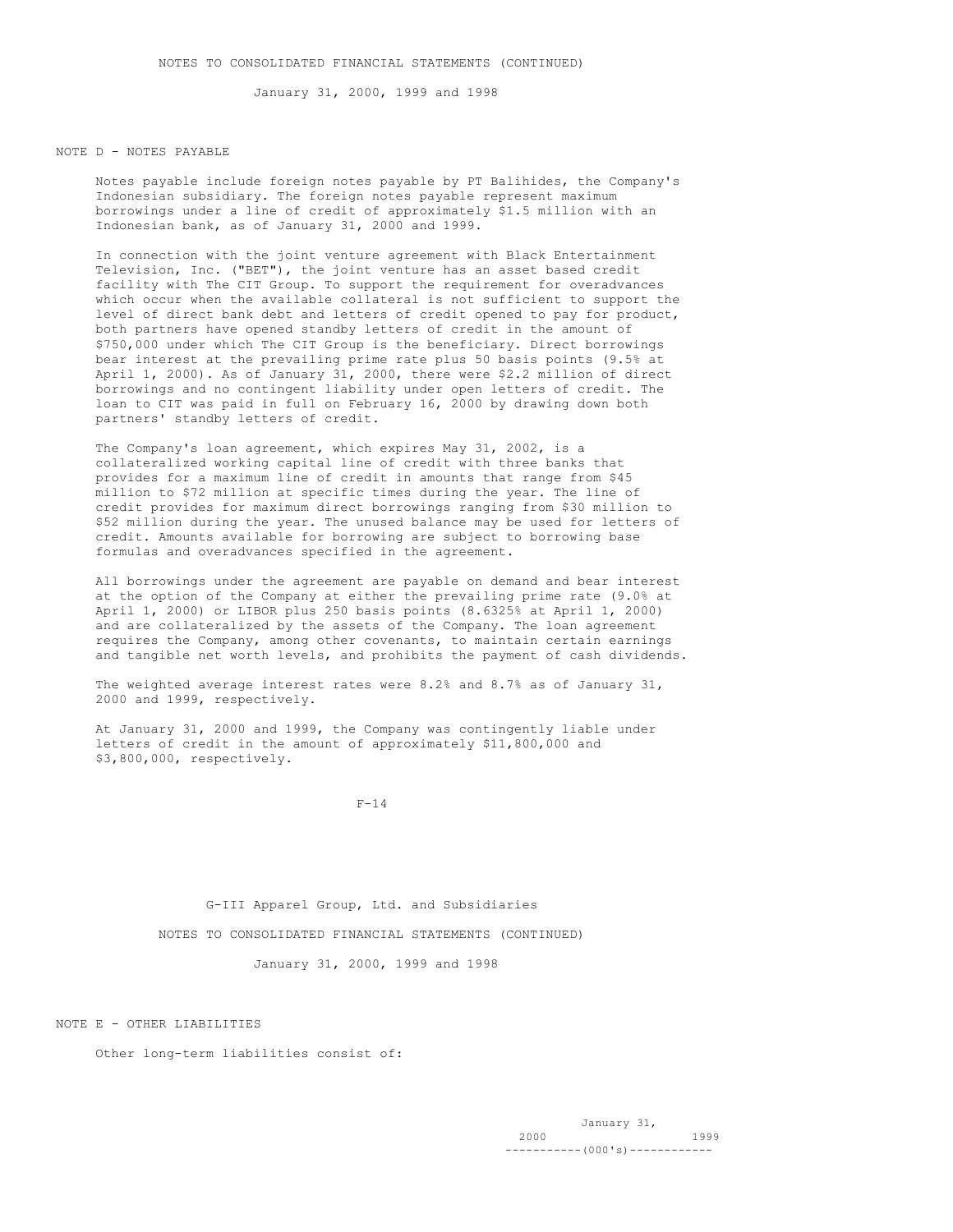| Non-recurring charges<br>Capital lease obligations<br>Other | \$227<br>64<br>128 | \$317<br>180<br>124 |
|-------------------------------------------------------------|--------------------|---------------------|
|                                                             | ----               | ----                |
|                                                             | \$419              | \$621               |
|                                                             |                    | ----                |

Non-recurring Charges

### Fiscal Year 1995 ----------------

During 1995, the Company formulated plans to close its domestic manufacturing facility, to sell or liquidate a factory located in Indonesia, to reduce costs and to streamline and consolidate operations. The domestic factory was closed during 1995 with no loss of revenue. During fiscal 1998, the Company applied approximately \$1.6 million of the reserve as a reduction of the Indonesian property, plant and equipment, since the Company could not assure any recoveries in connection with a disposition of the factory. In December 1997, the Company was approached by an outside third party to manufacture luggage at the Indonesian factory. The Company began producing luggage in February 1998. As a result the Company discontinued its plan to close the factory. In the fourth quarter of fiscal 2000, the Company determined that the local economy in Indonesia had stabilized and the imminent threat of asset impairment relating to its facility was no longer present. As a result, the Company reversed the provision for the uncertainty of the Indonesian assets totaling \$463,000 (see Note P).

Fiscal Year 2000 ----------------

In November 1999, the Company formulated a plan to cease operations of the BET joint venture. The joint venture generated approximately \$2.4 million and \$884,000 in revenues for the years ended January 31, 2000 and 1999 respectively. The joint venture did not generate any revenues in 1998. The Company incurred losses from the joint venture of approximately \$2 million, \$1.4 million, and \$450,000 for the years ended January 31, 2000, 1999, 1998, respectively. In connection with the plan the Company originally charged \$1.9 million to unusual and non-recurring charges, consisting of \$1.3 million in asset writedowns and \$600,000 relating to the provision for closing

 $F-15$ 

G-III Apparel Group, Ltd. and Subsidiaries

NOTES TO CONSOLIDATED FINANCIAL STATEMENTS (CONTINUED)

January 31, 2000, 1999 and 1998

costs and various accrued expenses. In the fourth quarter, the provision for losses on accounts receivables was reduced by \$180,000 and the accrued interest on outstanding debt was reduced by \$120,000.

Based on current estimates, management believes that existing accruals are adequate to cover the items presented below.

The status of the components of the nonrecurring charges was:

|             | $-$ (000's) ------------ |                   |  |
|-------------|--------------------------|-------------------|--|
|             |                          |                   |  |
| 1999        | activity                 | 2000              |  |
| January 31, | period                   | JANUARY 31,       |  |
| Balance at  | Current                  | <b>BALANCE AT</b> |  |
|             |                          |                   |  |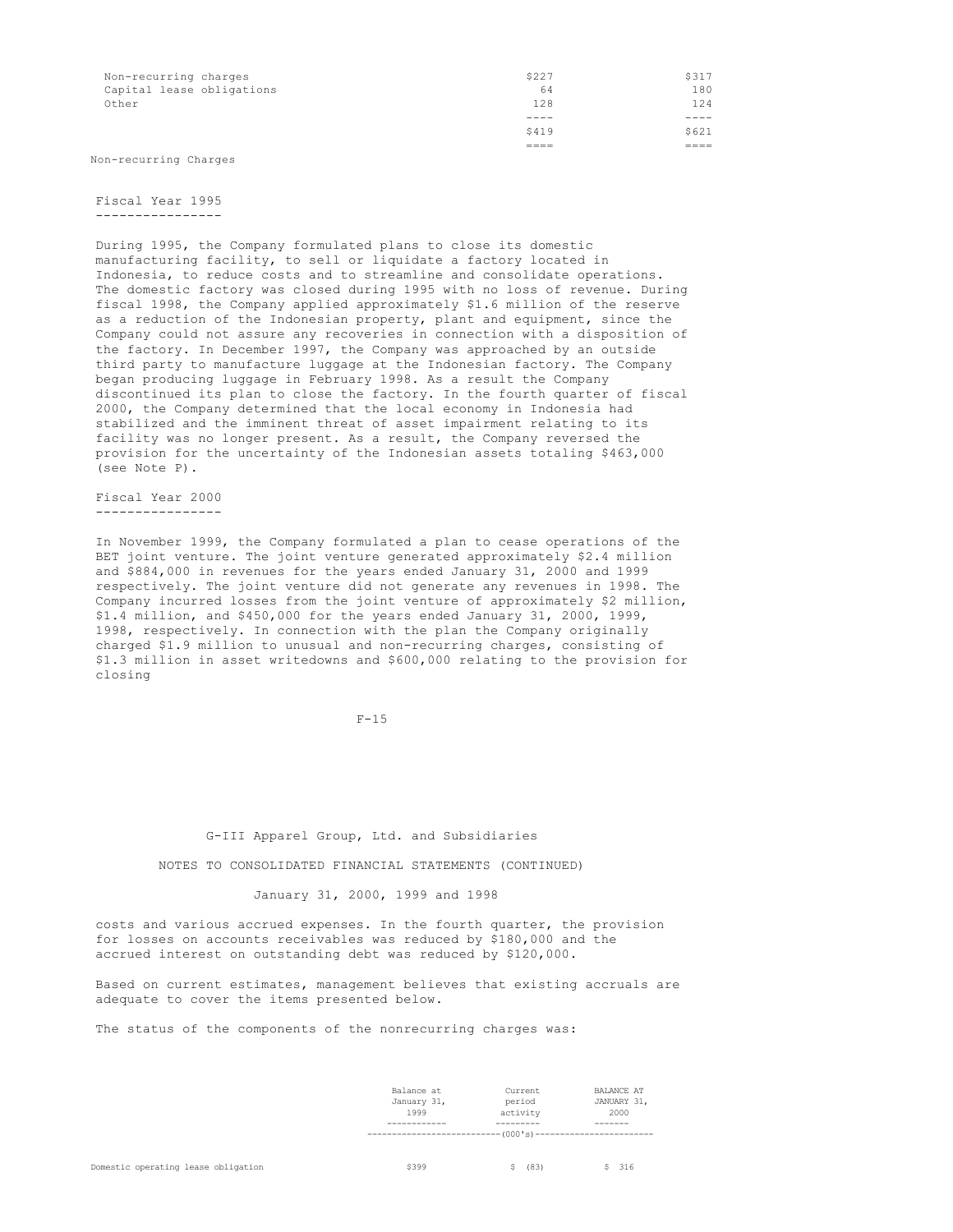| Uncertainty of Indonesian assets<br>Dissolution of BET Design Studio | 463          | (463)<br>1,170 | 1,170   |
|----------------------------------------------------------------------|--------------|----------------|---------|
|                                                                      | ----         | ------         | ------  |
|                                                                      | \$862        | \$624          | \$1,486 |
|                                                                      | ____<br>____ |                | ______  |

### Capital Lease Obligations

In September 1986, the New York City Industrial Development Agency ("Agency") issued \$1,442,000 of floating rate Industrial Development Revenue Bonds to a commercial bank for the purpose of acquiring and renovating real property located at 345 West 37th Street in New York. The bonds bear interest at 92% of the bank's prime rate, which was 8.5% at January 31, 2000 plus 1.48% per annum. Simultaneously, the Agency leased the property to 345 West 37th Corp. ("345 West"), a company under the management and control of two principal stockholders, for 15 years. 345 West, in turn, subleased the property to G-III Leather Fashions, Inc. ("G-III"), a subsidiary of the Company, on the same terms. Concurrent with the execution of the lease and sublease agreements, 345 West and G-III entered into lease guarantee agreements whereby they jointly and severally guaranteed the payments and obligations under the lease and the payment of principal and interest on the bonds. In addition, the two principal stockholders of the Company have personally guaranteed the debt. The accompanying financial statements reflect the above lease between G-III and 345 West as a capitalized lease (Note J).

F-16

# G-III Apparel Group, Ltd. and Subsidiaries

### NOTES TO CONSOLIDATED FINANCIAL STATEMENTS (CONTINUED)

January 31, 2000, 1999 and 1998

# NOTE E (CONTINUED)

In fiscal 1995, the Company entered into several agreements for the sale and leaseback of the renovations of its showroom and warehouse and the computer system installed for the retail stores. The assets were sold for \$1,548,000 (the book value of the assets). The sale and leaseback transactions have been accounted for as a capital lease, wherein the property remains on the books and will continue to be depreciated. A financing obligation representing the proceeds has been recorded. The Company has the option to purchase these assets at the end of the leases.

In addition, certain equipment leases have been treated as capital leases. The present values of minimum future obligations are calculated based on interest rates at the inception of the leases. The following schedule sets forth the future minimum lease payments under capital leases at January 31, 2000:

| Year ending January 31,                  | (000's)     |
|------------------------------------------|-------------|
| 2001<br>2002                             | \$124<br>66 |
|                                          |             |
| Net minimum lease payments               | 190         |
| Less amount representing interest        | 10          |
| Present values of minimum lease payments | \$180       |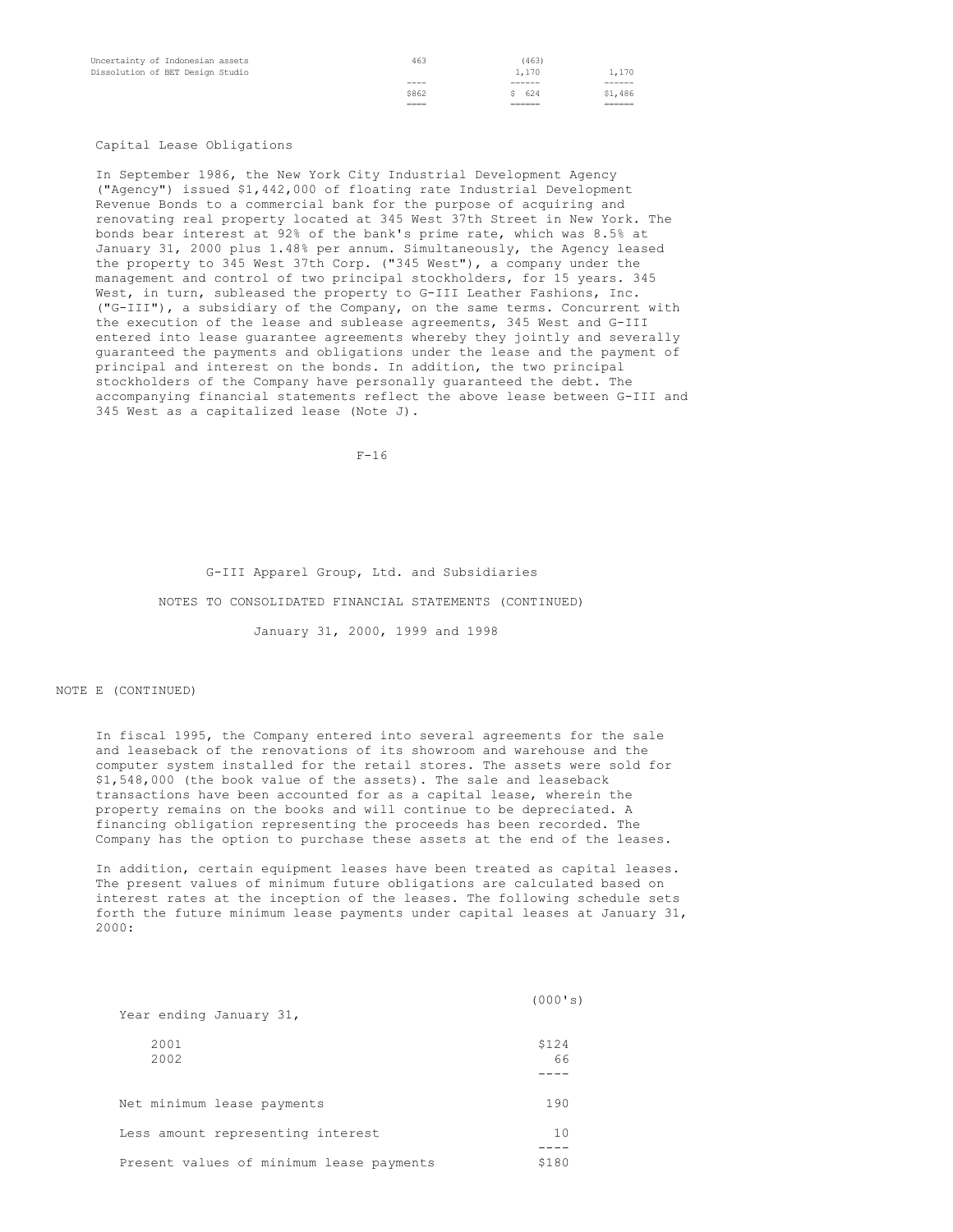Current portion Noncurrent portion

 $===$ <br>\$116  $-64$ \$180  $=$ 

 $F-17$ 

G-III Apparel Group, Ltd. and Subsidiaries NOTES TO CONSOLIDATED FINANCIAL STATEMENTS (CONTINUED)

January 31, 2000, 1999 and 1998

NOTE F - INCOME TAXES

The income tax provision (benefit) is comprised of the following:

|                                     | Year ended January 31, |                      |         |  |  |
|-------------------------------------|------------------------|----------------------|---------|--|--|
|                                     | 2000                   | 1999                 | 1998    |  |  |
|                                     |                        |                      |         |  |  |
| Current                             |                        |                      |         |  |  |
| Federal                             | \$4,256                | $\mathsf{S}$<br>(52) | \$1,044 |  |  |
| State and city                      | 718                    | 45                   | 68      |  |  |
| Foreign                             | 20                     | 14                   | 88      |  |  |
|                                     |                        |                      |         |  |  |
|                                     | 4,994                  | 7                    | 1,200   |  |  |
| Deferred expense (Benefit)          | (1,060)                | (548)                | (294)   |  |  |
|                                     |                        |                      |         |  |  |
|                                     | \$3,934                | \$ (541)             | \$906   |  |  |
|                                     |                        |                      |         |  |  |
| Earnings (loss) before income taxes |                        |                      |         |  |  |
| United States                       | \$9,557                | \$(1, 956)           | \$3,358 |  |  |
| Non-United States                   | 157                    | 235                  | 347     |  |  |

F-18

G-III Apparel Group, Ltd. and Subsidiaries

NOTES TO CONSOLIDATED FINANCIAL STATEMENTS (CONTINUED)

January 31, 2000, 1999 and 1998

NOTE F (CONTINUED)

The significant components of the Company's deferred tax asset at January 31, 2000 and 1999 are summarized as follows: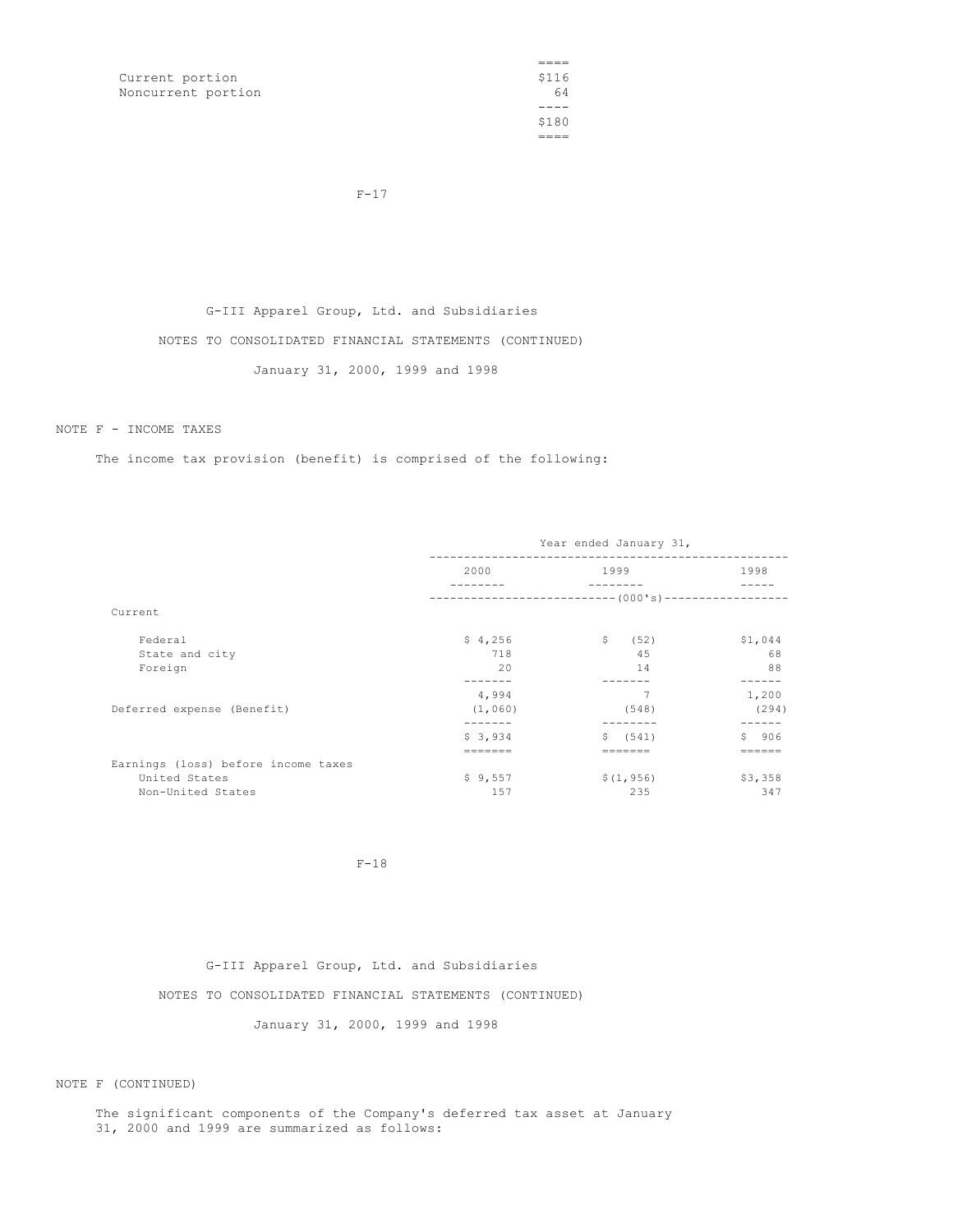|                                              | 2000                          | 1999      |
|----------------------------------------------|-------------------------------|-----------|
|                                              |                               |           |
|                                              | ------------ (000's)--------- |           |
| Supplemental employee retirement plan        | S<br>60                       |           |
| Officer bonus                                | 194                           |           |
| Provision for bad debts and sales allowances | 1,374                         | S.<br>639 |
| Depreciation                                 | 902                           | 1,293     |
| Inventory write-downs                        | 655                           | 647       |
| Straight-line lease                          | 8                             | 102       |
| Reserve for lease obligations                | 126                           | 186       |
| Reserve for Indonesian assets                |                               | 176       |
| Property plant and equipment written off     | 616                           | 616       |
| BET Reserve on closure                       | 468                           |           |
| Inventory capitalization for tax purposes    | 2.57                          | 48        |
| Other                                        | 16                            | (92)      |
|                                              |                               |           |
|                                              | \$4,676                       | \$3,615   |
|                                              | ------                        | ======    |

F-19

# G-III Apparel Group, Ltd. and Subsidiaries

# NOTES TO CONSOLIDATED FINANCIAL STATEMENTS (CONTINUED)

January 31, 2000, 1999 and 1998

# NOTE F (CONTINUED)

# The following is a reconciliation of the statutory Federal income tax rate to the effective rate reported in the financial statements:

|                                                             | YEAR ENDED |                  | Year ended          |                  | Year ended       |           |
|-------------------------------------------------------------|------------|------------------|---------------------|------------------|------------------|-----------|
|                                                             |            | January 31, 2000 |                     | January 31, 1999 | January 31, 1998 |           |
|                                                             | .          |                  | ------------------- |                  | ----------       |           |
|                                                             |            | PERCENT          |                     | Percent          |                  | Percent   |
|                                                             |            | OF               |                     | оf               |                  | оf        |
|                                                             | AMOUNT     | INCOME           | Amount              | income           | Amount           | income    |
|                                                             |            | ------           | ------              |                  |                  |           |
|                                                             | (000's)    |                  | (000's)             |                  | (000's)          |           |
|                                                             |            |                  |                     |                  |                  |           |
| Provision (benefit) for Federal income taxes at             |            |                  |                     |                  |                  |           |
| the statutory rate                                          | \$3,400    | 35.0%            | \$ (585)            | $(34.0)$ %       | \$1,263          | 34.0%     |
| State and city income taxes before utilization of State NOL |            |                  |                     |                  |                  |           |
| carry forwards, net of Federal income tax benefit           | 624        | 6.5              |                     | 30 1.8           | 45               | 1.2       |
| Effect of foreign taxable operations                        | (35)       | (.4)             | 66                  | 3.8              | (34)             | (.9)      |
| Valuation allowance for deferred taxes                      |            |                  |                     |                  | (57)             | (1.5)     |
| Effect of permanent differences resulting in                |            |                  |                     |                  |                  |           |
| Federal taxable income                                      | 22         | $\cdot$ 2        | 35                  | 2.0              |                  |           |
| Utilization of NOL                                          | (155)      | (1.6)            |                     |                  | (331)            | (8.9)     |
| Other, net                                                  | 78         | .8               | (87)                | (5.0)            | 20               | . 6       |
|                                                             | -------    | $- - - -$        | $- - - - -$         |                  | -------          | $- - - -$ |
| Actual provision (benefit) for income taxes                 | \$3.934    | 40.5%            | \$(541)             | $(31.4)$ $%$     | 906<br>S.        | 24.5%     |
|                                                             | --------   | $=$              | $=$                 | ======           | -------          | $=====$   |

# F-20

# G-III Apparel Group, Ltd. and Subsidiaries

NOTES TO CONSOLIDATED FINANCIAL STATEMENTS (CONTINUED)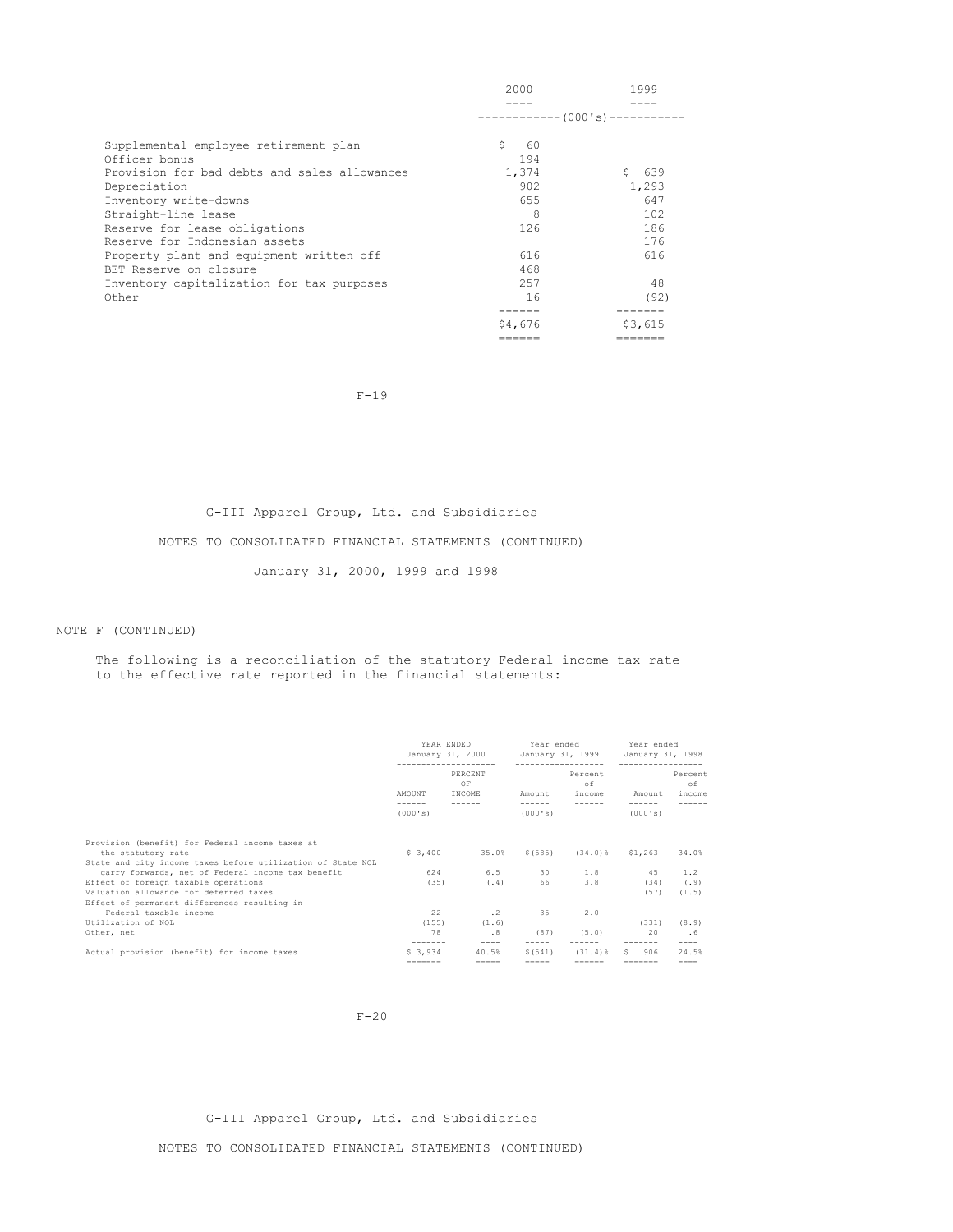### NOTE G - COMMITMENTS AND CONTINGENCIES

The Company leases warehousing, executive and sales facilities, and transportation equipment. Leases with provisions for increasing rents have been expensed and accrued for on a straight-line basis over the life of the lease. Future minimum rental payments for operating leases having noncancellable lease periods in excess of one year as of January 31, 2000 are:

|                         | Sublease |                             |         |  |  |
|-------------------------|----------|-----------------------------|---------|--|--|
|                         | Gross    | income                      | Net     |  |  |
|                         |          | $------(000's)------------$ |         |  |  |
|                         |          |                             |         |  |  |
| Year ending January 31, |          |                             |         |  |  |
| 2001                    | \$1,640  | \$328                       | \$1,312 |  |  |
| 2002                    | 1,385    | 192                         | 1,193   |  |  |
| 2003                    | 1,284    | 199                         | 1,085   |  |  |
| 2004                    | 641      | 17                          | 624     |  |  |
| 2005                    | 643      |                             | 643     |  |  |
| Thereafter              | 54       |                             | 54      |  |  |
|                         |          |                             |         |  |  |
|                         | \$5,647  | \$736                       | \$4,911 |  |  |
|                         | ======   | =====                       | ======  |  |  |

Rent expense on the above operating leases (including amounts leased from 345 West - Note J) for the years ended January 31, 2000, 1999 and 1998 was approximately \$1,187,000, \$1,631,000 and \$1,624,000, respectively, net of sublease income of \$984,000, \$775,000 and \$744,000, respectively.

In April 1988, 345 West received a loan from the New York Job Development Authority ("Authority") to assist 345 West in its renovation of the 345 West property. The loan is for a period of 15 years and is presently repayable in monthly installments of \$11,000, which includes interest at a variable rate (8.25% at January 31, 2000). The loan is financed by long-term bonds issued by the Authority. G-III and the two principal stockholders of the Company have signed corporate and personal guarantees for this loan. The outstanding principal of this debt was approximately \$382,000 and \$481,000 as of January 31, 2000 and 1999, respectively. In conjunction with closing this domestic facility (described in Note E), the Company has reflected \$316,000 and \$400,000 of the balance of the loan as an accrued nonrecurring charge at January 31, 2000 and 1999, respectively.

 $F - 21$ 

# G-III Apparel Group, Ltd. and Subsidiaries

NOTES TO CONSOLIDATED FINANCIAL STATEMENTS (CONTINUED)

January 31, 2000, 1999 and 1998

### NOTE G (CONTINUED)

The Company has entered into royalty agreements that provide for royalty payments from 5% to 12% of net sales of licensed products. The Company incurred royalty expense (included in cost of goods sold) of approximately \$5,228,000, \$4,689,000 and \$3,188,000 for the years ended January 31, 2000, 1999 and 1998, respectively. Based on minimum sales requirements, future minimum royalty payments required under these agreements are: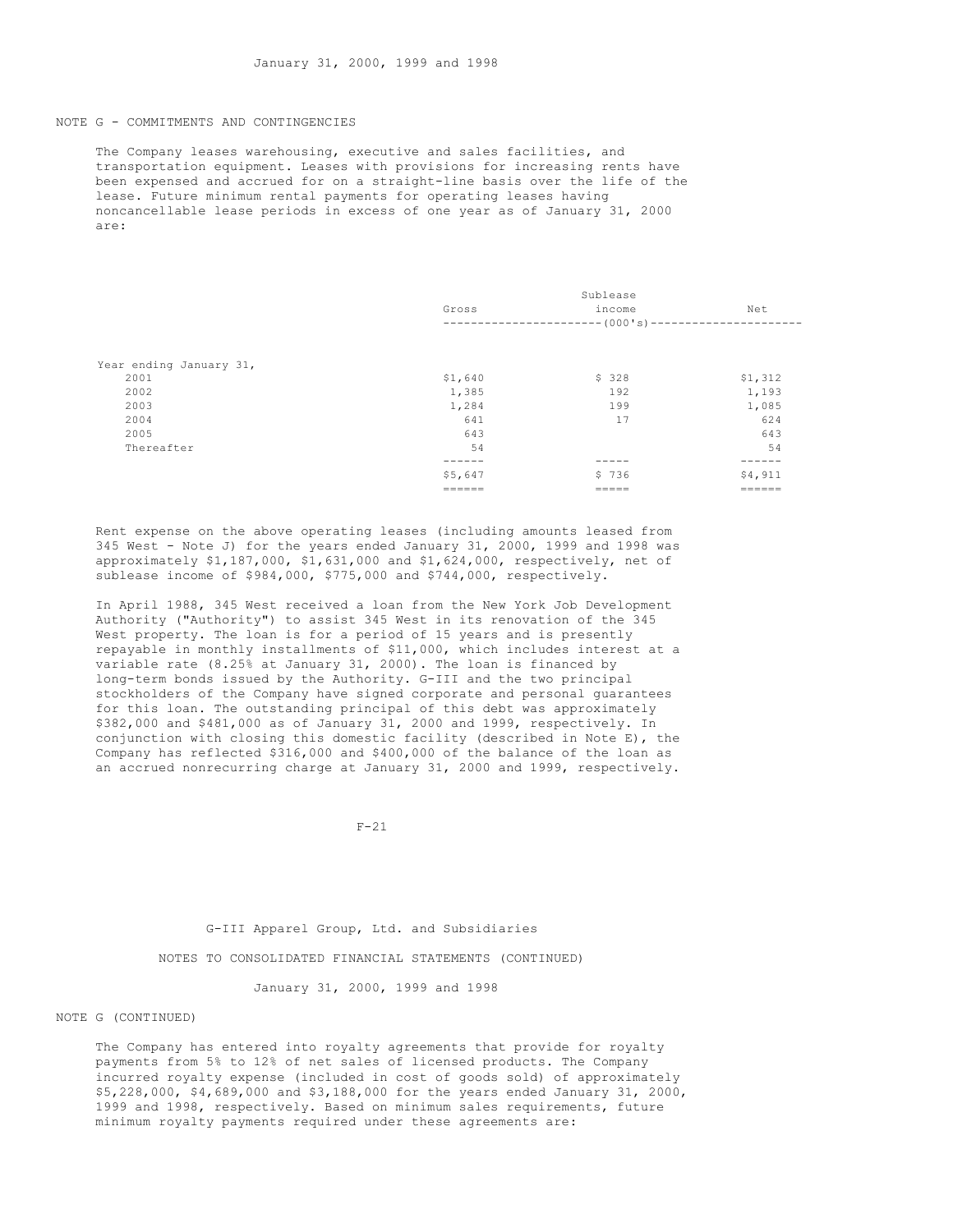|  |  | Year ending January 31, |  | Amount |
|--|--|-------------------------|--|--------|
|--|--|-------------------------|--|--------|

| 2001<br>2002<br>2003<br>2004 | \$4,180,000<br>3,908,000<br>4,076,000<br>2,537,000 |
|------------------------------|----------------------------------------------------|
|                              |                                                    |
|                              | \$14,701,000                                       |
|                              |                                                    |

The Company has an employment agreement with its chief executive officer which expires on January 31, 2003. Two years prior to the end of the agreement, it will automatically be extended for an additional year unless prior to that time, either the Company of the Chief Executive Officer provides a notice that the term should not be extended any further. The agreement provides for a base salary and bonus payments that vary between 3% and 6% of pretax income in excess of \$2 million. If, after a change in control of the Company, as defined in the agreement, the chief executive officer's employment is terminated: (i) by the Company without cause, or (ii) by him because of a material breach of the agreement by the Company, then the chief executive officer has the right to receive an amount equal to 2.99 times his base salary and bonus. The agreement also provides for supplemental pension payments of \$50,000 per year provided that the Company achieves net income, as defined, in excess of \$1,500,000.

 $F-22$ 

#### G-III Apparel Group, Ltd. and Subsidiaries

#### NOTES TO CONSOLIDATED FINANCIAL STATEMENTS (CONTINUED)

#### January 31, 2000, 1999 and 1998

### NOTE H - STOCKHOLDERS' EQUITY

Certain agreements entered into by the Company in connection with loans by the Agency and Authority relating to the building located at 345 West 37th Street in New York City and the bank agreements prohibit the payment of cash dividends without consent.

### Treasury Stock

On December 20, 1999, the Board of Directors authorized the Company, to repurchase, or to cause the repurchase of, up to \$1,000,000 worth of shares of the Company's common stock, from time to time, until September 30, 2000, in open market purchases at market prices or in privately negotiated transactions, at the discretion of the Chief Executive Officer of the Company. As of January 31, 2000, the Company purchased 118,575 shares at a total cost of \$430,000.

### Stock Options

The Company's stock plans authorize the granting of 1,630,000 options to executive and key employees and 81,500 to directors of the Company. It is the Company's policy to grant stock options at prices not less than the fair market value on the date of the grant. Option terms, vesting and exercise periods vary, except that the term of an option may not exceed ten years.

The Company has adopted the disclosure-only provisions of SFAS No. 123, "Accounting for Stock Based Compensation." Accordingly, no compensation cost has been recognized for the stock options granted to employees and directors. Had compensation cost been determined based on the fair value at the grant date for stock option awards in 2000, 1999 and 1998 consistent with the provisions of SFAS No. 123, the Company's net income (loss) and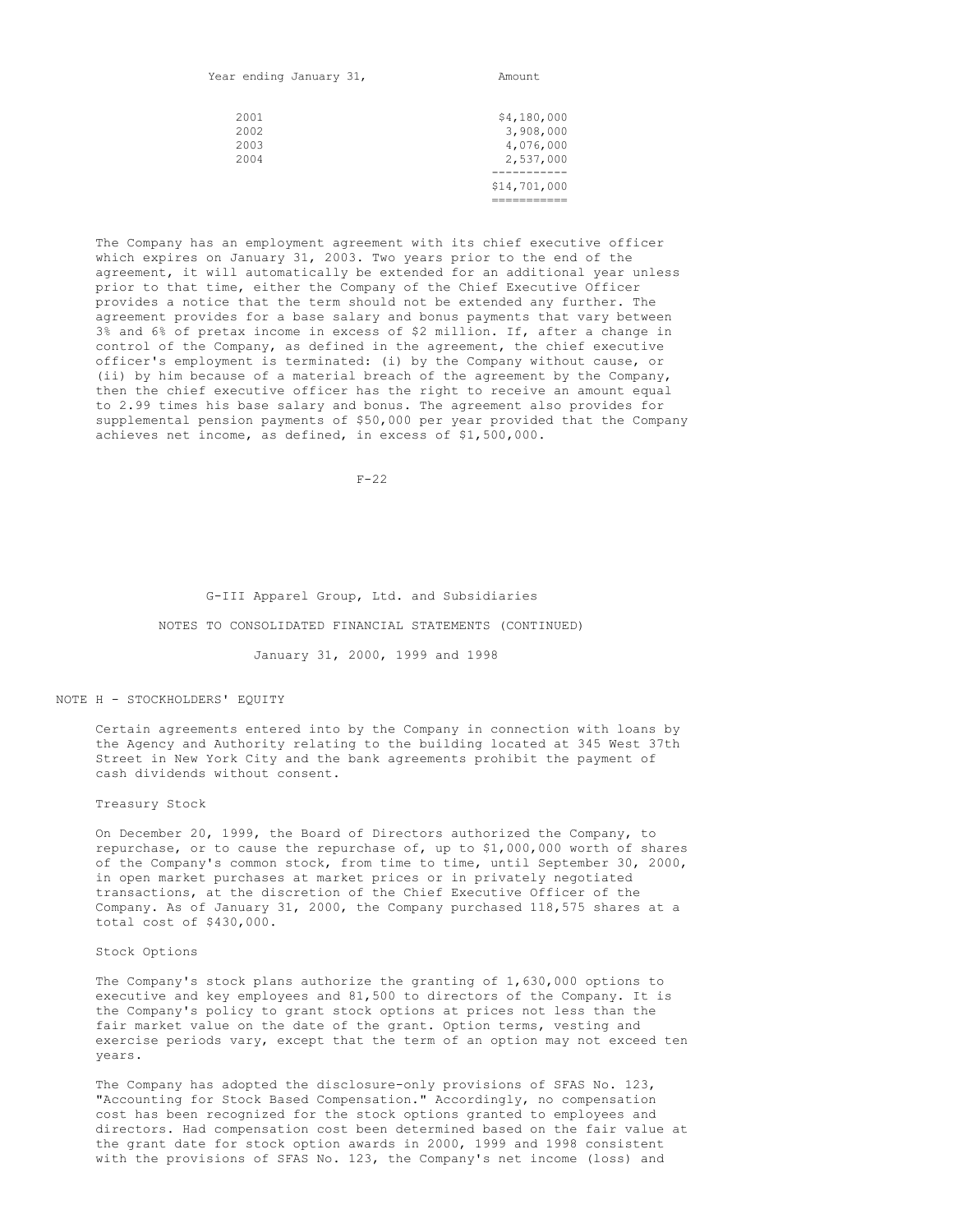earnings (loss) per share for the years ended January 31, 2000, 1999 and 1998 would have been as follows:

|                                                 | 2000    | 1999        | 1998           |
|-------------------------------------------------|---------|-------------|----------------|
|                                                 |         |             |                |
| Net income (loss) - as reported                 | \$5,780 | \$(1, 180)  | \$2,799        |
| Net income (loss) - adjusted                    | 5,390   | (1, 494)    | 2,569          |
| Diluted earnings (loss) per share - as reported | \$3,84  | \$(.18)     | \$.40          |
| Diluted earnings (loss) per share - adjusted    | \$.79   | (.23)<br>S. | $S \qquad .37$ |

 $F-23$ 

G-III Apparel Group, Ltd. and Subsidiaries NOTES TO CONSOLIDATED FINANCIAL STATEMENTS (CONTINUED) January 31, 2000, 1999 and 1998

### NOTE H (CONTINUED)

The weighted average fair value at date of grant for options granted during 2000, 1999 and 1998 was \$1.77, \$2.58 and \$3.19 per option, respectively. The fair value of each option at date of grant was estimated using the Black-Scholes option pricing model. Such compensation calculation may not be representative of the future effects of applying SFAS 123. The following weighted average assumptions were used in the Black-Scholes option pricing model for grants in 2000, 1999 and 1998, respectively:

|                                 | 2000      | 1999           | 1998           |
|---------------------------------|-----------|----------------|----------------|
|                                 | --------- | -------        |                |
|                                 |           |                |                |
| Expected stock price volatility | 71.1%     | 61.8%          | 68.9%          |
| Expected lives of options       |           |                |                |
| Directors and officers          | 7 years   | 7 years        | 7 years        |
| Employees                       | 6 years   | 6 years        | 6 years        |
| Risk-free interest rate         | 6.1%      | 5.4%           | 6.6%           |
| Expected dividend yield         | 0%        | 0 <sup>8</sup> | 0 <sup>8</sup> |

Information regarding these option plans for 2000, 1999 and 1998 is as follows:

|                                                | 2000               | --------------------                                   |                                   | 1999<br>----------------------           | 1998                                           |                                          |
|------------------------------------------------|--------------------|--------------------------------------------------------|-----------------------------------|------------------------------------------|------------------------------------------------|------------------------------------------|
|                                                | SHARES             | WEIGHTED<br><b>AVERAGE</b><br><b>EXERCISE</b><br>PRICE | Shares                            | Weighted<br>average<br>exercise<br>price | Shares                                         | Weighted<br>average<br>exercise<br>price |
| Options outstanding at<br>beginning of year    | 1,042,100          | \$2.86 1,133,020                                       |                                   | \$2.56                                   | 989,465                                        | \$2.15                                   |
| Exercised<br>Granted<br>Cancelled or forfeited | (2, 050)           | $(50,000)$ 2.15<br>289,750 2.54<br>2.98                | (211, 645)<br>124,150<br>(3, 425) | 2.08<br>4.18<br>2.00                     | (38, 565)<br>199,000<br>(16, 880)<br>--------- | 2.00<br>4.54<br>2.54                     |
| Options outstanding at<br>end of year          | 1,279,800          | 2.97                                                   | 1,042,100<br>=========            | \$2.86                                   | 1,133,020                                      | 2.56                                     |
| Exercisable                                    | 817,550<br>------- | 2.83                                                   | 789,140<br>=======                | \$2.47                                   | 889,120<br>-------                             | 2.24                                     |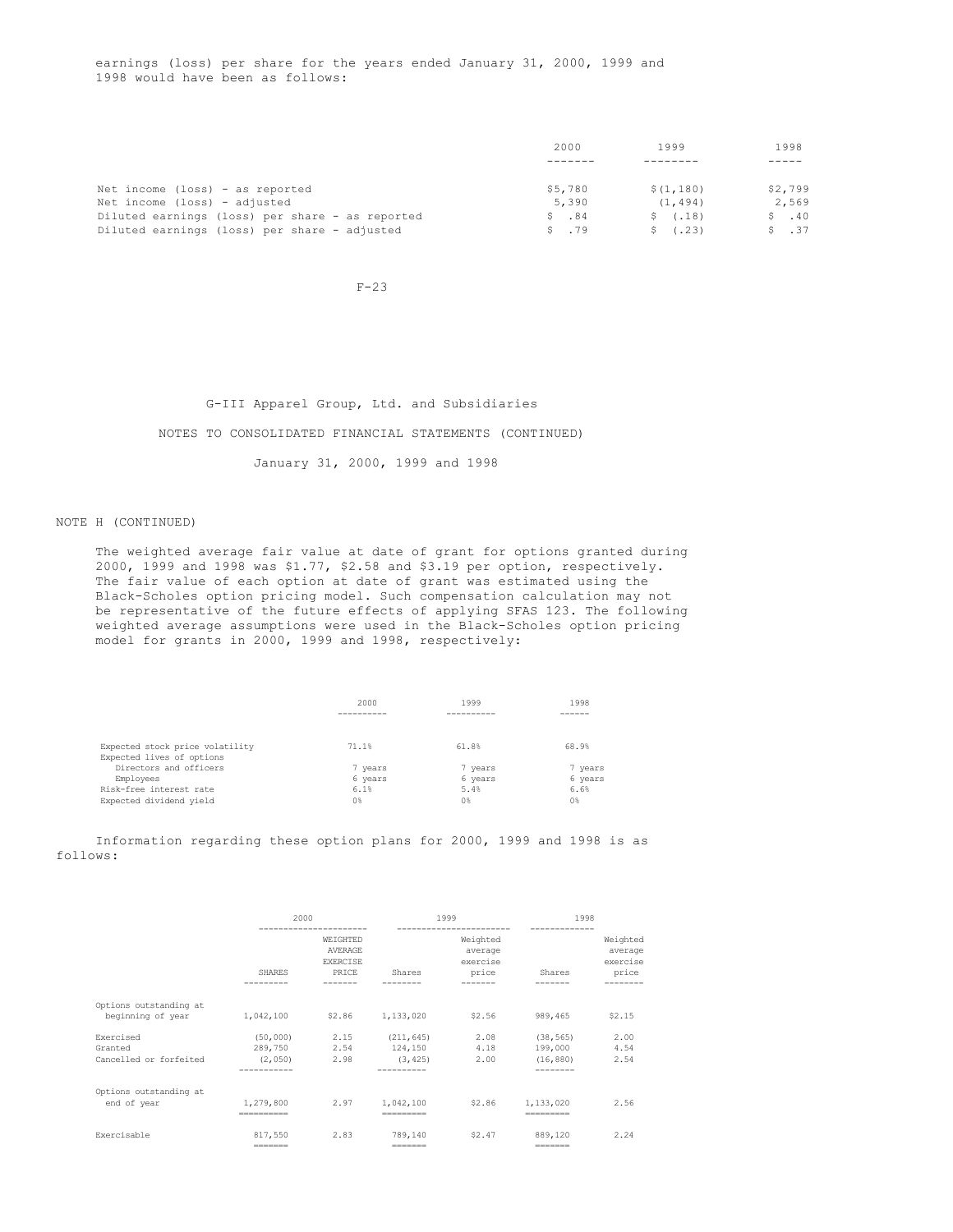### G-III Apparel Group, Ltd. and Subsidiaries

### NOTES TO CONSOLIDATED FINANCIAL STATEMENTS (CONTINUED)

January 31, 2000, 1999 and 1998

### NOTE H (CONTINUED)

The following table summarizes information about stock options outstanding:

|                  |                          | Weighted    |          | Number                |          |
|------------------|--------------------------|-------------|----------|-----------------------|----------|
|                  | Number out-              | average     | Weighted | exercisable           | Weighted |
|                  | standing as of           | remaining   | average  | as of                 | average  |
| Range of         | January 31,              | contractual | exercise | January 31,           | exercise |
| exercise prices  | 2000                     | life        | price    | 2000                  | price    |
| --------------   |                          |             |          |                       |          |
| $$1.625 - $3.00$ | 889,000                  | 5.1 years   | \$2.22   | 617,520               | \$2.18   |
| $$3.01 - $6.50$  | 390,800                  | 7.2 years   | 4.67     | 200,030               | 4.82     |
|                  |                          |             |          | -------               |          |
|                  | 1,279,800                |             |          | 817,550               |          |
|                  | __________<br>---------- |             |          | ---------<br>________ |          |
|                  |                          |             |          |                       |          |

Included in the above outstanding options as of January 31, 2000, 1999, and 1998 are 25,000 options with an exercises price of \$6.50 and 25,000 options with an exercise price of \$5.50 for which the fair value at the date of grant was \$3.75. All other options were issued at an amount equal to the fair market value at the date of grant.

### NOTE I - MAJOR VENDORS AND CUSTOMERS

For the years ended January 31, 2000, 1999 and 1998, the Company purchased 6%, 13% and 12%, respectively, of total purchases through one buying agent. The Company believes that alternative foreign leather apparel manufacturers are readily available and that the loss of any manufacturer or the buying agent would not materially adversely affect the Company's operations.

For the years ended January 31, 2000, 1999 and 1998, one customer accounted for 24.6%, 21.6% and 17.1%, respectively, of the Company's net sales. The Company estimates an allowance for doubtful accounts based on the creditworthiness of its customers as well as general economic conditions. Consequently, an adverse change in those factors could affect the Company's estimate.

### NOTE J - RELATED PARTY TRANSACTIONS

During the years ended January 31, 2000, 1999 and 1998, G-III leased space from 345 West (Notes E and G). Operating expenses paid by G-III to 345 West during the years ended January 31, 2000, 1999 and 1998, amounted to approximately \$ 181,000, \$200,000 and \$229,000, respectively.

 $F-25$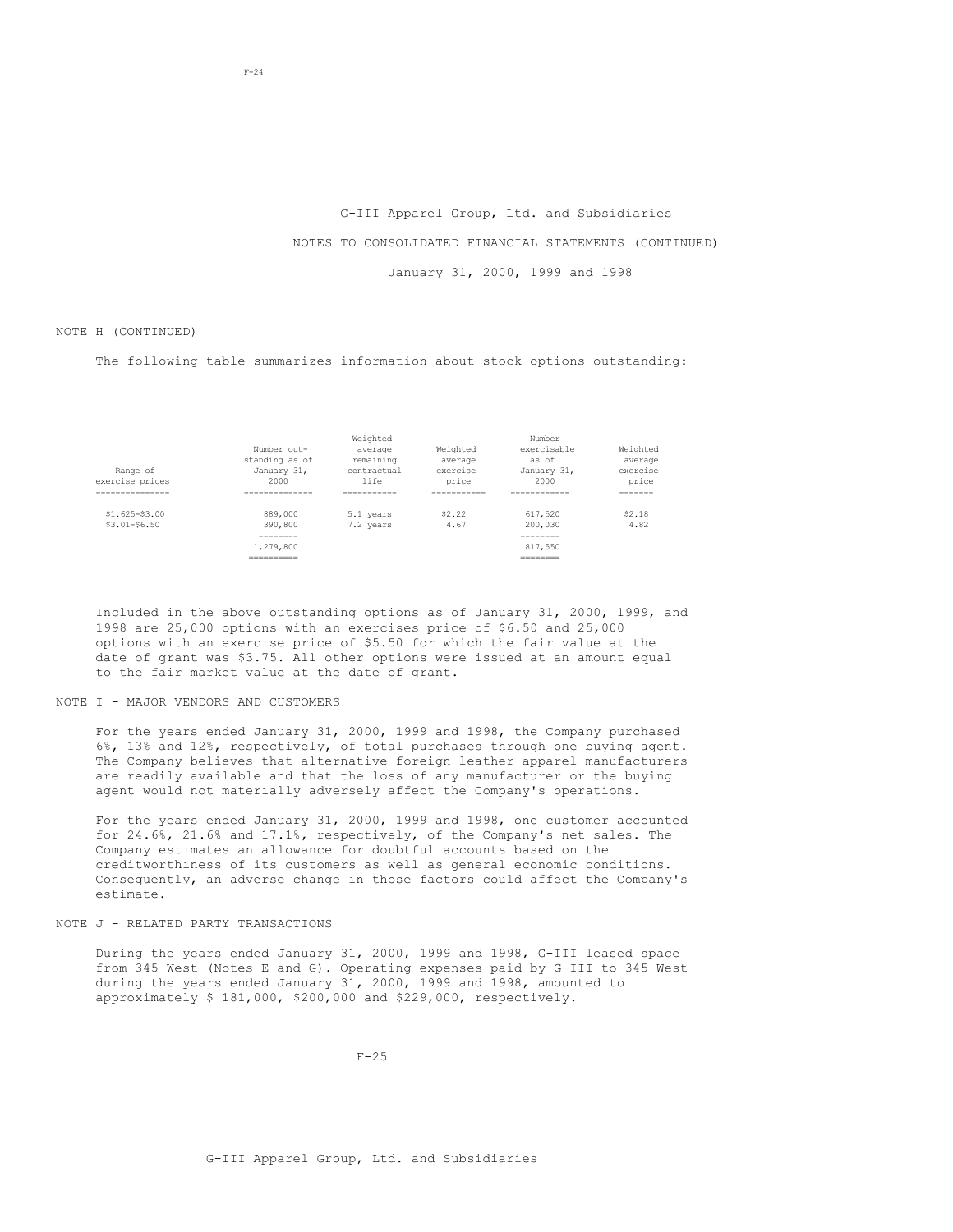January 31, 2000, 1999 and 1998

### NOTE J (CONTINUED)

An executive of the Company owns approximately a 20% equity interest on a fully diluted basis in Wilsons the Leather Experts Inc. ("Wilsons"), a customer of the Company. In addition, an outside director of the Company owns approximately a 3% direct and 17% indirect equity interest on a fully diluted basis of Wilsons. During the years ended January 31, 2000, 1999 and 1998, Wilsons accounted for approximately \$ 8,620,000, \$8,183,000 and \$7,121,000, respectively, of the Company's net sales. Accounts receivable from Wilsons at January 31, 2000 and 1999 were approximately \$183,000 and \$64,000, respectively.

# NOTE K - PENSION PLANS

The Company maintains a 401(k) profit-sharing plan and trust for nonunion employees. The Company matches 50% of employee contributions up to 3% of the participant's compensation. The Company's matching contributions amounted to approximately \$122,000, \$150,000 and \$140,000, for the years ended January 31, 2000, 1999 and 1998, respectively.

G-III contributed approximately \$65,000, \$57,000 and \$45,000 for the years ended January 31, 2000, 1999 and 1998, respectively, to a multi-employer pension plan for employees covered by a collective bargaining agreement. This plan is not administered by G-III and contributions are determined in accordance with the provisions of a negotiated labor contract. Information with respect to G-III's proportionate share of the excess, if any, of the actuarial computed value by vested benefits over the total of the pension plan's new assets is not available from the plan's administrator.

### $F-26$

### G-III Apparel Group, Ltd. and Subsidiaries

### NOTES TO CONSOLIDATED FINANCIAL STATEMENTS (CONTINUED)

### January 31, 2000, 1999 and 1998

# NOTE L - SEGMENTS

The Company's reportable segments are business units that offer different products and are managed separately. The company operates in two segments, licensed and nonlicensed apparel. The following information is presented for the fiscal years indicated below:

|                                        | 2000               |                    | 1999               |                    | 1998               |                    |
|----------------------------------------|--------------------|--------------------|--------------------|--------------------|--------------------|--------------------|
|                                        | LICENSED           | $NON-$<br>LICENSED | Licensed           | Non-<br>Licensed   | Licensed           | Non-<br>Licensed   |
| Net sales<br>Cost of goods sold        | \$61,900<br>44,100 | \$87,732<br>66,610 | \$45,854<br>35,257 | \$75,790<br>60,136 | \$28,986<br>23,295 | \$91,150<br>68,264 |
| Gross profit                           | 17,800             | 21,122             | 10,597             | 15,654             | 5,691              | 22,886             |
| Selling, general and<br>administrative | 10,113             | 18,032             | 7,996              | 19,702             | 7,039              | 16,748             |
| Unusual or non-recurring charge        |                    | 1,200              |                    | (463)              |                    |                    |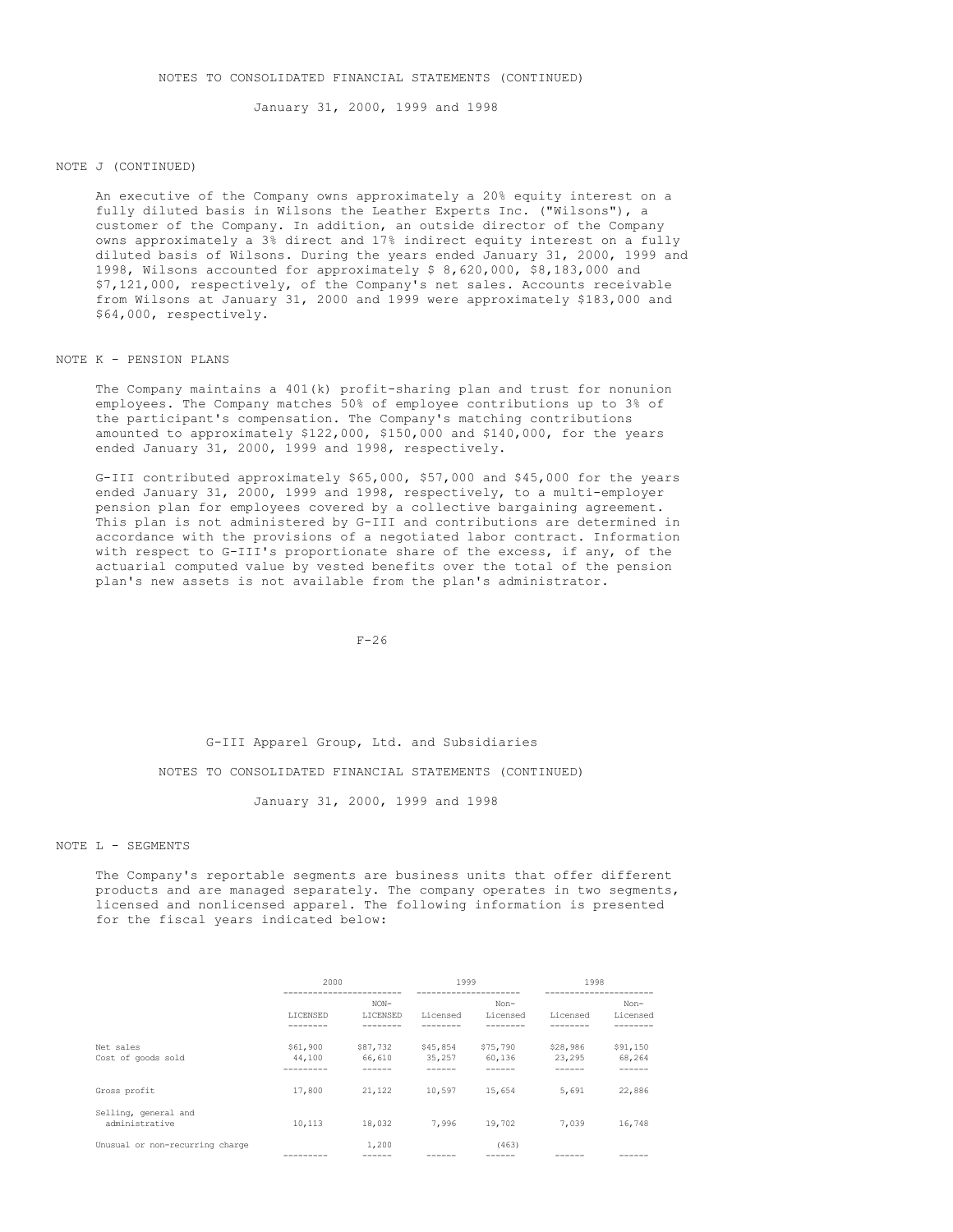| Operating profit (loss)                                    | 7,687                              | 1,890                       | 2.601                          | (3, 585)                         | (1.348)                          | 6,138                        |
|------------------------------------------------------------|------------------------------------|-----------------------------|--------------------------------|----------------------------------|----------------------------------|------------------------------|
| Interest expense                                           | 491<br>-------                     | 1,366<br>------             | 480                            | 1,635                            | 467<br>----                      | 1,067<br>------              |
| Income (loss) before minority<br>interest and income taxes | 7.196                              | 524                         | 2.121                          | (5.220)                          | (1.815)                          | 5,071                        |
| Minority interest                                          | ---------                          | 1.994<br>------             |                                | 1.378                            |                                  | 449<br>-----                 |
| Income (loss) before income<br>taxes                       | \$7.196<br>__________<br>========= | \$2,518<br>______<br>______ | \$2.121<br>________<br>_______ | \$(3, 842)<br>_______<br>======= | \$(1.815)<br>--------<br>_______ | \$5,520<br>_______<br>______ |

Commission fee income was \$3.6 million, \$3.5 million, and \$6.7 million for fiscal 2000, 1999 and 1998, respectively. This fee income is included in nonlicensed net sales and gross profit.

|                                    | 2000<br>------------------------    |                                    | 1999                              | ------------------------       |                                   | 1998<br>------------------------ |
|------------------------------------|-------------------------------------|------------------------------------|-----------------------------------|--------------------------------|-----------------------------------|----------------------------------|
|                                    | <b>REVENUES</b><br>--------         | LONG-LIVED<br>ASSETS<br>---------- | Revenues<br>--------              | Long-Lived<br>Assets<br>------ | Revenues<br>--------              | Long-Lived<br>Assets<br>------   |
| Geographic region<br>United States | \$147,001                           | \$8,294                            | \$118,976                         | \$7,482                        | \$114,584                         | \$6,582                          |
| Non-United States                  | 2.631<br>--------                   | 2,003<br>-------                   | 2.668<br>--------                 | 1,476<br>------                | 5,552<br>--------                 | 915<br>------                    |
|                                    | \$149,632<br>_________<br>--------- | \$10,297<br>_______<br>=======     | \$121,644<br>________<br>________ | \$8,958<br>______<br>______    | \$120,136<br>________<br>________ | \$7,497<br>_______<br>=======    |

 $F-27$ 

G-III Apparel Group, Ltd. and Subsidiaries

NOTES TO CONSOLIDATED FINANCIAL STATEMENTS (CONTINUED)

January 31, 2000, 1999 and 1998

### NOTE L (CONTINUED)

Included in finished goods inventory at January 31, 2000, 1999 and 1998 are \$5.8 million and \$5.2 million, \$5.2 million and \$7.8 million, and \$2.2 million and \$11.9 million, respectively, of licensed and non-licensed inventories, respectively. All other assets are commingled.

# NOTE M - QUARTERLY FINANCIAL DATA (UNAUDITED)

Summarized quarterly financial data in thousands except per share numbers for the fiscal years ended January 31, 2000 and 1999 are as follows:

|                                                        | Ouarter ended          |                  |                     |                     |
|--------------------------------------------------------|------------------------|------------------|---------------------|---------------------|
|                                                        | April 30,<br>1999      | July 31,<br>1999 | October 31,<br>1999 | January 31,<br>2000 |
| January 31, 2000<br>Net sales                          | \$8,470                | \$33,246         | \$74,544            | \$33,372            |
| Gross profit<br>Net income (loss)                      | 833<br>(3, 433)        | 9,485<br>1,599   | 20,535<br>6.917     | 8,069<br>697        |
| Net income (loss) per common share<br>Basic<br>Diluted | S.<br>(0.51)<br>(0.51) | \$0.24<br>0.24   | \$1.03<br>1.01      | \$0.10<br>0.10      |

Quarter ended

----------------------------------------------------------------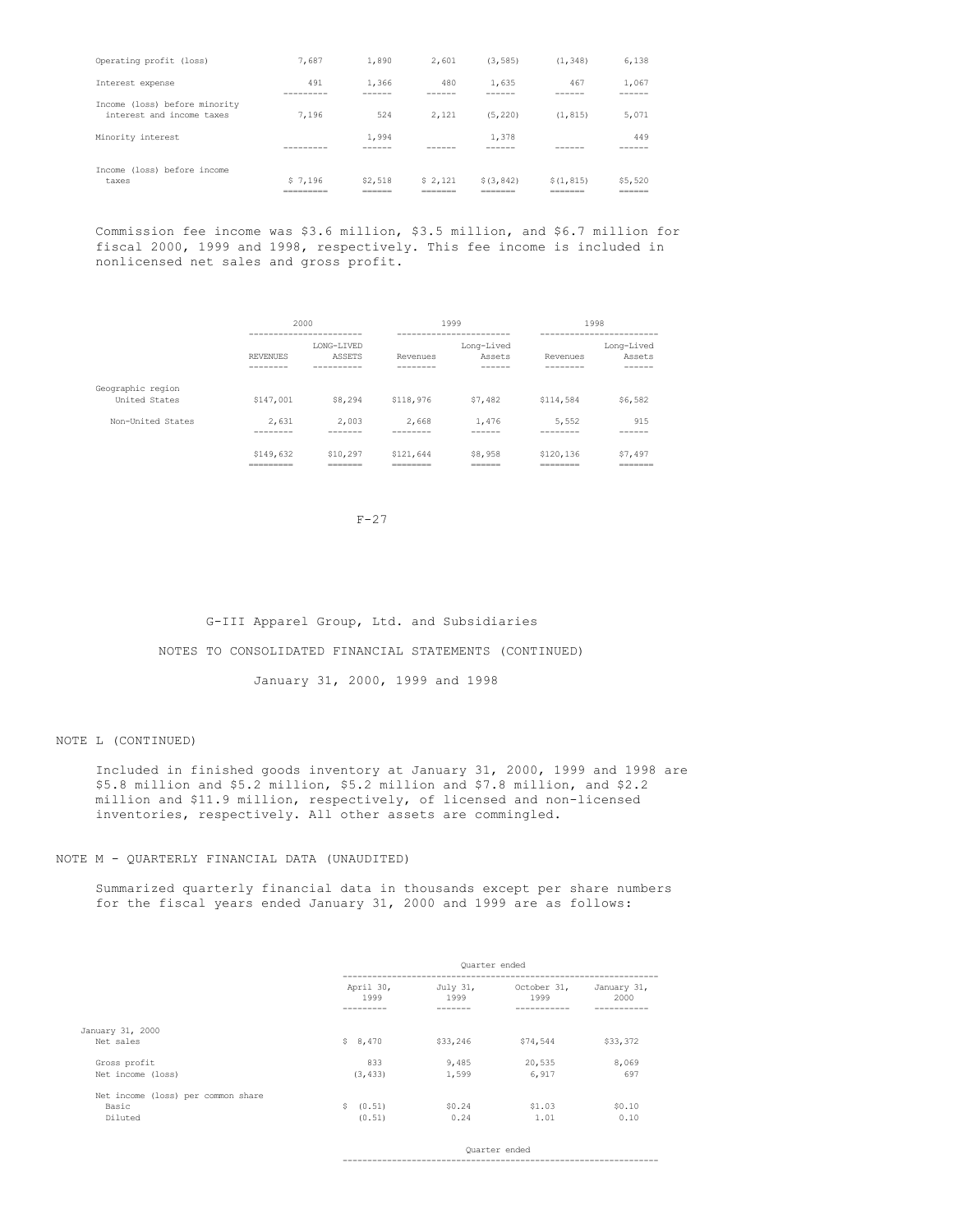|                                    | April 30,<br>1998 | July 31,<br>1998 | October 31,<br>1998 | January 31,<br>1999 |
|------------------------------------|-------------------|------------------|---------------------|---------------------|
|                                    |                   |                  |                     |                     |
| January 31, 1999                   |                   |                  |                     |                     |
| Net sales                          | \$4,950           | \$35,742         | \$61,210            | \$19,742            |
| Gross profit                       | (298)             | 9,399            | 15,258              | 1,892               |
| Net income (loss)                  | (3, 930)          | 1,410            | 4.426               | (3,086)             |
| Net income (loss) per common share |                   |                  |                     |                     |
| Basic                              | \$(0.60)          | \$0.22           | \$0.68              | \$ (0.47)           |
| Diluted                            | (0.60)            | 0.20             | 0.66                | (0.47)              |

F-28

### G-III Apparel Group, Ltd. and Subsidiaries

#### NOTES TO CONSOLIDATED FINANCIAL STATEMENTS (CONTINUED)

January 31, 2000, 1999 and 1998

# NOTE N - FUTURE EFFECTS OF RECENTLY ISSUED ACCOUNTING PRONOUNCEMENTS

Derivatives

In June 1998, FASB issued Statement of Financial Accounting Standards No. 133 ("SFAS No. 133"), "Accounting for Derivative Instruments and Hedging Activities," which is effective for the Company's fiscal year ending December 31, 2000. SFAS No. 133 will require the Company to recognize all derivatives on the balance sheet at fair value. Adoption of SFAS No. 133 is not expected to have a material effect on the Company's financial statements.

### NOTE O - COMPREHENSIVE INCOME

As of February 1, 1998, the Company adopted Statement of Financial Accounting Standards No. 130, "Reporting Comprehensive Income" (SFAS 130). The adoption of this Statement had no impact on the Company's net income or stockholders' equity. This pronouncement sets forth requirements for disclosure of the Company's comprehensive income and accumulated other comprehensive items. Comprehensive income is defined as the change in equity during a period from transactions in other events and circumstances unrelated to net income (e.g., foreign currency translation gains and losses). For the years ended January 31, 2000, 1999 and 1998, other comprehensive income was not material.

### NOTE P - EFFECT OF INDONESIAN ECONOMY

In December 1997, the Company ceased its plan to close the Indonesian factory (Note E). In 1998, many Asia/Pacific countries, including Indonesia, experienced an economic crisis mainly resulting from currency devaluation in the region, the principal consequences of which have been an extreme lack of liquidity and highly volatile exchange and interest rates. The crisis had also involved declining prices in shares listed on the Indonesian stock exchanges, tightening of available credit, stoppage or postponement of certain construction projects, and a growing oversupply of real property. There were frequent riots and many businesses suffered losses. As a result, in 1998, the Company reserved \$463,000 against certain assets due to the probable threat that the Indonesian government would seize the assets of the Company. In the fourth quarter of fiscal 2000, the economic situation had stabilized and the threat for loss of assets was no longer probable, as a result, the Company reversed its reserve.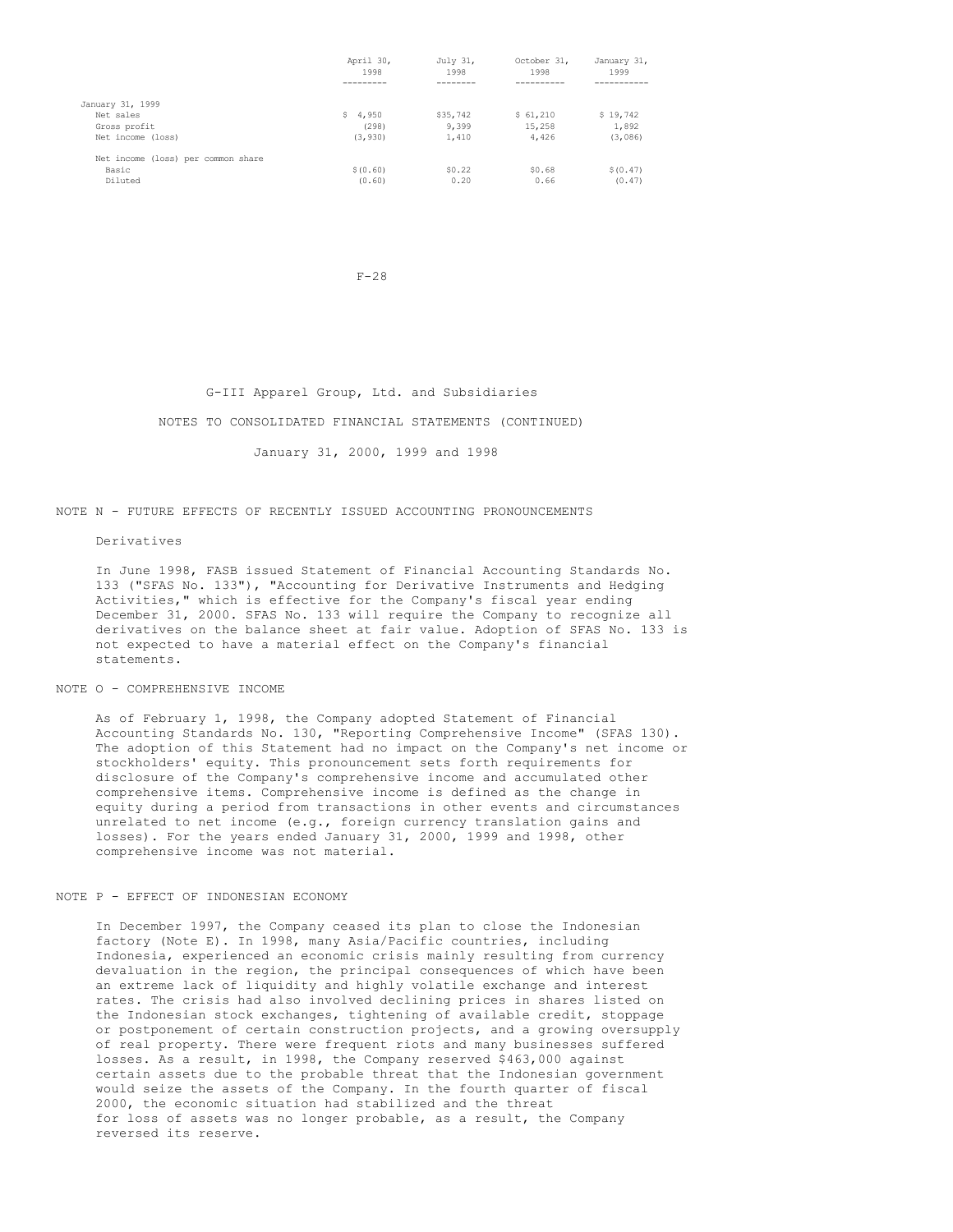# G-III Apparel Group, Ltd. and Subsidiaries

# SCHEDULE II - VALUATION AND QUALIFYING ACCOUNTS

| ---------<br>Additions<br>(2)<br>(1)<br>Balance at<br>Balance at<br>Charged to Charged<br>end of<br>beginning<br>costs and to other<br>Deductions<br>Description<br>of period<br>expenses<br>accounts<br>(a)<br>period<br>---------<br>---------<br>---------<br>----------<br>Year ended January 31, 2000<br>Deducted from asset accounts<br>Allowance for doubtful accounts<br>\$232<br>\$806<br>$S$ 499<br>$S$ 539<br>Allowance for sales discounts<br>2,996<br>1,168<br>4,914<br>3,086<br>------<br>------<br>$- - - - - - -$<br>\$1,667<br>\$3,228<br>\$3,892<br>\$5,453<br>$=$<br>$= = = = = = =$<br>$=$<br>=======<br>Year ended January 31, 1999<br>Deducted from asset accounts<br>Allowance for doubtful accounts<br>\$685<br>$S = 23$<br>\$209<br>\$499<br>Allowance for sales discounts<br>562<br>2,146<br>1,540<br>1,168<br>------<br>------<br>$- - - - - -$<br>------<br>\$1,247<br>\$2,169<br>\$1,749<br>\$1,667<br>$=$<br>$\qquad \qquad \equiv \equiv \equiv \equiv \equiv \equiv \equiv$<br>$-222222$<br>Year ended January 31, 1998<br>Deducted from asset accounts<br>Allowance for doubtful accounts<br>\$177<br>\$1,386<br>\$685<br>\$1,894<br>Allowance for sales discounts<br>800<br>2,407<br>562<br>2,169<br>$- - - - - -$<br>------<br>------<br>-------<br>\$2,694<br>\$3,793<br>\$2,346<br>\$1,247<br>$\qquad \qquad = \qquad \qquad = \qquad \qquad = \qquad \qquad$<br>$\qquad \qquad \overline{\qquad \qquad }=$<br>$\qquad \qquad \dfrac{1}{1} \left( \frac{1}{1} + \frac{1}{1} + \frac{1}{1} + \frac{1}{1} + \frac{1}{1} + \frac{1}{1} + \frac{1}{1} + \frac{1}{1} + \frac{1}{1} + \frac{1}{1} + \frac{1}{1} + \frac{1}{1} + \frac{1}{1} + \frac{1}{1} + \frac{1}{1} + \frac{1}{1} + \frac{1}{1} + \frac{1}{1} + \frac{1}{1} + \frac{1}{1} + \frac{1}{1} + \frac{1}{1} + \frac{1}{1} + \frac{1}{1} + \frac{1}{1} + \frac{$<br>$\qquad \qquad \doteq \qquad \qquad \doteq \qquad \qquad \doteq \qquad \qquad \doteq \qquad \qquad \doteq \qquad \qquad \doteq \qquad \qquad \doteq \qquad \qquad \doteq \qquad \qquad \doteq \qquad \qquad \doteq \qquad \qquad \doteq \qquad \qquad \doteq \qquad \qquad \doteq \qquad \qquad \doteq \qquad \qquad \doteq \qquad \qquad \doteq \qquad \qquad \doteq \qquad \qquad \doteq \qquad \qquad \doteq \qquad \qquad \doteq \qquad \qquad \doteq \qquad \qquad \doteq$ | Column A | Column <sub>B</sub> | Column C | Column D   | Column <sub>R</sub> |
|-------------------------------------------------------------------------------------------------------------------------------------------------------------------------------------------------------------------------------------------------------------------------------------------------------------------------------------------------------------------------------------------------------------------------------------------------------------------------------------------------------------------------------------------------------------------------------------------------------------------------------------------------------------------------------------------------------------------------------------------------------------------------------------------------------------------------------------------------------------------------------------------------------------------------------------------------------------------------------------------------------------------------------------------------------------------------------------------------------------------------------------------------------------------------------------------------------------------------------------------------------------------------------------------------------------------------------------------------------------------------------------------------------------------------------------------------------------------------------------------------------------------------------------------------------------------------------------------------------------------------------------------------------------------------------------------------------------------------------------------------------------------------------------------------------------------------------------------------------------------------------------------------------------------------------------------------------------------------------------------------------------------------------------------------------------------------------------------------------------------------------------------------------------------------------------------------------------------------------------------------------------------------------------------------------------------------------------------------|----------|---------------------|----------|------------|---------------------|
|                                                                                                                                                                                                                                                                                                                                                                                                                                                                                                                                                                                                                                                                                                                                                                                                                                                                                                                                                                                                                                                                                                                                                                                                                                                                                                                                                                                                                                                                                                                                                                                                                                                                                                                                                                                                                                                                                                                                                                                                                                                                                                                                                                                                                                                                                                                                                 | -------- | ---------           |          | ---------- |                     |
|                                                                                                                                                                                                                                                                                                                                                                                                                                                                                                                                                                                                                                                                                                                                                                                                                                                                                                                                                                                                                                                                                                                                                                                                                                                                                                                                                                                                                                                                                                                                                                                                                                                                                                                                                                                                                                                                                                                                                                                                                                                                                                                                                                                                                                                                                                                                                 |          |                     |          |            |                     |
|                                                                                                                                                                                                                                                                                                                                                                                                                                                                                                                                                                                                                                                                                                                                                                                                                                                                                                                                                                                                                                                                                                                                                                                                                                                                                                                                                                                                                                                                                                                                                                                                                                                                                                                                                                                                                                                                                                                                                                                                                                                                                                                                                                                                                                                                                                                                                 |          |                     |          |            |                     |
|                                                                                                                                                                                                                                                                                                                                                                                                                                                                                                                                                                                                                                                                                                                                                                                                                                                                                                                                                                                                                                                                                                                                                                                                                                                                                                                                                                                                                                                                                                                                                                                                                                                                                                                                                                                                                                                                                                                                                                                                                                                                                                                                                                                                                                                                                                                                                 |          |                     |          |            |                     |
|                                                                                                                                                                                                                                                                                                                                                                                                                                                                                                                                                                                                                                                                                                                                                                                                                                                                                                                                                                                                                                                                                                                                                                                                                                                                                                                                                                                                                                                                                                                                                                                                                                                                                                                                                                                                                                                                                                                                                                                                                                                                                                                                                                                                                                                                                                                                                 |          |                     |          |            |                     |
|                                                                                                                                                                                                                                                                                                                                                                                                                                                                                                                                                                                                                                                                                                                                                                                                                                                                                                                                                                                                                                                                                                                                                                                                                                                                                                                                                                                                                                                                                                                                                                                                                                                                                                                                                                                                                                                                                                                                                                                                                                                                                                                                                                                                                                                                                                                                                 |          |                     |          |            |                     |
|                                                                                                                                                                                                                                                                                                                                                                                                                                                                                                                                                                                                                                                                                                                                                                                                                                                                                                                                                                                                                                                                                                                                                                                                                                                                                                                                                                                                                                                                                                                                                                                                                                                                                                                                                                                                                                                                                                                                                                                                                                                                                                                                                                                                                                                                                                                                                 |          |                     |          |            |                     |
|                                                                                                                                                                                                                                                                                                                                                                                                                                                                                                                                                                                                                                                                                                                                                                                                                                                                                                                                                                                                                                                                                                                                                                                                                                                                                                                                                                                                                                                                                                                                                                                                                                                                                                                                                                                                                                                                                                                                                                                                                                                                                                                                                                                                                                                                                                                                                 |          |                     |          |            |                     |
|                                                                                                                                                                                                                                                                                                                                                                                                                                                                                                                                                                                                                                                                                                                                                                                                                                                                                                                                                                                                                                                                                                                                                                                                                                                                                                                                                                                                                                                                                                                                                                                                                                                                                                                                                                                                                                                                                                                                                                                                                                                                                                                                                                                                                                                                                                                                                 |          |                     |          |            |                     |
|                                                                                                                                                                                                                                                                                                                                                                                                                                                                                                                                                                                                                                                                                                                                                                                                                                                                                                                                                                                                                                                                                                                                                                                                                                                                                                                                                                                                                                                                                                                                                                                                                                                                                                                                                                                                                                                                                                                                                                                                                                                                                                                                                                                                                                                                                                                                                 |          |                     |          |            |                     |
|                                                                                                                                                                                                                                                                                                                                                                                                                                                                                                                                                                                                                                                                                                                                                                                                                                                                                                                                                                                                                                                                                                                                                                                                                                                                                                                                                                                                                                                                                                                                                                                                                                                                                                                                                                                                                                                                                                                                                                                                                                                                                                                                                                                                                                                                                                                                                 |          |                     |          |            |                     |
|                                                                                                                                                                                                                                                                                                                                                                                                                                                                                                                                                                                                                                                                                                                                                                                                                                                                                                                                                                                                                                                                                                                                                                                                                                                                                                                                                                                                                                                                                                                                                                                                                                                                                                                                                                                                                                                                                                                                                                                                                                                                                                                                                                                                                                                                                                                                                 |          |                     |          |            |                     |
|                                                                                                                                                                                                                                                                                                                                                                                                                                                                                                                                                                                                                                                                                                                                                                                                                                                                                                                                                                                                                                                                                                                                                                                                                                                                                                                                                                                                                                                                                                                                                                                                                                                                                                                                                                                                                                                                                                                                                                                                                                                                                                                                                                                                                                                                                                                                                 |          |                     |          |            |                     |
|                                                                                                                                                                                                                                                                                                                                                                                                                                                                                                                                                                                                                                                                                                                                                                                                                                                                                                                                                                                                                                                                                                                                                                                                                                                                                                                                                                                                                                                                                                                                                                                                                                                                                                                                                                                                                                                                                                                                                                                                                                                                                                                                                                                                                                                                                                                                                 |          |                     |          |            |                     |
|                                                                                                                                                                                                                                                                                                                                                                                                                                                                                                                                                                                                                                                                                                                                                                                                                                                                                                                                                                                                                                                                                                                                                                                                                                                                                                                                                                                                                                                                                                                                                                                                                                                                                                                                                                                                                                                                                                                                                                                                                                                                                                                                                                                                                                                                                                                                                 |          |                     |          |            |                     |
|                                                                                                                                                                                                                                                                                                                                                                                                                                                                                                                                                                                                                                                                                                                                                                                                                                                                                                                                                                                                                                                                                                                                                                                                                                                                                                                                                                                                                                                                                                                                                                                                                                                                                                                                                                                                                                                                                                                                                                                                                                                                                                                                                                                                                                                                                                                                                 |          |                     |          |            |                     |
|                                                                                                                                                                                                                                                                                                                                                                                                                                                                                                                                                                                                                                                                                                                                                                                                                                                                                                                                                                                                                                                                                                                                                                                                                                                                                                                                                                                                                                                                                                                                                                                                                                                                                                                                                                                                                                                                                                                                                                                                                                                                                                                                                                                                                                                                                                                                                 |          |                     |          |            |                     |
|                                                                                                                                                                                                                                                                                                                                                                                                                                                                                                                                                                                                                                                                                                                                                                                                                                                                                                                                                                                                                                                                                                                                                                                                                                                                                                                                                                                                                                                                                                                                                                                                                                                                                                                                                                                                                                                                                                                                                                                                                                                                                                                                                                                                                                                                                                                                                 |          |                     |          |            |                     |

(a) Accounts written off as uncollectible, net of recoveries.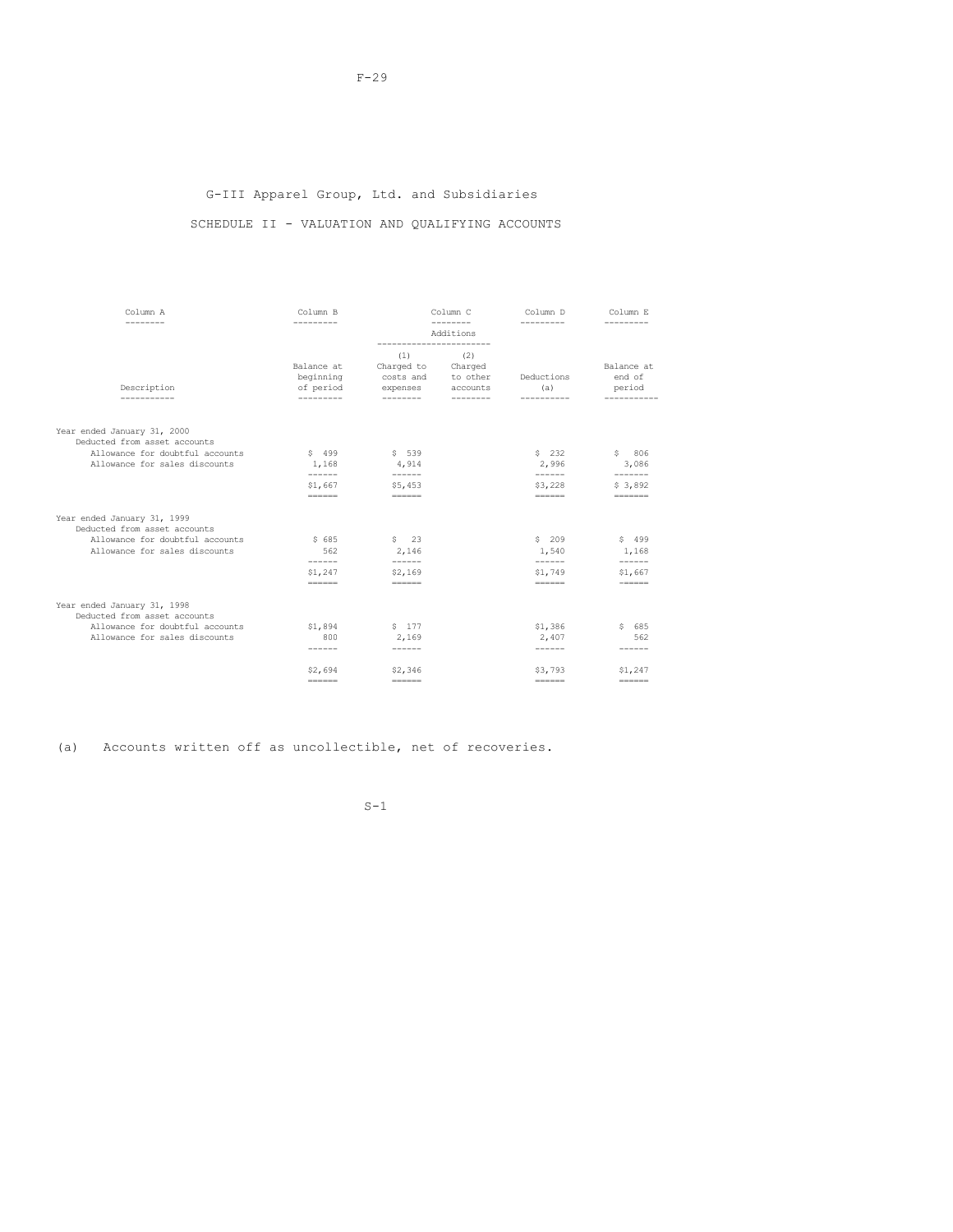# AMENDMENT NO. 1 TO THE FIFTH AMENDED AND RESTATED LOAN AGREEMENT

THIS AMENDMENT NO. 1 TO THE FIFTH AMENDED AND RESTATED LOAN AGREEMENT, dated as of December 20, 1999 (this "Amendment"), by and among G-III LEATHER FASHIONS, INC., a New York corporation (the "Borrower"), the Lenders that have executed the signature pages hereto (individually, a "Lender" and collectively, the "Lenders"), and FLEET BANK, N.A., a national banking association as agent for the Lenders (in such capacity, together with its successors in such capacity, the "Agent"),

#### W I T N E S S E T H:

WHEREAS:

A. The Borrower, the Lenders and the Agent are parties to the Fifth Amended and Restated Loan Agreement, dated as of May 31, 1999, as further amended hereby (as it may be further amended, modified and supplemented from time to time, the "Loan Agreement"); and

B. The Parent wishes to use up to \$1,000,000 to purchase shares of its own common stock.

C. The parties hereto wish to amend the Loan Agreement as hereinafter provided; and

D. Each capitalized term used but not otherwise defined herein shall have the meaning ascribed thereto in the Loan Agreement;

NOW, THEREFORE, the parties hereto hereby agree as follows:

SECTION 1. AMENDMENT TO LOAN AGREEMENT.

1.1 This Amendment shall be deemed to be an amendment to the Fifth Amended and Restated Loan Agreement and shall not be construed in any way as a replacement or substitution therefor. All of the terms and conditions of, and terms defined in, this Amendment are hereby incorporated by reference into the Loan Agreement as if such terms and provisions were set forth in full therein.

1.2 "Section 7.5 Redemptions; Distributions" is amended by inserting the following in paragraph "(a)" after the word "purpose" and before ";":

"provided, however, the Parent, from the date hereof up to and including September 30, 2000, may repurchase the shares of its common stock, with an aggregate purchase price for such shares not to exceed \$1,000,000."

 $-1-$ 

SECTION 2. REPRESENTATIONS AND WARRANTIES.

The Borrower hereby represents and warrants to the Agent and the Lenders that:

2.1 After giving effect to the amendment of the Loan Agreement pursuant to this Amendment: (i) each of the representations and warranties set forth in Article 3 of the Loan Agreement is true and correct in all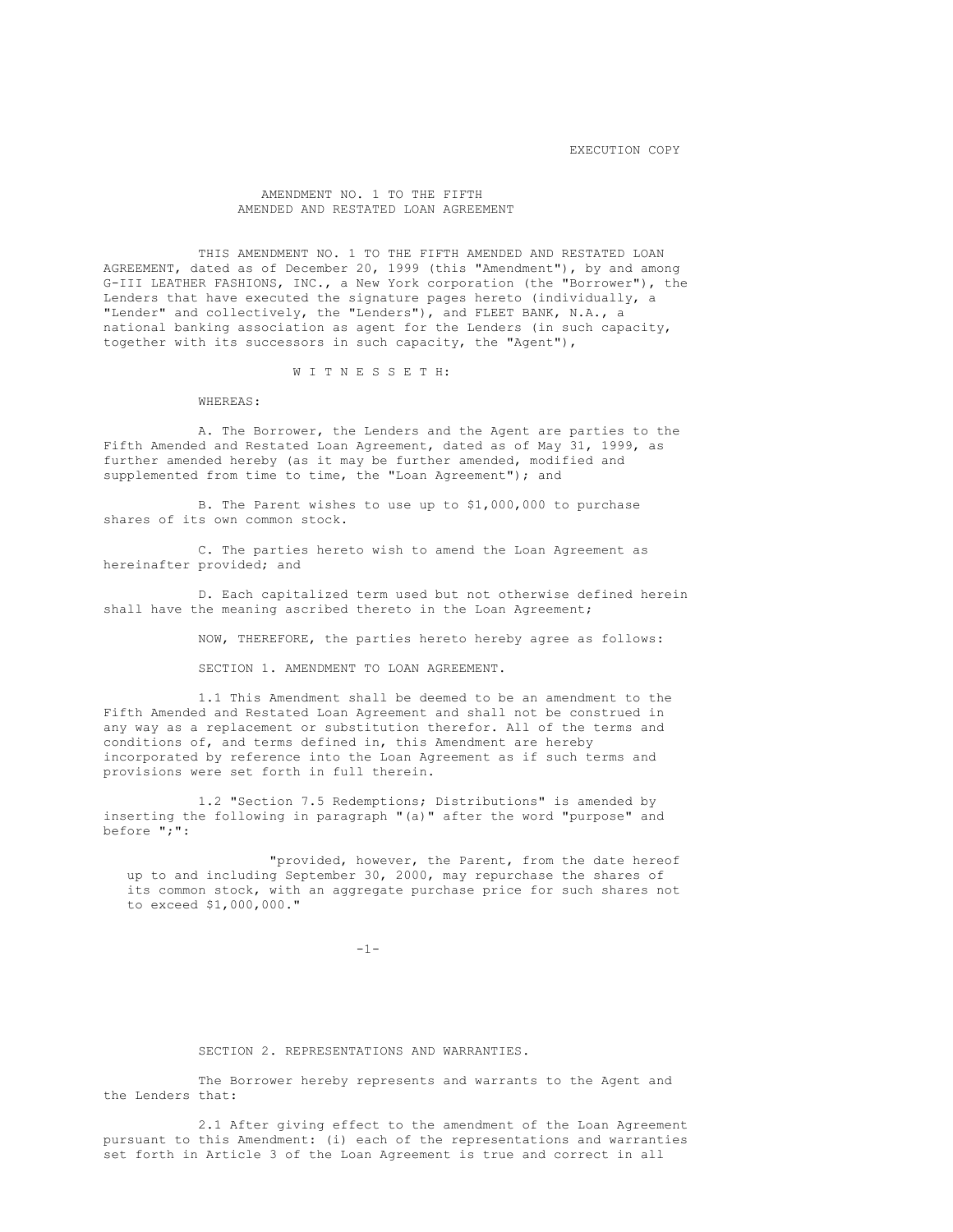respects as if made on the date hereof and (ii) there exists no Default or Event of Default under the Loan Agreement after giving effect to this Amendment.

2.2 The Borrower has full corporate power and authority to execute and deliver this Amendment and to perform the obligations on its part to be performed thereunder and under the Loan Agreement as amended hereby.

SECTION 3. CONDITIONS PRECEDENT TO AMENDMENTS.

The effectiveness of the amendments contained in Section 1 of this Amendment, are each and all subject to the satisfaction, in form and substance satisfactory to the Agent, of each of the following conditions precedent:

3.1 The Borrower shall have duly executed and delivered this Amendment.

3.2 Each of the conditions precedent set forth in Section 4.1 and Section 4.2 of the Loan Agreement shall have been satisfied or waived in accordance with the terms of the Loan Agreement.

3.3 The representations and warranties set forth in Section 2 hereof shall be true, correct and complete on and as of the closing date of this Amendment as though made on such date.

3.4 The Agent shall have received such approvals, opinions or documents as any Lender through the Agent may reasonably request, the Borrower and the Guarantors shall have taken all such other actions as any Lender through the Agent may reasonably request, and all legal matters incident to the foregoing shall be satisfactory to the Agent.

> SECTION 4. REFERENCE TO AND EFFECT UPON THE LOAN AGREEMENT AND OTHER LOAN DOCUMENTS.

4.1 Except as specifically amended in Section 1 above, the Loan Agreement and each of the other Loan Documents shall remain in full force and effect and each is hereby ratified and confirmed.

4.2 The execution, delivery and effect of this Amendment shall be limited precisely as written and shall not be deemed to (i) be a consent to any waiver of any term or condition or to any amendment or modification of any term or condition of the Loan Agreement or any other Loan Document, except, upon the effectiveness, if any, of this Amendment, as specifically amended in Section 1 above, or (ii) prejudice any right, power or remedy which the Agent or any Lender now has or may have in the future under or in connection with the Loan Agreement or any other Loan Document. Upon the effectiveness of this Amendment, each

 $-2-$ 

reference in the Loan Agreement to "this Agreement", "hereunder", "hereof", "herein" or any other word or words of similar import shall mean and be a reference to the Loan Agreement as amended hereby, and each reference in any other Loan Document to the Loan Agreement or any word or words of similar import shall mean and be a reference to the Loan Agreement as amended hereby.

### SECTION 5. MISCELLANEOUS

5.1 This Amendment may be executed in any number of counterparts, each of which when so executed shall be deemed an original, but all such counterparts shall constitute one and the same instrument.

5.2 The Borrower shall pay on demand all reasonable fees, costs and expenses incurred by Agent in connection with the preparation, execution and delivery of this Amendment (including, without limitation,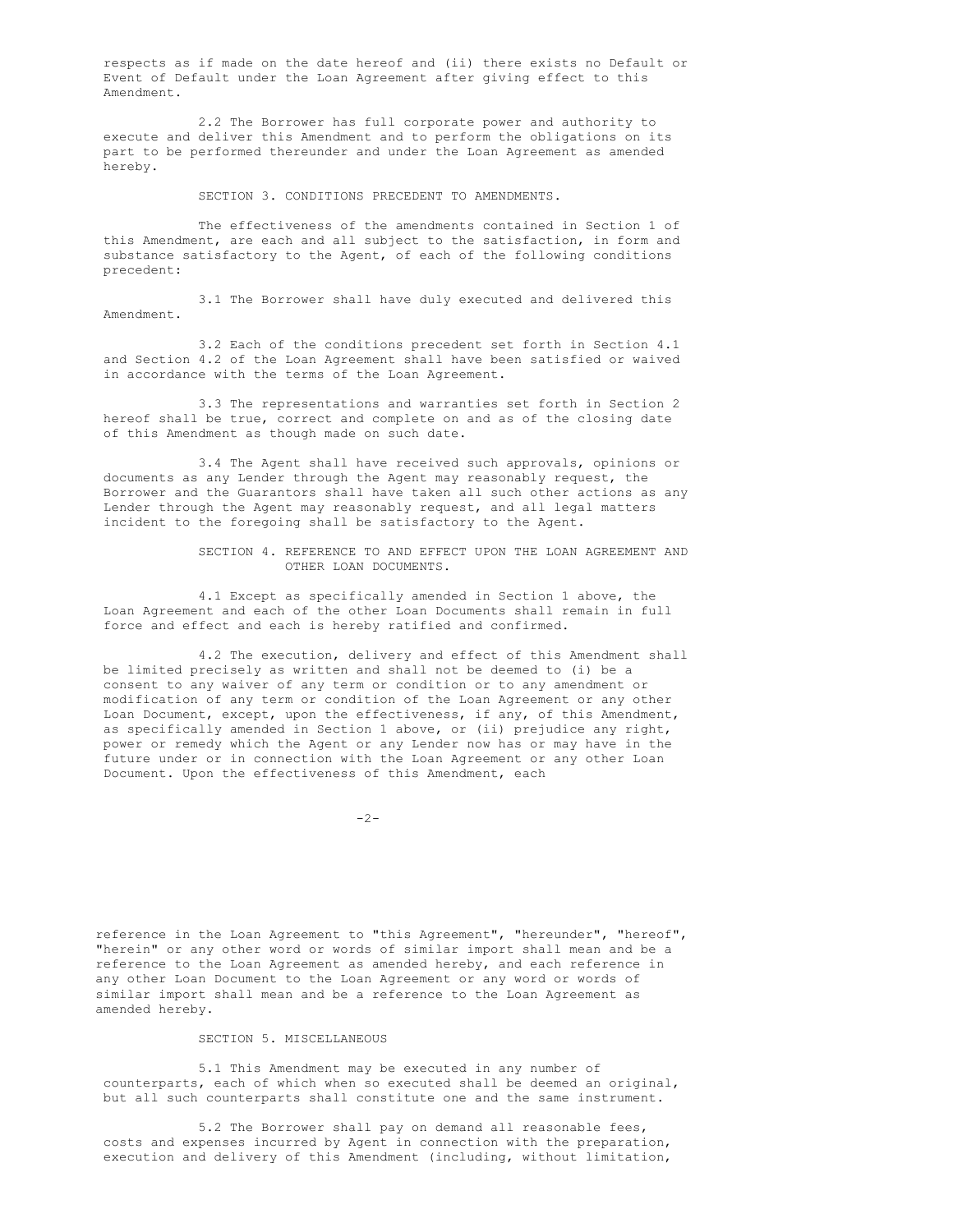5.3 GOVERNING LAW. THIS AMENDMENT SHALL BE GOVERNED BY AND CONSTRUED IN ACCORDANCE WITH THE INTERNAL LAWS (AS OPPOSED TO CONFLICTS OF LAW PROVISIONS) OF THE STATE OF NEW YORK.

[SIGNATURE PAGE FOLLOWS]

 $-3-$ 

IN WITNESS WHEREOF, the parties hereto have caused this Amendment to be duly executed on the date first above written.

G-III LEATHER FASHIONS, INC.

By: /s/ Wayne Miller -------------------------- Name: Wayne Miller -------------------------- Title: CFO --------------------------

FLEET BANK, N.A., AS LENDER

By: /s/ Juan Zaino -------------------------- Name: Juan Zaino --------------------------

Title: Assistant Vice President --------------------------

THE CHASE MANHATTAN BANK, AS LENDER

By: /s/ John Mulvey -------------------------- Name: John Mulvey -------------------------- Title: Vice President --------------------------

THE CIT GROUP/COMMERCIAL SERVICES, NC., AS LENDER

By: /s/ Lisa Murakami -------------------------- Name: Lisa Murakami -------------------------- Title: Vice President --------------------------

FLEET BANK, N. A., AS AGENT

By: /s/ Juan Zaino -------------------------- Name: Juan Zaino -------------------------- Title: Assistant Vice President --------------------------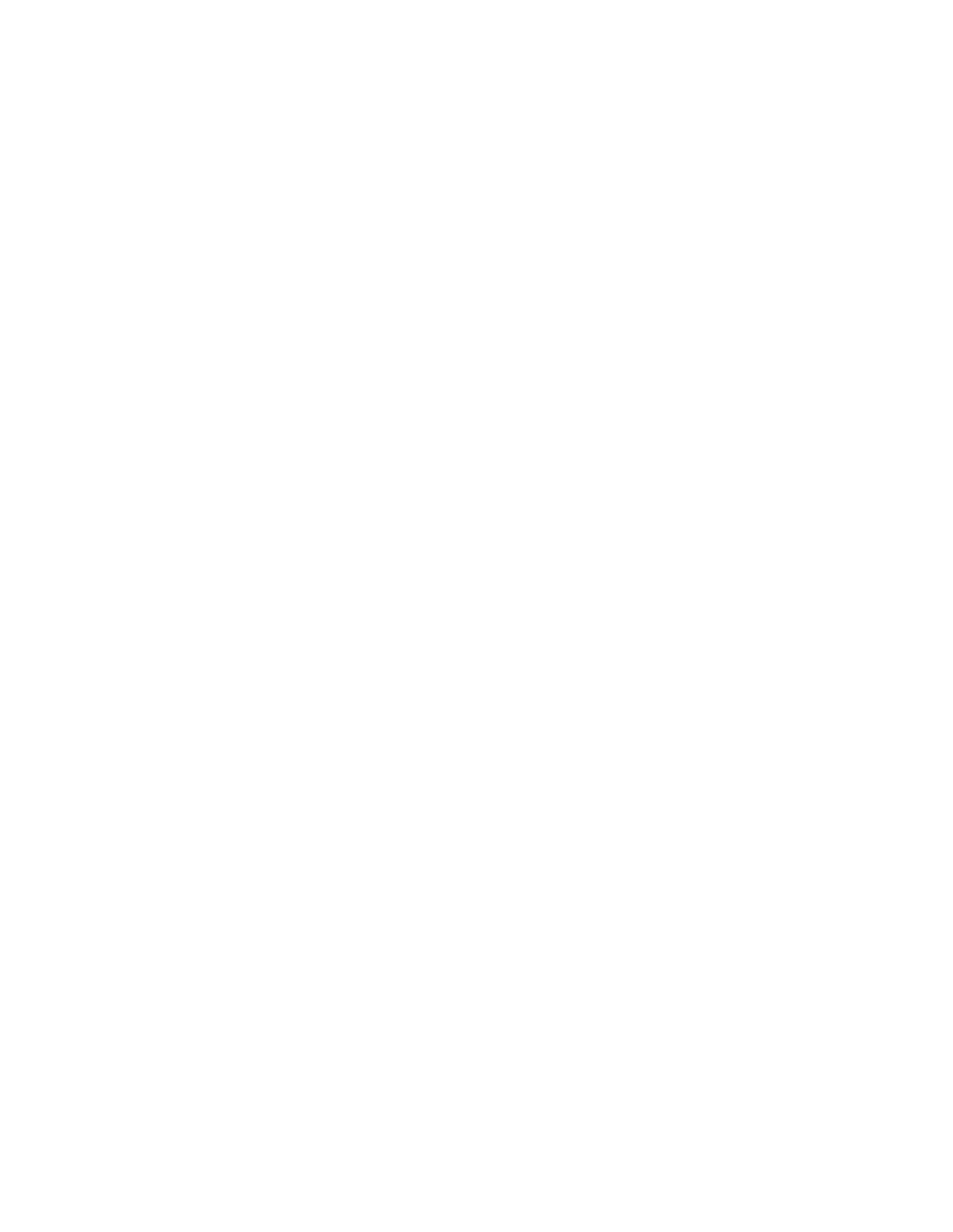EXECUTION COPY

### AMENDMENT NO. 2 TO THE FIFTH AMENDED AND RESTATED LOAN AGREEMENT

THIS AMENDMENT NO. 2 TO THE FIFTH AMENDED AND RESTATED LOAN AGREEMENT, dated as of March 1, 2000 (this "Amendment"), by and among G-III LEATHER FASHIONS, INC., a New York corporation (the "Borrower"), the Lenders that have executed the signature pages hereto (individually, a "Lender" and collectively, the "Lenders"), and FLEET BANK, N.A., a national banking association as agent for the Lenders (in such capacity, together with its successors in such capacity, the "Agent"),

W I T N E S S E T H:

WHEREAS:

A. The Borrower, the Lenders and the Agent are parties to the Fifth Amended and Restated Loan Agreement, dated as of May 31, 1999, as further amended hereby (as it may be further amended, modified and supplemented from time to time, the "Loan Agreement"); and

B. The Lenders hereto wish to increase their Commitments under the Loan Agreement and update certain financial covenants as a result hereof; and

C. The parties hereto wish to amend the Loan Agreement as hereinafter provided; and

D. Each capitalized term used but not otherwise defined herein shall have the meaning ascribed thereto in the Loan Agreement;

NOW, THEREFORE, the parties hereto hereby agree as follows:

SECTION 1. AMENDMENT TO LOAN AGREEMENT.

1.1 This Amendment shall be deemed to be a second amendment to the Fifth Amended and Restated Loan Agreement and shall not be construed in any way as a replacement or substitution therefor. All of the terms and conditions of, and terms defined in, this Amendment are hereby incorporated by reference into the Loan Agreement as if such terms and provisions were set forth in full therein.

1.2 The definition of "Borrowing Base" in Article 1.1 of the Loan Agreement is amended by deleting clause (i) of the definition in its entirety and replacing it with the following:

"(i) Eighty (80%) percent of all Eligible Accounts; plus"

 $-1-$ 

1.3 The definition of "Commitment" in Article 1.1 of the Loan Agreement is amended by deleting the existing definition in its entirety and replacing it with the following:

""COMMITMENT"- (i) Sixty-seven Million (\$67,000,000) Dollars during each period from May 31 (other than the Commitment Termination Date) through and including October 31 during the term hereof, (ii) Seventy-two Million (\$72,000,000) Dollars from August 1 through and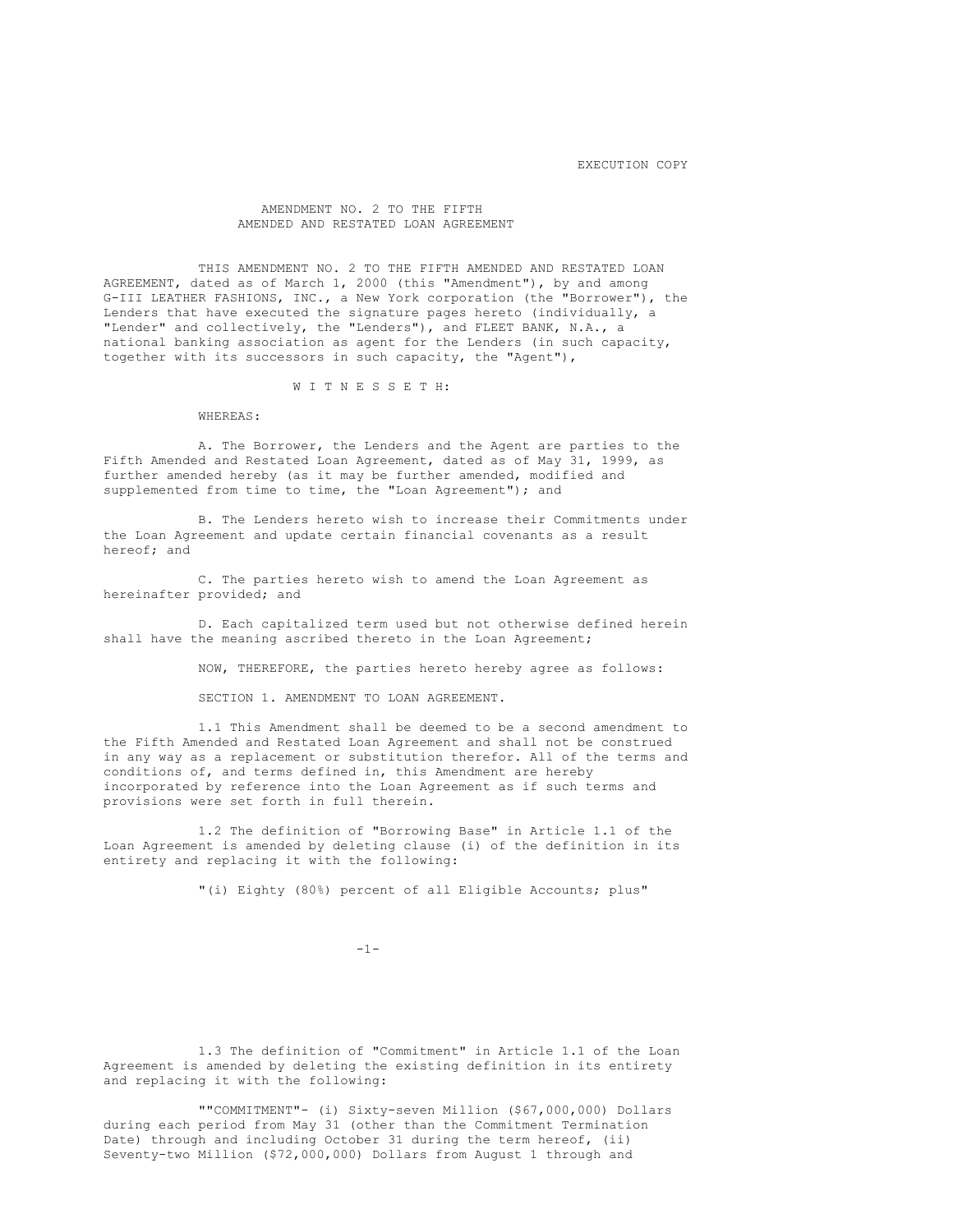including August 31 for the year 2000, and (iii) Forty-five Million (\$45,000,000) Dollars during each period from November 1 through and including May 30 during the term hereof (and in the case of 2002, through and including the Commitment Termination Date), in each case in the aggregate, allocated among each of the Lenders, respectively, in the amount set forth opposite such Lender's name on the signature pages hereof under the caption `Commitment,' as such amount is reduced in accordance with the terms hereof."

1.4 The definition of "Direct Debt Sublimit" in Article 1.1 of the Loan Agreement is amended by deleting "Fifty Million (\$50,000,000) Dollars" in clause (i) of such definition and replacing it with "Fifty-two Million (\$52,000,000) Dollars".

1.5 The definition of "Overadvance" set forth in Article 1 of the Loan Agreement shall be amended by deleting the existing definition in its entirety and replacing it with the following:

"OVERADVANCE" - the amount set forth below for the period indicated:

| Period                   | Amount         |
|--------------------------|----------------|
| $3/1/00$ to $3/21/00$    | \$9,000,000    |
| 3/22/00 to 3/31/00       | \$14,000,000   |
| $4/1/00$ to $4/30/00$    | \$17,500,000   |
| 5/1/00 to 5/30/00        | \$26,000,000   |
| 5/31/00                  | \$22,000,000   |
| $6/1/00$ to $6/30/00$    | \$31,000,000   |
| 7/1/00 to 7/30/00        | \$30,000,000   |
| 7/31/00                  | \$25, 200, 000 |
| $8/1/00$ to $8/30/00$    | \$30,000,000   |
| 8/31/00                  | \$28,000,000   |
| $9/1/00$ to $9/29/00$    | \$30,000,000   |
| 9/30/00                  | \$14,500,000   |
| 10/1/00 to 10/25/00      | \$18,000,000   |
| 10/26/00 to 10/30/00     | \$5,000,000    |
| 10/31/00 through 1/31/01 | Ω              |

and the respective periods and amounts for each of Fiscal Year 2002 and the Stub Period shall be as preliminarily determined by the Lenders and the Borrower based on the Projections and the business plan (in each case delivered pursuant to Section 5.10(e)) for Fiscal Year 2002 and Fiscal Year 2003, respectively, and the unaudited financial statements (delivered pursuant to Section 5.10(e)) for Fiscal Year 2001 and Fiscal Year 2002, respectively, but in no

 $-2-$ 

event shall the periods be of different durations or the amounts be less than the amounts for the periods corresponding to the periods set forth above unless the Lenders determine (in their reasonable discretion) that such periods and amounts warrant adjustment based upon such Projections, business plan or unaudited financial statements, which preliminary determination shall be made within 60 days of receipt by the Lenders of such Projections, business plan and unaudited financial statements and such preliminary determination shall become effective after receipt and satisfactory review by the Lenders of the Financial Statements for the Fiscal Year 2001 and Fiscal Year 2002, respectively; provided, however, that with respect to the Overadvance at all times (x) the then applicable Overadvance amount and all subsequent Overadvance amounts shall be reduced by (i) 50% of all tax refunds paid to the Borrower or the Parent (or paid to the Collection Account, in accordance with the terms hereof), (ii) the proceeds of the sale of any assets other than in the ordinary course of business, and (iii) 50% of the proceeds of any sale-leaseback, all of such reductions to be effective immediately upon the Borrower's receipt (or, if applicable, the Collateral Monitoring Agent's receipt for the account of the Borrower) of such refunds or proceeds; but there shall be no reduction to the then applicable Overadvance amount in the case of any sale-leaseback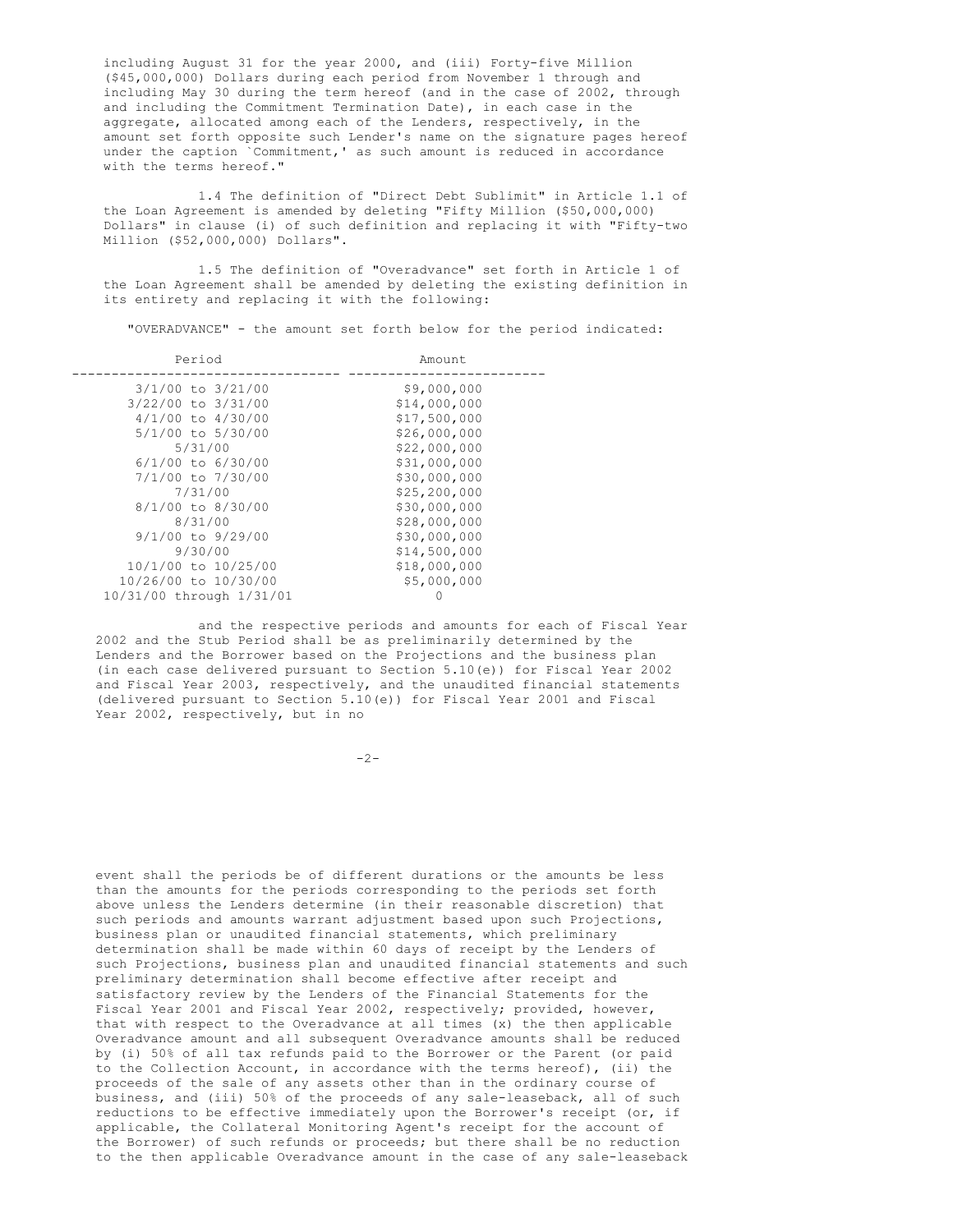of newly acquired assets, provided that (A) the sale-leaseback transaction is closed within 90 days of the acquisition of the assets and (B) both the acquisition and the closing of the sale-leaseback are completed during the same fiscal year; and (y) at any time when Outstanding Obligations have exceeded the Borrowing Base as a result of (A) Accounts or Inventory believed to be Eligible Accounts or Eligible Inventory, as the case may be, in fact being or becoming ineligible or (B) the return of uncollected checks or other items applied to reduce Loans, the Collateral Monitoring Agent shall have the discretion to continue to advance Loans and to instruct the Issuing Bank to issue L/Cs, Acceptances, Steamship Guaranties and Airway Releases, as the case may be, up to an amount which would result in the relevant Overadvance amount specified above being exceeded by a factor of 10% (it being understood that the Collateral Monitoring Agent shall advise the Lenders of all such issuances and advances within 24 hours); and (z) the applicable Overadvance amount shall be increased by the amount of (a) any cash collateral held by the Collateral Monitoring Agent for the sole purpose of securing such increases to the applicable Overadvance amount, and (b) any amounts invested in U.S. government securities or money market mutual funds backed by U.S. government securities maintained in an account with Fleet by the Borrower or the Parent and pledged or assigned to the Agent for the benefit of the Lenders by the Borrower or the Parent, as the case may be, as collateral security for the Obligations pursuant to documentation satisfactory to the Lenders.

1.6 The definition of "Standby L/Cs" in Article 1.1 of the Loan Agreement is amended by deleting the existing definition in its entirety and replacing it with the following:

""STANDBY L/CS" - as defined in Section 2.1(b)(ii) hereof and including the Existing Standby L/Cs which continue to be outstanding, all of which shall provide for an expiration date no later than August 31, 2002 and shall be cash collateralized on and after June 1, 2002 as provided in Section 2.2(f) hereof."

1.7 Section 2.5(a) of Article II of the Loan Agreement is amended by replacing "two and one half (2.5%) percent" in clause (ii) with "two and a quarter (2.25%) percent".

 $-3-$ 

1.8 Section 2.6(a) of Article II of the Loan Agreement is amended by deleting such Section in its entirety and replacing it with the following:

"(a) The Borrower shall pay to the Agent, for the ratable benefit of the Lenders, a non-refundable advisory fee (the "ADVISORY FEE") in the amount of \$175,000 (subject to adjustment pursuant to this subsection (a) and subject to Section 2.6(j)) payable as follows:

(i) \$75,000 payable on March 10, 2000.

(ii) \$100,000 payable on the second anniversary of the date hereof; provided, however, that if the consolidated net income of the Parent and its consolidated Subsidiaries for Fiscal Year 2001 as set forth in its Annual Report on Form 10-K timely filed with the Securities and Exchange Commission applicable to such fiscal year is \$2,000,000 or greater, then the amount payable pursuant to this clause (iii) shall be \$75,000; provided, further, that in the event that the Borrower shall repay all Outstanding Obligations and terminate the Commitment at any time after the first anniversary of the date hereof but prior to the second anniversary of the date hereof, the Borrower shall not be obligated to pay the fees provided for in this clause (ii)."

1.09 Section 6.9(a) of Article VI of this Agreement is amended by deleting such Section in its entirety and replacing it with the following:

"(a) Have or maintain, with respect to the Parent on a consolidated basis (excluding BET Studio LLC), EBITDA on a cumulative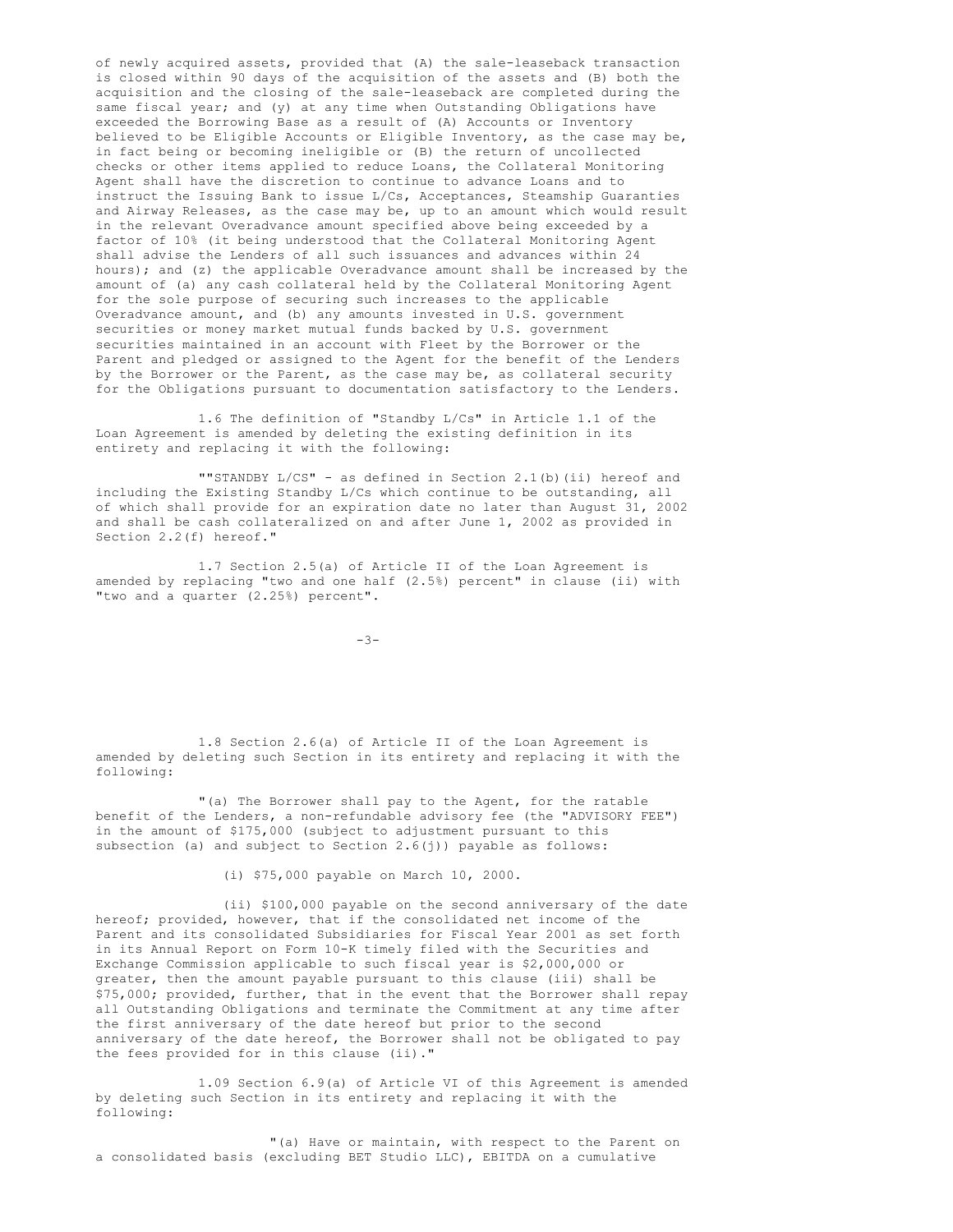basis from the first day of each fiscal year through the date set forth below at not less than, or, in the case of a loss, not more than, the respective amounts set forth below opposite each such last day of the fiscal quarter:

| Date             | <b>EBITDA</b>  |
|------------------|----------------|
|                  |                |
|                  |                |
| April 30, 2000   | (S7,000,000)   |
| July 31, 2000    | (54, 300, 000) |
| October 31, 2000 | \$9,000,000    |
| January 31, 2001 | \$7,500,000    |

and the respective amounts for each of Fiscal Year 2002 and the Stub Period shall be preliminarily determined by the Lenders and the Borrower based on the Projections and business plan (in each case delivered pursuant to Section 5.10(e)) for Fiscal Year 2002 and Fiscal Year 2003, respectively and the unaudited financial statements (delivered pursuant to Section 5.10(e)) for Fiscal Year 2001 and Fiscal Year 2002, respectively, but in no event shall the periods be of different durations or the amounts be less than (if such amount is negative) or greater than (if such amount is positive) the amounts for the periods corresponding to the periods set forth above unless the Lenders determine (in their reasonable discretion) that such periods and amounts warrant adjustment based on the financial condition of the Borrower as set forth in the applicable Projections, business plan or unaudited financial statements, which preliminary determination shall be made within 60 days of receipt by the Lenders of such Projections, business plan and unaudited financial statements, and such determination shall become effective

 $-4-$ 

after receipt and satisfactory review by the Lenders of the Financial Statements for Fiscal Year 2001 and Fiscal Year 2002, respectively."

1.10 Section 6.9(b) of Article VI of this Agreement is amended by deleting such Section in its entirety and replacing it with the following:

"(b) Have or maintain, with respect to the Parent on a consolidated basis (excluding BET Studio LLC only with respect to Tangible Net Worth as of April 30, 2000), Tangible Net Worth as of the dates set forth below at not less than the respective amounts set forth opposite each such date:

|                  | Minimum Tangible |
|------------------|------------------|
| Date             | Net Worth        |
|                  |                  |
|                  |                  |
| April 30, 2000   | \$34,200,000     |
| July 31, 2000    | \$35,000,000     |
| October 31, 2000 | \$42,000,000     |
| January 31, 2001 | \$41,100,000     |

and the respective amounts for each of Fiscal Year 2002 and the Stub Period shall be determined in the sole discretion of the Lenders within 60 days of receipt by the Lenders of the Projections and business plan (in each case delivered pursuant to Section 5.10(e)) for Fiscal Year 2002 and Fiscal Year 2003, respectively and the unaudited financial statements (delivered pursuant to Section 5.10(e)) for Fiscal Year 2001 and Fiscal Year 2002, respectively, and such determination shall become effective after receipt and satisfactory review by the Lenders of the Financial Statements for Fiscal Year 2001 and Fiscal Year 2002, respectively."

1.11 Section 7.9(c) of the Loan Agreement is amended by replacing "\$2,300,000" in clause (iii) with "\$4,000,000".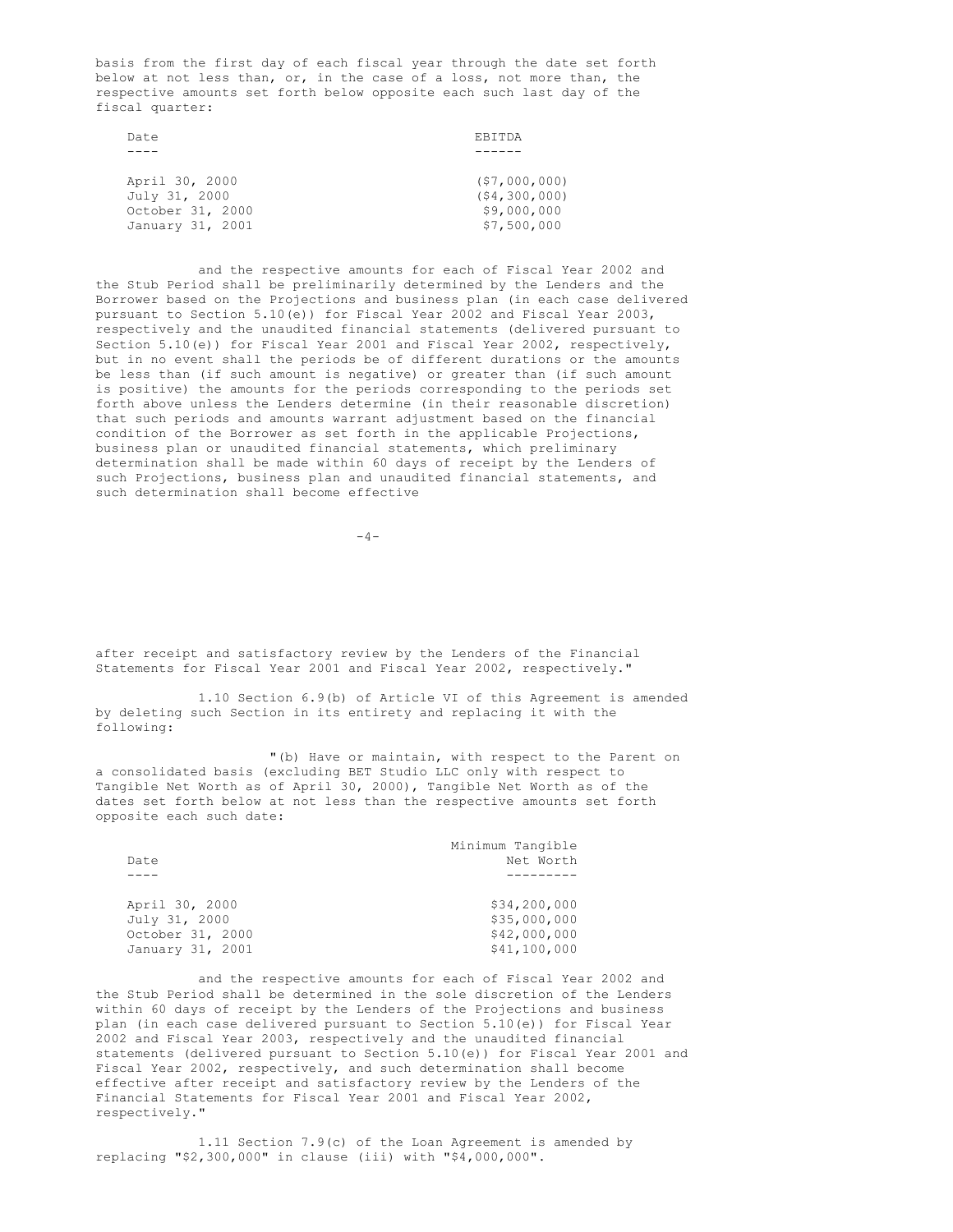1.12 Section 7.9(d) of the Loan Agreement is amended by deleting such Section in its entirety and replacing it with the following:

"(d) Investments in BET Studio LLC; provided that the amount of Investments pursuant to this subsection (d) shall not exceed in the aggregate \$3,850,000 including the G-III Standby L/C (to the extent permitted by this Agreement), which standby letter of credit is an Investment expressly permitted under this Section 7.9"

1.13 Section 10.9 is amended by (i) replacing all references to "Steven R. Navarro" with "Juan Zaino" and (ii) replacing all references to "Richard B. Teiman" with "Robert W. Ericson".

1.14 The Loan Agreement, the Loan Documents and all agreements, instruments and documents executed and delivered in connection with any of the foregoing, shall each be deemed to be amended hereby to the extent necessary, if any, to give effect to the provisions of this Amendment. Except as so amended hereby, the Loan Agreement and the Loan Documents shall remain in full force and effect in accordance with their respective terms.

 $-5-$ 

### SECTION 2. REPRESENTATIONS AND WARRANTIES.

The Borrower hereby represents and warrants to the Agent and the Lenders that:

2.1 After giving effect to the amendment of the Loan Agreement pursuant to this Amendment: (i) each of the representations and warranties set forth in Article 3 of the Loan Agreement is true and correct in all respects as if made on the date hereof and (ii) there exists no Default or Event of Default under the Loan Agreement after giving effect to this Amendment.

2.2 The Borrower has full corporate power and authority to execute and deliver this Amendment and to perform the obligations on its part to be performed thereunder and under the Loan Agreement as amended hereby.

SECTION 3. CONDITIONS PRECEDENT TO AMENDMENTS.

The effectiveness of the amendments contained in Section 1 of this Amendment, are each and all subject to the satisfaction, in form and substance satisfactory to the Agent, of each of the following conditions precedent:

3.1 The Borrower shall have duly executed and delivered this Amendment.

3.2 Each of the conditions precedent set forth in Section 4.1 and Section 4.2 of the Loan Agreement shall have been satisfied or waived in accordance with the terms of the Loan Agreement.

3.3 The representations and warranties set forth in Section 2 hereof shall be true, correct and complete on and as of the closing date of this Amendment as though made on such date.

3.4 The Agent shall have received such approvals, opinions or documents as any Lender through the Agent may reasonably request, the Borrower and the Guarantors shall have taken all such other actions as any Lender through the Agent may reasonably request, and all legal matters incident to the foregoing shall be satisfactory to the Agent.

SECTION 4. REFERENCE TO AND EFFECT UPON THE LOAN AGREEMENT AND OTHER LOAN DOCUMENTS.

4.1 Except as specifically amended in Section 1 above, the Loan Agreement and each of the other Loan Documents shall remain in full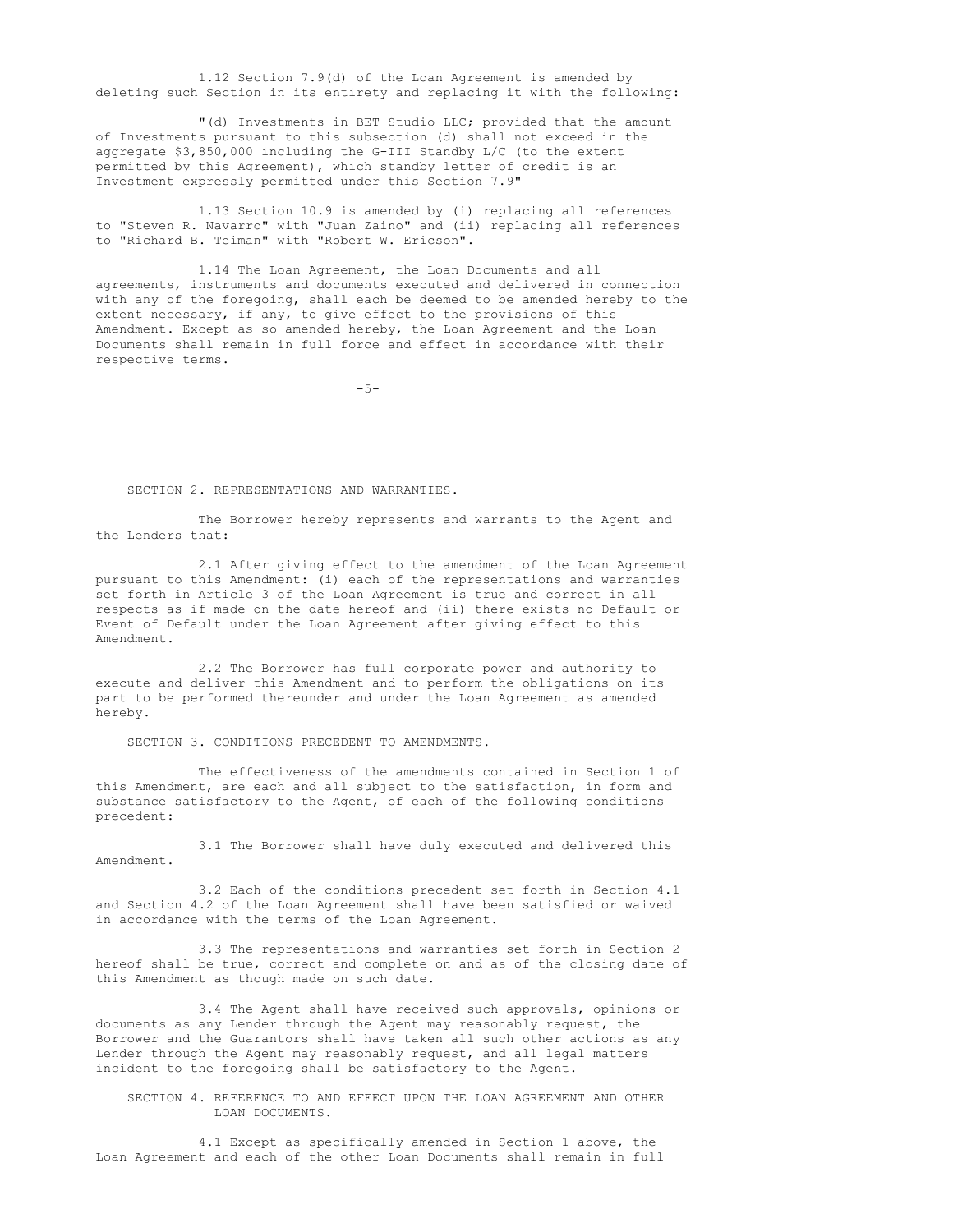force and effect and each is hereby ratified and confirmed.

4.2 The execution, delivery and effect of this Amendment shall be limited precisely as written and shall not be deemed to (i) be a consent to any waiver of any term or condition or to any amendment or modification of any term or condition of the Loan Agreement or any other Loan Document, except, upon the effectiveness, if any, of this Amendment, as specifically amended in Section 1 above, or (ii) prejudice any right, power or remedy which the Agent or any Lender now has or may have in the future under or in connection with the Loan Agreement or any other Loan Document. Upon the effectiveness of this Amendment, each

 $-6-$ 

reference in the Loan Agreement to "this Agreement", "hereunder", "hereof", "herein" or any other word or words of similar import shall mean and be a reference to the Loan Agreement as amended hereby, and each reference in any other Loan Document to the Loan Agreement or any word or words of similar import shall mean and be a reference to the Loan Agreement as amended hereby.

SECTION 5. MISCELLANEOUS

5.1 This Amendment may be executed in any number of counterparts, each of which when so executed shall be deemed an original, but all such counterparts shall constitute one and the same instrument.

5.2 The Borrower shall pay on demand all reasonable fees, costs and expenses incurred by Agent in connection with the preparation, execution and delivery of this Amendment (including, without limitation, all reasonable attorneys' fees).

5.3 GOVERNING LAW. THIS AMENDMENT SHALL BE GOVERNED BY AND CONSTRUED IN ACCORDANCE WITH THE INTERNAL LAWS (AS OPPOSED TO CONFLICTS OF LAW PROVISIONS) OF THE STATE OF NEW YORK.

[SIGNATURE PAGE FOLLOWS]

-7-

IN WITNESS WHEREOF, the parties hereto have caused this Amendment to be duly executed on the date first above written.

G-III LEATHER FASHIONS, INC.

| /s/ Wayne Miller<br>$\mathbf{B}\mathbf{v}$ : |
|----------------------------------------------|
|                                              |
| Name: Wayne Miller                           |
|                                              |
| Title: CFO                                   |
|                                              |
|                                              |

FLEET BANK, N.A., AS LENDER

| $By:$ /s/ Juan Zaino            |
|---------------------------------|
|                                 |
| Name: Juan Zaino                |
|                                 |
| Title: Assistant Vice President |
|                                 |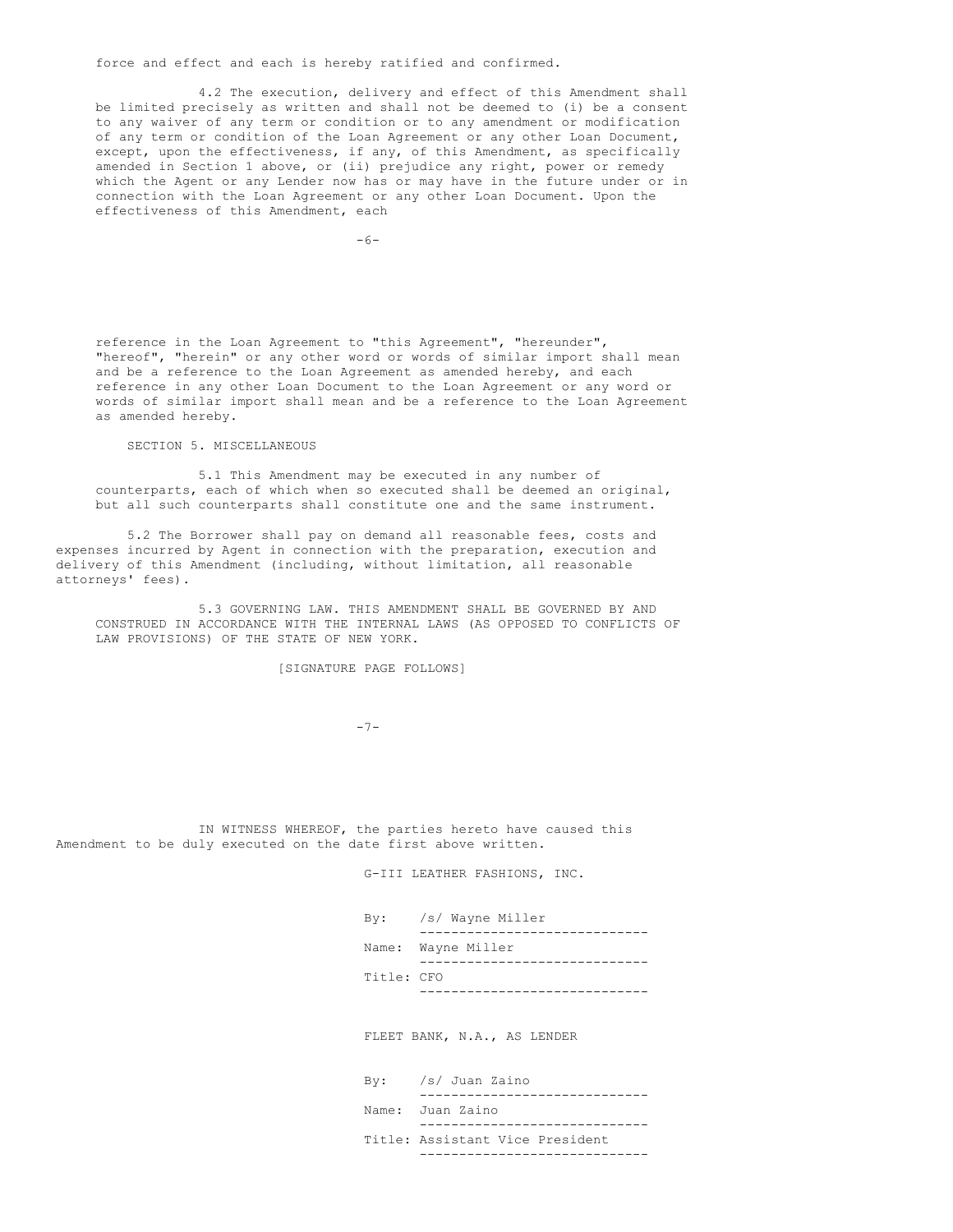THE CHASE MANHATTAN BANK, AS LENDER

| By: /s/ John Mulvey<br>------------------                |
|----------------------------------------------------------|
| Name: John Mulvey                                        |
| Title: Vice President                                    |
| THE CIT GROUP/COMMERCIAL<br>SERVICES, NC., AS LENDER     |
| By: /s/ Lisa Murakami<br>------------------------------- |
| Name: Lisa Murakami<br>------------------                |
| Title: Vice President<br>-----------------               |
| FLEET BANK, N. A., AS AGENT                              |
| By: /s/ Juan Zaino                                       |
| Name: Juan Zaino                                         |

Title: Assistant Vice President

-----------------------------

-8-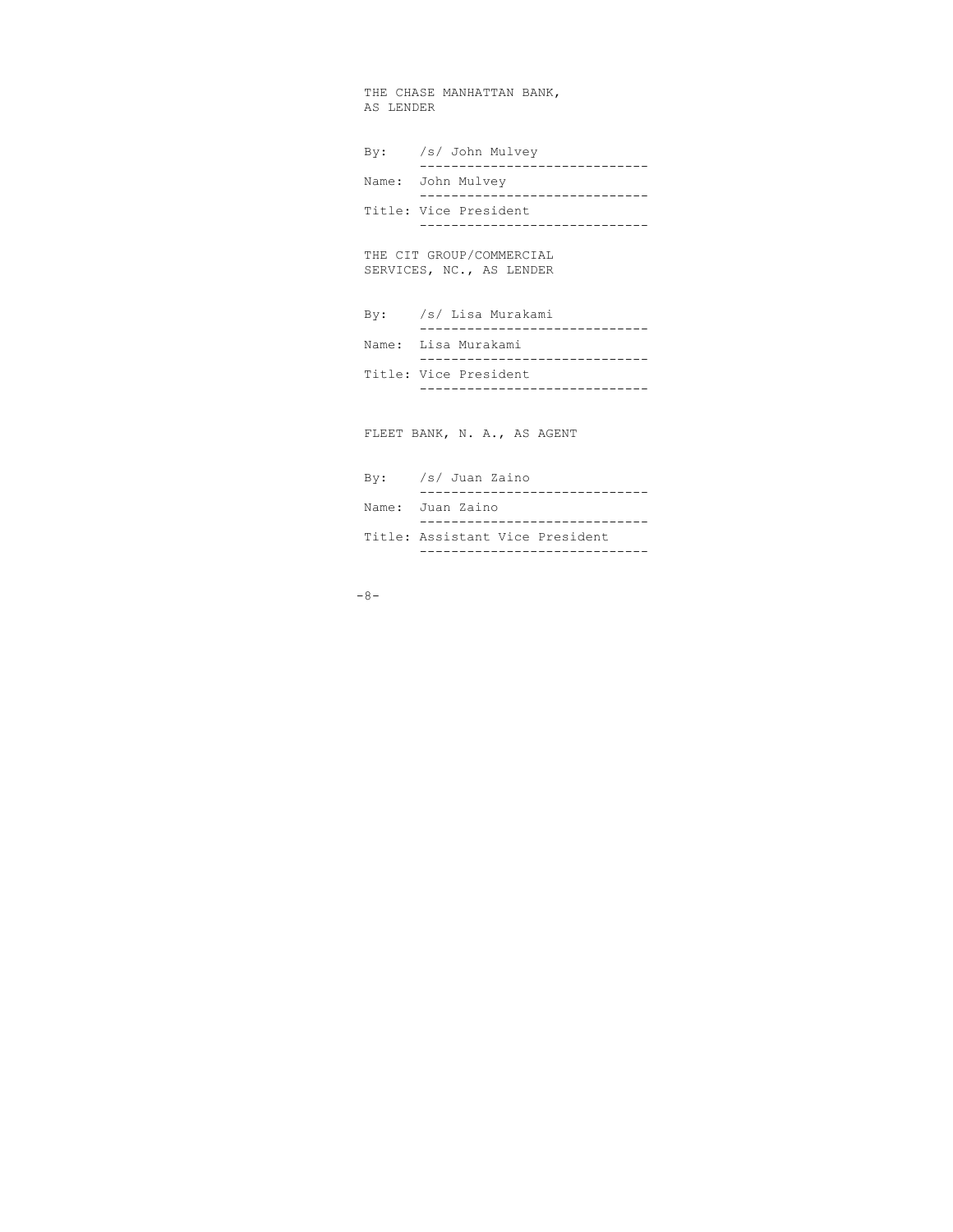EXECUTION COPY

# AMENDMENT NO. 3 TO THE FIFTH AMENDED AND RESTATED LOAN AGREEMENT

THIS AMENDMENT NO. 3 TO THE FIFTH AMENDED AND RESTATED LOAN AGREEMENT, dated as of April 7, 2000 (this "Amendment"), by and among G-III LEATHER FASHIONS, INC., a New York corporation (the "Borrower"), the Lenders that have executed the signature pages hereto (individually, a "Lender" and collectively, the "Lenders"), and FLEET BANK, N.A., a national banking association as agent for the Lenders (in such capacity, together with its successors in such capacity, the "Agent"),

### W I T N E S S E T H:

WHEREAS:

A. The Borrower, the Lenders and the Agent are parties to the Fifth Amended and Restated Loan Agreement, dated as of May 31, 1999, as further amended hereby (as it may be further amended, modified and supplemented from time to time, the "Loan Agreement"); and

B. The Lenders hereto wish to revise certain dates in the definition of the "Overadvance" under the Loan Agreement; and

C. The parties hereto wish to amend the Loan Agreement as hereinafter provided; and

D. Each capitalized term used but not otherwise defined herein shall have the meaning ascribed thereto in the Loan Agreement;

NOW, THEREFORE, the parties hereto hereby agree as follows:

SECTION 1. AMENDMENT TO LOAN AGREEMENT.

1.1 This Amendment shall be deemed to be a third amendment to the Fifth Amended and Restated Loan Agreement and shall not be construed in any way as a replacement or substitution therefor. All of the terms and conditions of, and terms defined in, this Amendment are hereby incorporated by reference into the Loan Agreement as if such terms and provisions were set forth in full therein.

-1-

1.1 The definition of "Overadvance" set forth in Article 1 of the Loan Agreement shall be amended by replacing certain periods and amounts with the following:

| Period                | Amount.      |
|-----------------------|--------------|
| $4/1/00$ to $4/16/00$ | \$17,500,000 |
| 4/17/00 to 5/17/00    | \$26,000,000 |
| 5/18/00 to 6/30/00    | \$31,000,000 |

1.2 The Loan Agreement, the Loan Documents and all agreements, instruments and documents executed and delivered in connection with any of the foregoing, shall each be deemed to be amended hereby to the extent necessary, if any, to give effect to the provisions of this Amendment. Except as so amended hereby, the Loan Agreement and the Loan Documents shall remain in full force and effect in accordance with their respective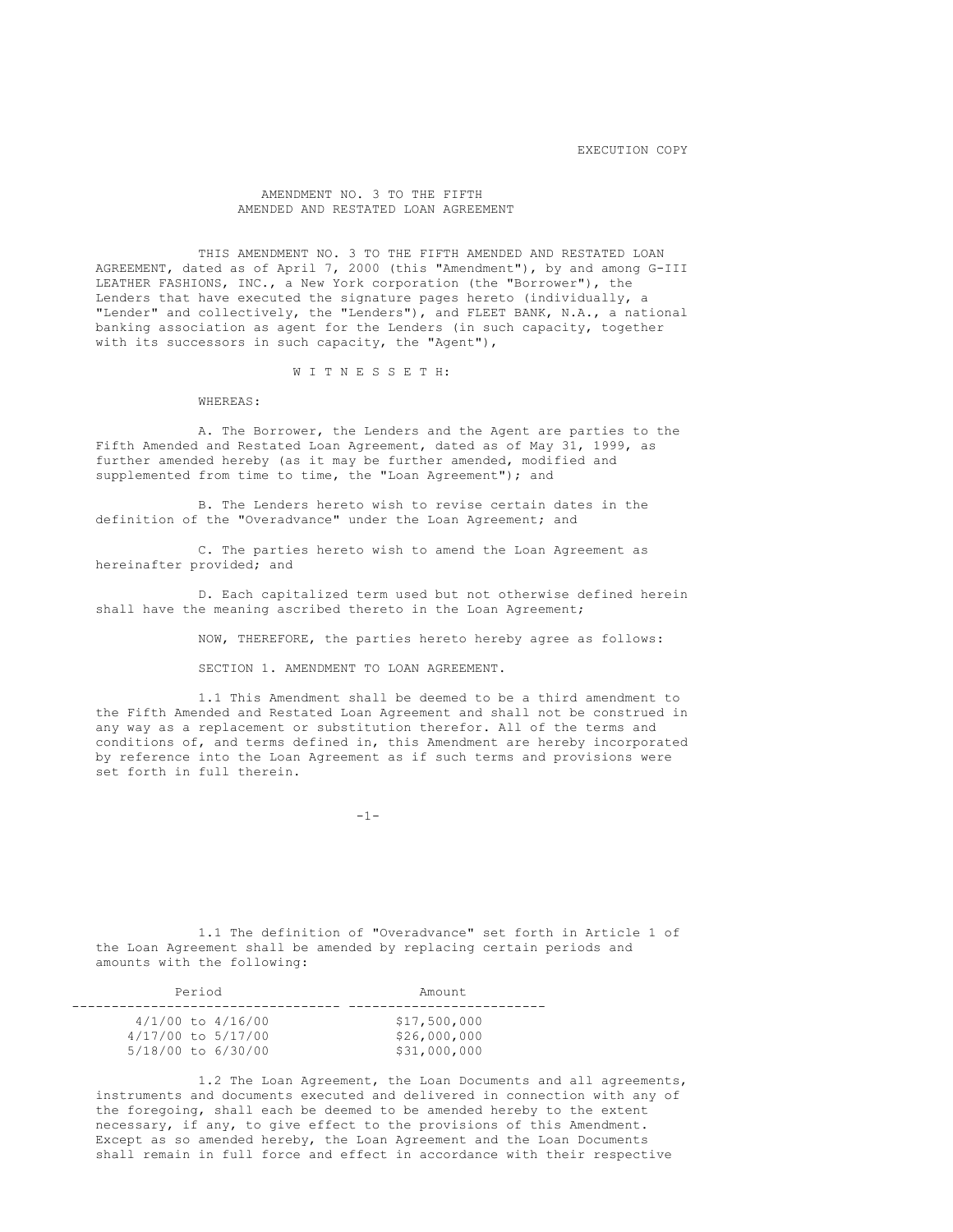terms.

SECTION 2. REPRESENTATIONS AND WARRANTIES.

The Borrower hereby represents and warrants to the Agent and the Lenders that:

2.1 After giving effect to the amendment of the Loan Agreement pursuant to this Amendment: (i) each of the representations and warranties set forth in Article 3 of the Loan Agreement is true and correct in all respects as if made on the date hereof and (ii) there exists no Default or Event of Default under the Loan Agreement after giving effect to this Amendment.

2.2 The Borrower has full corporate power and authority to execute and deliver this Amendment and to perform the obligations on its part to be performed thereunder and under the Loan Agreement as amended hereby.

SECTION 3. CONDITIONS PRECEDENT TO AMENDMENTS.

The effectiveness of the amendments contained in Section 1 of this Amendment, are each and all subject to the satisfaction, in form and substance satisfactory to the Agent, of each of the following conditions precedent:

3.1 The Borrower shall have duly executed and delivered this Amendment.

3.2 Each of the conditions precedent set forth in Section 4.1 and Section 4.2 of the Loan Agreement shall have been satisfied or waived in accordance with the terms of the Loan Agreement.

 $-2-$ 

3.3 The representations and warranties set forth in Section 2 hereof shall be true, correct and complete on and as of the closing date of this Amendment as though made on such date.

3.4 The Agent shall have received such approvals, opinions or documents as any Lender through the Agent may reasonably request, the Borrower and the Guarantors shall have taken all such other actions as any Lender through the Agent may reasonably request, and all legal matters incident to the foregoing shall be satisfactory to the Agent.

> SECTION 4. REFERENCE TO AND EFFECT UPON THE LOAN AGREEMENT AND OTHER LOAN DOCUMENTS.

4.1 Except as specifically amended in Section 1 above, the Loan Agreement and each of the other Loan Documents shall remain in full force and effect and each is hereby ratified and confirmed.

4.2 The execution, delivery and effect of this Amendment shall be limited precisely as written and shall not be deemed to (i) be a consent to any waiver of any term or condition or to any amendment or modification of any term or condition of the Loan Agreement or any other Loan Document, except, upon the effectiveness, if any, of this Amendment, as specifically amended in Section 1 above, or (ii) prejudice any right, power or remedy which the Agent or any Lender now has or may have in the future under or in connection with the Loan Agreement or any other Loan Document. Upon the effectiveness of this Amendment, each reference in the Loan Agreement to "this Agreement", "hereunder", "hereof", "herein" or any other word or words of similar import shall mean and be a reference to the Loan Agreement as amended hereby, and each reference in any other Loan Document to the Loan Agreement or any word or words of similar import shall mean and be a reference to the Loan Agreement as amended hereby.

SECTION 5. MISCELLANEOUS

5.1 This Amendment may be executed in any number of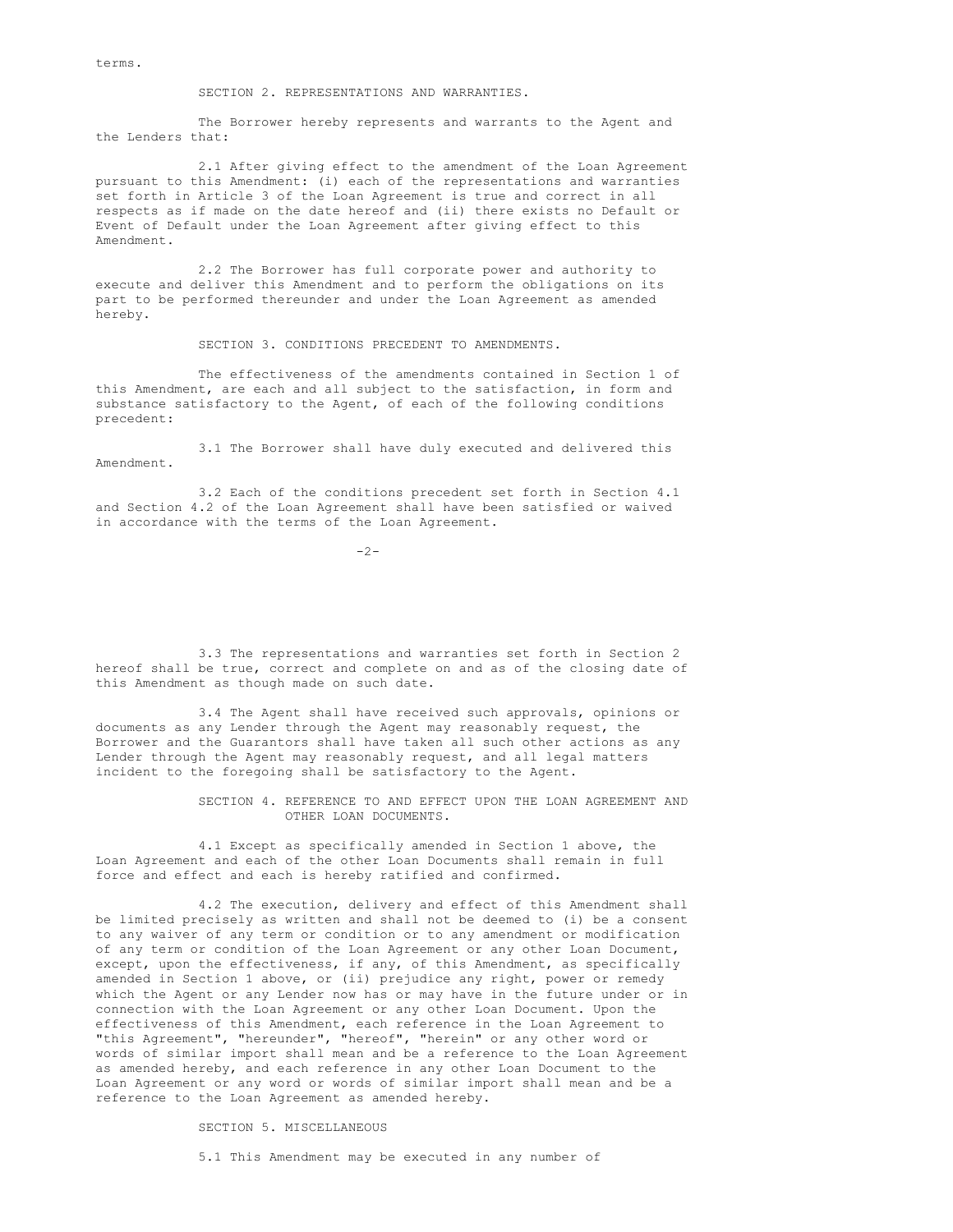counterparts, each of which when so executed shall be deemed an original, but all such counterparts shall constitute one and the same instrument.

5.2 The Borrower shall pay on demand all reasonable fees, costs and expenses incurred by Agent in connection with the preparation, execution and delivery of this Amendment (including, without limitation, all reasonable attorneys' fees).

5.3 GOVERNING LAW. THIS AMENDMENT SHALL BE GOVERNED BY AND CONSTRUED IN ACCORDANCE WITH THE INTERNAL LAWS (AS OPPOSED TO CONFLICTS OF LAW PROVISIONS) OF THE STATE OF NEW YORK.

[SIGNATURE PAGE FOLLOWS]

 $-3-$ 

EXHIBIT 10.3(c)

IN WITNESS WHEREOF, the parties hereto have caused this Amendment to be duly executed on the date first above written.

G-III LEATHER FASHIONS, INC.

|            | By: /s/ Wayne Miller |
|------------|----------------------|
|            |                      |
|            | Name: Wayne Miller   |
|            |                      |
| Title: CFO |                      |
|            |                      |

FLEET BANK, N.A., AS LENDER

| $By:$ /s/ Juan Zaino            |
|---------------------------------|
|                                 |
| Name: Juan Zaino                |
|                                 |
| Title: Assistant Vice President |
|                                 |

THE CHASE MANHATTAN BANK, AS LENDER

| $\mathbf{B}\mathbf{v}$ : | /s/ John Mulvey       |
|--------------------------|-----------------------|
|                          |                       |
|                          | Name: John Mulvey     |
|                          | Title: Vice President |
|                          |                       |

THE CIT GROUP/COMMERCIAL SERVICES, NC., AS LENDER

| By: /s/ Lisa Murakami |
|-----------------------|
|                       |
| Name: Lisa Murakami   |
|                       |
| Title: Vice President |
|                       |

FLEET BANK, N.A., AS AGENT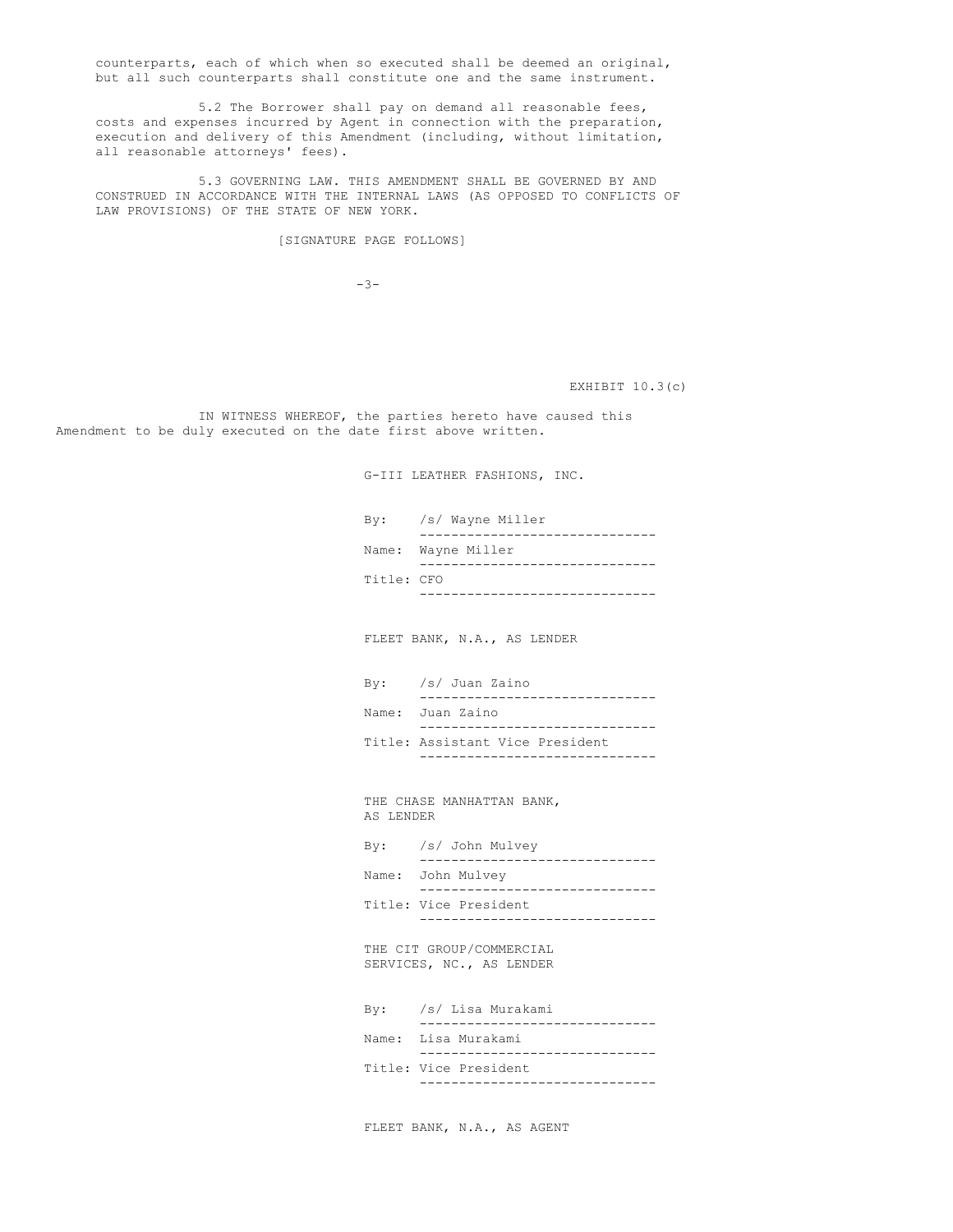| By: /s/ Juan Zaino              |
|---------------------------------|
| Name: Juan Zaino                |
|                                 |
| Title: Assistant Vice President |
|                                 |

```
-4-
```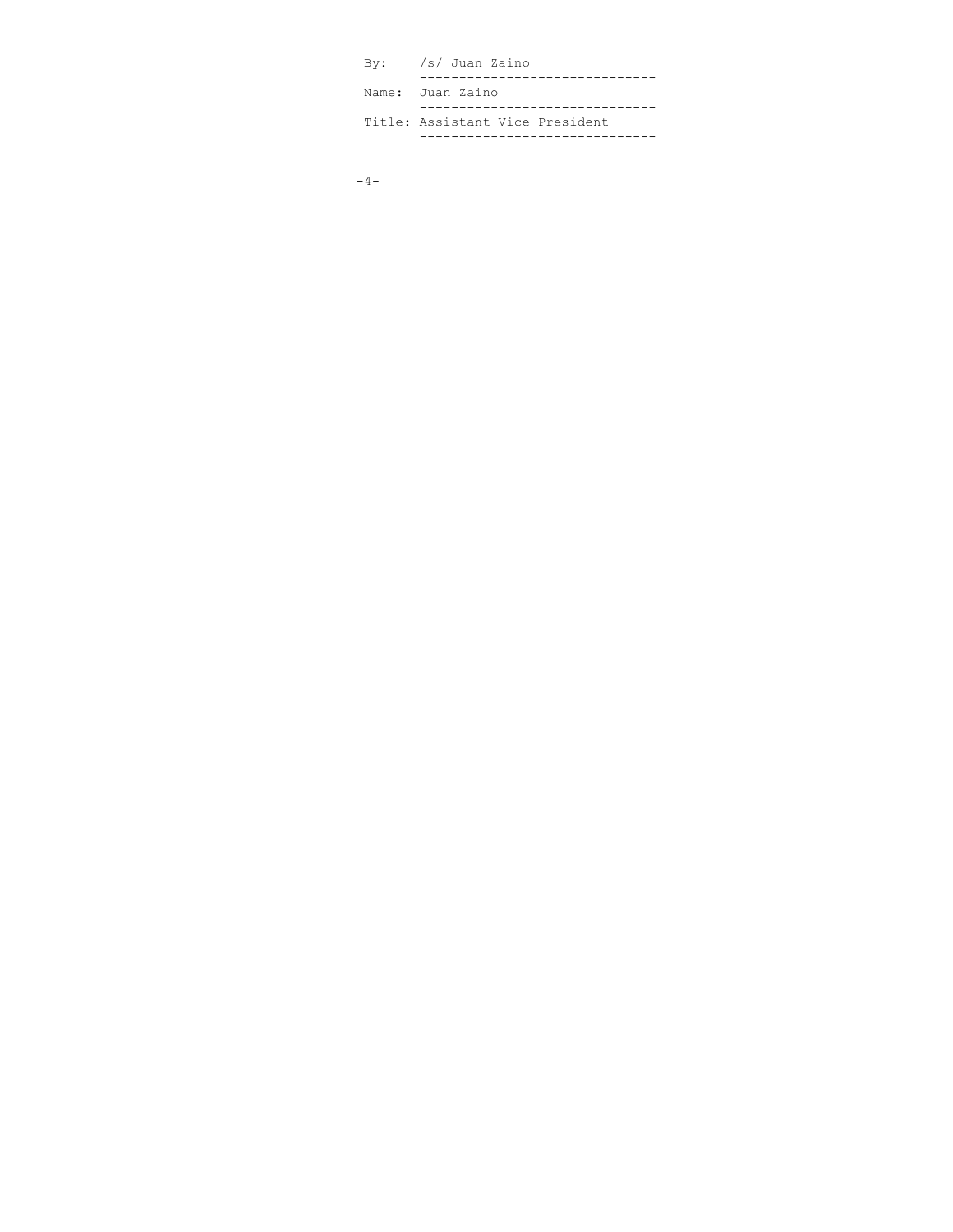G-III APPAREL GROUP, LTD. 1999 STOCK OPTION PLAN FOR NON-EMPLOYEE DIRECTORS

1. PURPOSE. The purpose of the 1999 Stock Option Plan for Non-Employee Directors (the "Plan") is to enable G-III Apparel Group, Ltd., a Delaware corporation (the "Company"), to provide compensatory stock options to members of its Board of Directors (the "Board") who are not employees of, or consultants to, the Company or its affiliates ("Non-Employee Directors").

2. STOCK SUBJECT TO THE PLAN. The Company may sell a total of 50,000 shares of its common stock, \$.01 par value (the "Common Stock"), pursuant to the Plan. Such shares may be either authorized and unissued or held by the Company in its treasury. Shares of Common Stock covered by the unexercised portion of an option which terminates or expires by its terms, by cancellation or otherwise, will remain issuable under the Plan.

3. ADMINISTRATION. Subject to the provisions of the Plan and applicable law, the Board, acting in its sole and absolute discretion, will have full power and authority to interpret, apply and administer the Plan. The decision of the Board as to any disputed question arising in connection with the Plan or any option granted under the Plan will be final and conclusive on all persons.

4. OPTION GRANTS. An option to purchase 170 shares of Common Stock will be granted on the date the Plan is adopted by the Board to each Non-Employee Director who is then serving as such, subject to approval of the Plan by the Company's stockholders. An option to purchase at least 1,000 shares of Common Stock will be granted to each Non-Employee Director on the day following the date of each annual meeting of the Company's stockholders held after the date the Plan is adopted by the Board and during the term of the Plan. The Board, acting in its discretion, may make a one-time grant of an option to purchase up to 10,000 shares of Common Stock to an individual who first becomes a Non-Employee Director after the date the Plan is adopted and approved by the Company's stockholders and the Board, acting in its discretion, may increase the number of shares covered by any annual option grant to as many as 2,000 shares.

5. TERMS AND CONDITIONS OF OPTIONS. Each option granted under the Plan will be evidenced by a written agreement or certificate containing such terms and conditions as the Board may prescribe, subject to the provisions of the Plan.

G-III 1999 NON-EMPLOYEE DIRECTOR PLAN

1

6. (a) Exercise Price. The exercise price per share of Common Stock covered by an option granted under the Plan will be equal to the fair market value of a share of Common Stock on the date the option is granted. For purposes of the Plan, the fair market value of a share of Common Stock on any date will be the closing sale price per share as published by a national securities exchange on which shares of Common Stock are traded on such date or, if there is no sale of Common Stock on such date, the average of the bid and asked prices on such exchange at the close of trading on such date or, if shares of Common Stock are not listed on a national securities exchange on such date, the average of the bid and asked prices in the over the counter market at the close of trading on such date.

(b) Option Period Expiration. Unless sooner terminated or exercised, any option granted under the Plan will expire no more than ten years after the date the option is granted.

(c) Exercisability of Options. Unless otherwise specified by the Board at or after the time an option is granted, and unless sooner terminated, an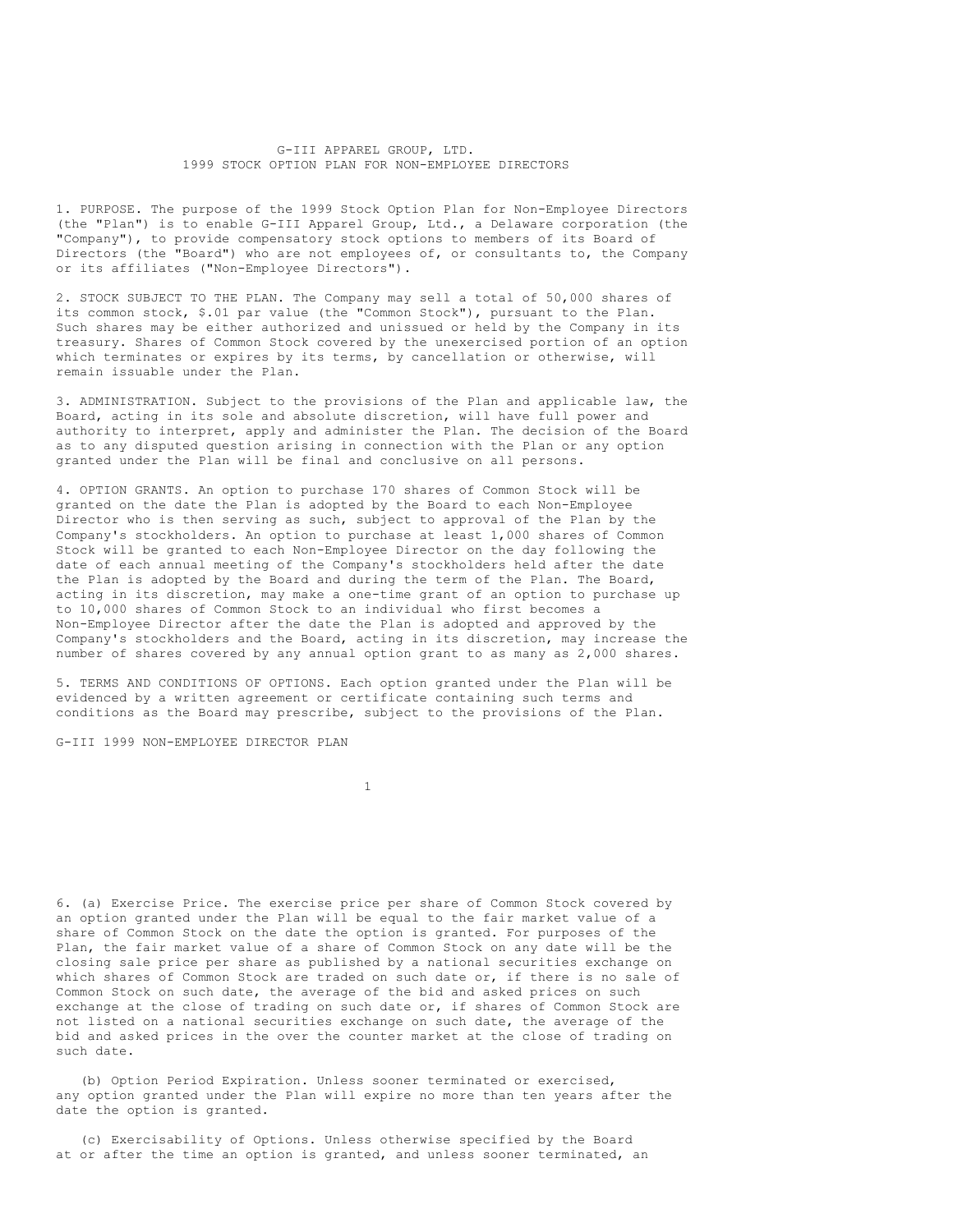option will become exercisable in accordance with the following schedule based upon the number of full years of the optionee's continuous service with the Company following the date of grant:

| FULL<br>YEARS OF<br>CONTINUOUS<br><b>SERVICE</b> | <b>INCREMENTAL</b><br>PERCENTAGE OF<br>OPTION<br><b>EXERCISABLE</b> | CUMULATIVE<br>PERCENTAGE OF<br>OPTION<br><b>EXERCISABLE</b> |
|--------------------------------------------------|---------------------------------------------------------------------|-------------------------------------------------------------|
|                                                  |                                                                     |                                                             |
|                                                  |                                                                     |                                                             |
| Less than 1                                      | 0 <sup>°</sup>                                                      | 0 <sup>°</sup>                                              |
|                                                  | 20%                                                                 | 20%                                                         |
| 2                                                | 20%                                                                 | 40%                                                         |
| 3                                                | 2.0%                                                                | 60%                                                         |
| 4                                                | 2.0%                                                                | 80%                                                         |
| 5.<br>or more                                    | 20%                                                                 | 100%                                                        |
|                                                  |                                                                     |                                                             |

(d) Exercise of Options. All or part of the exercisable portion of an option may be exercised at any time during the term of the option, subject to such minimum exercise conditions as the Board may prescribe. An option may be exercised by transmitting to the Company (1) a written notice specifying the number of shares to be purchased, and (2) payment in full of the purchase price together with the amount, if any, deemed necessary by the Company to satisfy its income tax withholding obligation attributable to such exercise (unless other arrangements acceptable to the Company are made for the satisfaction of such withholding obligations).

(e) Payment of Exercise Price. The purchase price of Common Stock acquired under the Plan will be payable in cash and/or such other form of payment as may be permitted by the

2

Board, including, without limitation, shares of Common Stock which have been owned by the optionee for at least six months. The Board may permit the payment of all or a portion of the purchase price in installments (together with interest) over a period of not more than five years. If the purchase price is paid with previously-owned shares, then, for the purpose of applying the 50,000 share limit of Section 2, the number of shares sold will be equal to the net increase in the number of shares owned by the optionee as a result of the stock-for-stock exercise.

(f) Buy Out and Settlement. At any time, and from time to time, the Company may offer to purchase an outstanding option on such terms and conditions as the Board deems appropriate.

(g) Rights as a Stockholder. No shares of Common Stock will be issued in respect of the exercise of an option granted under the Plan until full payment therefor has been made. The holder of an option will have no rights as a stockholder with respect to shares covered by an option until the date a stock certificate for such shares is issued to him or her. Except as otherwise provided herein, no adjustments will be made for dividends or distributions of other rights for which the record date is prior to the date such stock certificate is issued.

(h) Transferability of Options. Options granted under the Plan may not be assigned or transferred other than upon the optionee's death to a beneficiary designated by the optionee in a manner acceptable to the Board or, if no designated beneficiary survives the optionee, pursuant to the optionee's will or by the laws of descent and distribution. Any such option will be exercisable during the optionee's lifetime only by the optionee. Notwithstanding the foregoing, the Board, acting in its discretion, may permit and prescribe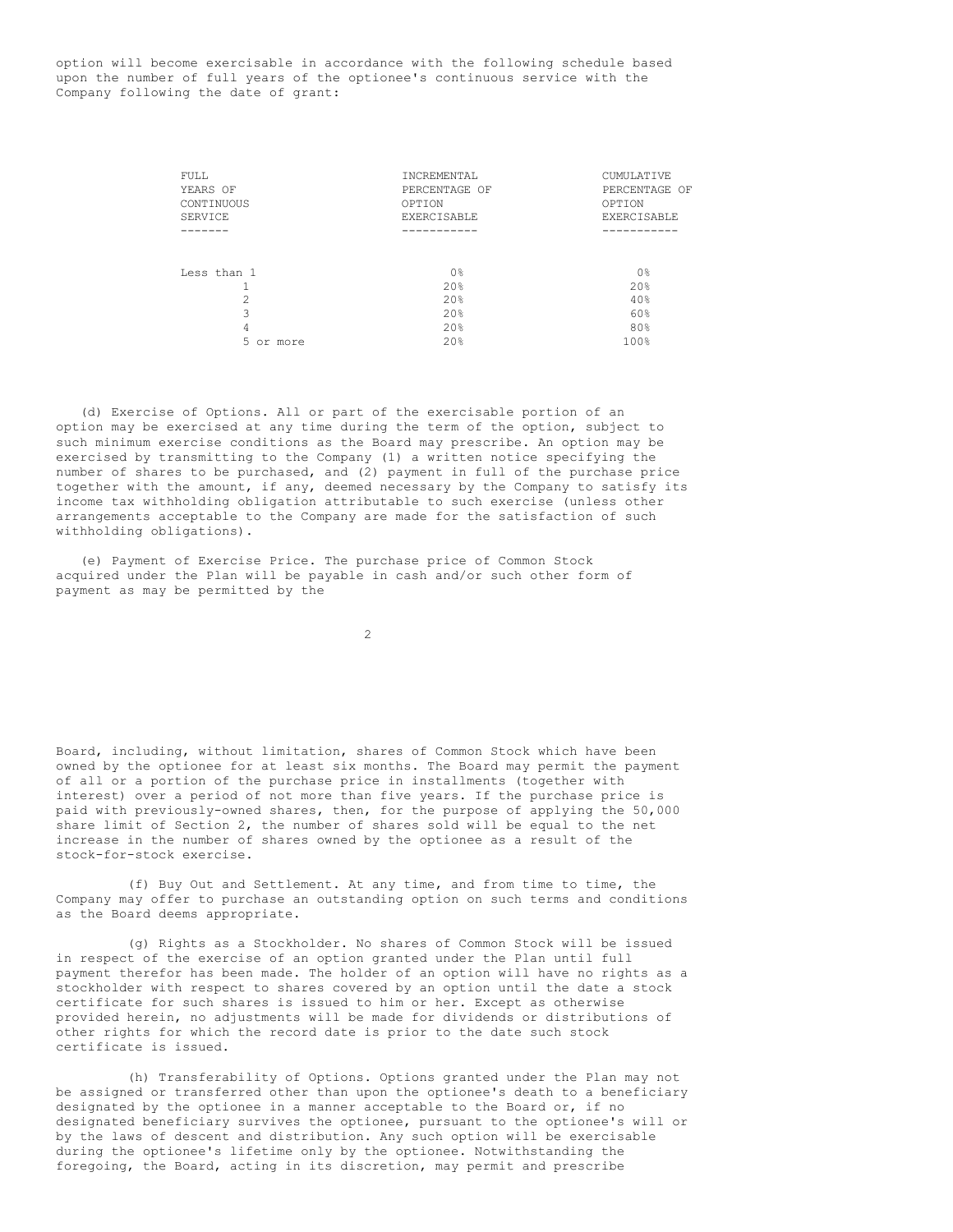conditions for an inter vivos transfer of an option granted under the Plan.

(i) Termination of Service. Unless otherwise determined by the Board either when an option is granted or, if no rights of the optionee are thereby reduced, at any time thereafter, and subject to earlier termination in accordance with the provisions hereof, the following rules apply with regard to exercise of vested options held by an optionee at the termination of the optionee's service with the Company. If an optionee ceases to perform services for the Company for any reason other than death or disability, then each outstanding vested option granted to him or her under the Plan will terminate on the date three months after the date of such termination of service but in no event after the expiration of the stated term of the option. If an optionee's service terminates by reason of the optionee's death or disability (or if the optionee's service terminates by reason of disability and the optionee dies within one year after such termination of service), then any then outstanding vested option held by the optionee will expire on the first anniversary of the date of such termination of service (or one year after the later death of a disabled optionee) but in no event after the expiration of the stated term of the option.

(j) Changes in Capital Stock. In case of any stock split, stock dividend or similar transaction which increases or decreases the number of outstanding shares of Common Stock, the Board will make an appropriate adjustment to the aggregate number of shares of Common Stock

3

that may be sold under the Plan and to the number of shares and the exercise price per share covered by any outstanding options. In the case of a merger, sale of assets or similar transaction which results in a replacement of the Company's shares of Common Stock with stock or other securities of another company, the Board may make arrangements to replace any outstanding options with comparable options to purchase the stock or securities of such other company. In the absence of an arrangement for the replacement options, each outstanding option will become exercisable in full and any such option which is not exercised within the time period specified by the Board will thereupon terminate.

(k) Other Provisions. The Board may impose such other conditions with respect to the exercise of options, including, without limitation, any conditions relating to the application of federal or state securities laws, as it may deem necessary or advisable.

6. Amendment and Termination of the Plan. The Board may amend or terminate the Plan. Except as otherwise provided in the Plan with respect to equity changes, any amendment which would increase the aggregate number of shares of Common Stock as to which options may be granted under the Plan shall be subject to the approval of the stockholders of the Company. No amendment or termination may adversely affect any outstanding option without the written consent of the optionee.

7. No Rights Conferred. Nothing contained herein will be deemed to give any individual a right to receive a discretionary award under the Plan or interfere with the right of the Company to terminate his or her service with the Company, as a director or otherwise.

8. Governing Law. The Plan and each option granted hereunder will be governed by the internal laws of the State of Delaware.

9. Term of the Plan. The Plan is effective on the date of its adoption by the Board, subject to approval by the Company's stockholders at their next annual meeting, and, unless sooner terminated, the Plan will terminate on the tenth anniversary of the effective date. Options outstanding when the Plan terminates will not be affected solely by reason of the termination, provided, however, that the grant of an option under the Plan before the Plan is approved by the Company's stockholders will be subject to such approval.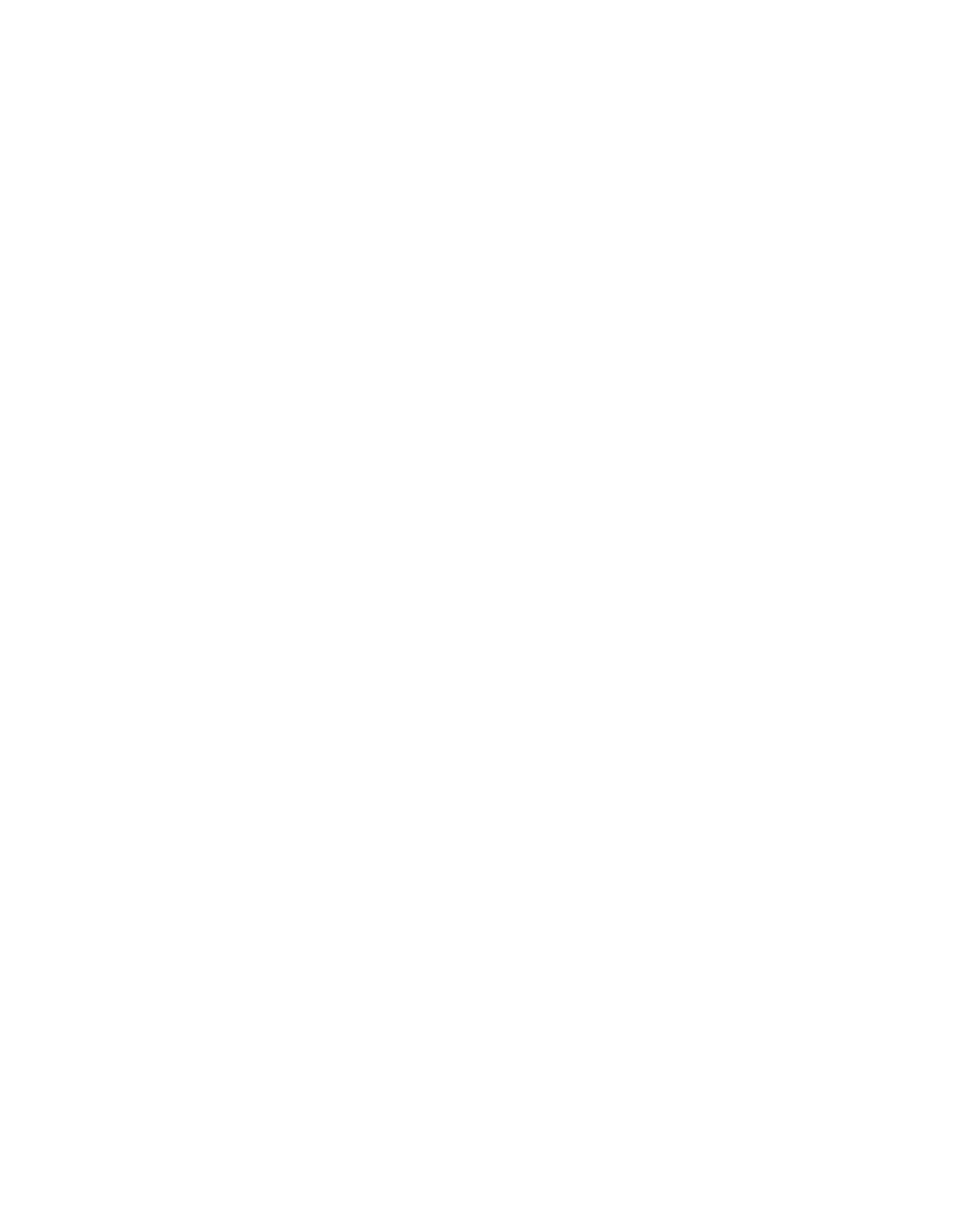### EXHIBIT 21

# SUBSIDIARIES OF THE COMPANY

(as of January 31, 2000)

G-III Leather Fashions, Inc. a New York corporation Siena Leather, Ltd., a New York corporation Global International Trading Company, a Korean corporation G-III Hong Kong Ltd., a Hong Kong corporation Wee Beez International Trading Co., a Hong Kong corporation Indawa Holding Corp., a Delaware corporation P.T. Balihides, an Indonesian corporation Global Apparel Sourcing, Ltd., a Delaware corporation G-III Retail Outlets, Inc., a Delaware corporation G-III Apparel Manufacturing, Inc., a Tennessee corporation BET Design Studio, LLC (50.1%), a Delaware limited liability company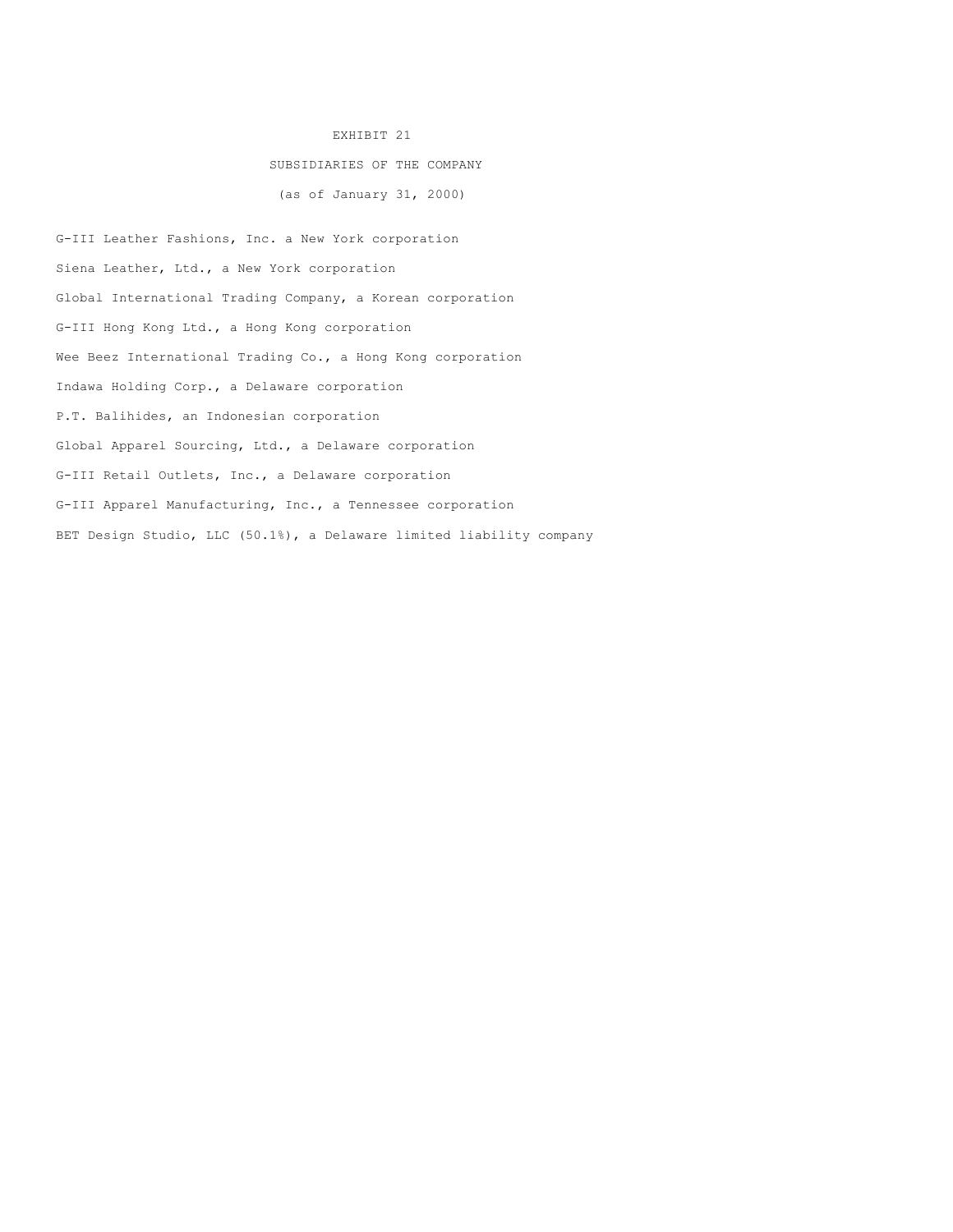# CONSENT OF INDEPENDENT CERTIFIED PUBLIC ACCOUNTANTS

We have issued our report dated March 31, 2000, accompanying the consolidated financial statements included in the Annual Report of G-III Apparel Group, Ltd. on Form 10-K for the year ended January 31, 2000. We hereby consent to the incorporation by reference of said report in the Registration Statement of G-III Apparel Group, Ltd. on Form S-8 (Registration Nos. 333-45460; 333-45461; 333-81066; 333-51765; and 333-80927) and to the use of our name as it appears under the caption "Experts."

GRANT THORNTON LLP

New York, New York April 28, 2000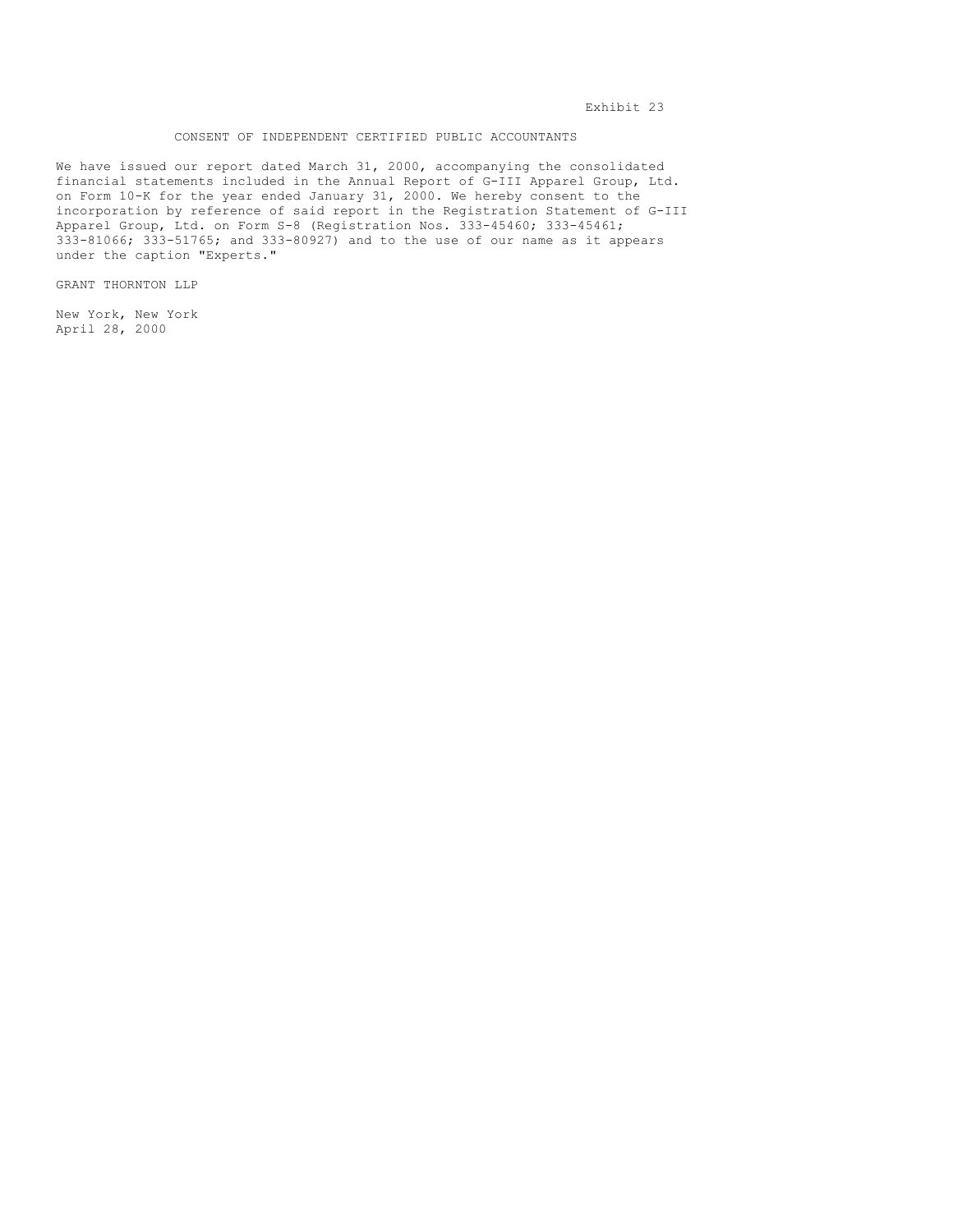| <article></article>                                       | 5            |              |
|-----------------------------------------------------------|--------------|--------------|
| <multiplier></multiplier>                                 | 1,000        |              |
|                                                           |              |              |
| <fiscal-year-end></fiscal-year-end>                       | JAN-31-1999  | JAN-31-2000  |
| <period-start></period-start>                             | $FEB-1-1998$ | $FEB-1-1999$ |
| <period-end></period-end>                                 | JAN-31-1999  | JAN-31-2000  |
| <period-type></period-type>                               | $12 - MOS$   | $12 - MOS$   |
| $<$ CASH $>$                                              | 7,241        | 14,530       |
| <securities></securities>                                 | 0            | 0            |
| <receivables></receivables>                               | 12,280       | 16,597       |
| <allowances></allowances>                                 | (1, 667)     | (3, 892)     |
| <inventory></inventory>                                   | 16,355       | 21,175       |
| <current-assets></current-assets>                         | 35,911       | 49,304       |
| $<$ PP&E>                                                 | 12,929       | 13,906       |
| <depreciation></depreciation>                             | (9, 152)     | (10, 590)    |
| <total-assets></total-assets>                             | 44,870       | 59,601       |
| <current-liabilities></current-liabilities>               | 8,674        | 18,149       |
| <bonds></bonds>                                           | $\Omega$     | 0            |
| <common></common>                                         | 67           | 68           |
| <preferred-mandatory></preferred-mandatory>               | $\Omega$     | 0            |
| <preferred></preferred>                                   | $\Omega$     | 0            |
| <other-se></other-se>                                     | 35,508       | 40,965       |
| <total-liability-and-equity></total-liability-and-equity> | 44,870       | 59,601       |
| $<$ SALES $>$                                             | 121,644      | 149,632      |
| <total-revenues></total-revenues>                         | 121,644      | 149,632      |
| $<$ CGS $>$                                               | 95,393       | 110,710      |
| <total-costs></total-costs>                               | 95,393       | 110,710      |
| <other-expenses></other-expenses>                         | $\Omega$     | $\bigcirc$   |
| <loss-provision></loss-provision>                         | $\Omega$     | $\Omega$     |
| <interest-expense></interest-expense>                     | 2,115        | 1,857        |
| <income-pretax></income-pretax>                           | (3,099)      | 7,720        |
| $<$ INCOME-TAX>                                           | (541)        | 3,934        |
| <income-continuing></income-continuing>                   | (1, 180)     | 5,780        |
| <discontinued></discontinued>                             | 0            | 0            |
| <extraordinary></extraordinary>                           | $\Omega$     | 0            |
| <changes></changes>                                       | $\Omega$     | $\Omega$     |
| $<$ NET-INCOME>                                           | (1, 180)     | 5,780        |
| $<$ EPS-BASIC>                                            | (0.18)       | 0.86         |
| <eps-diluted></eps-diluted>                               | (0.18)       | 0.84         |